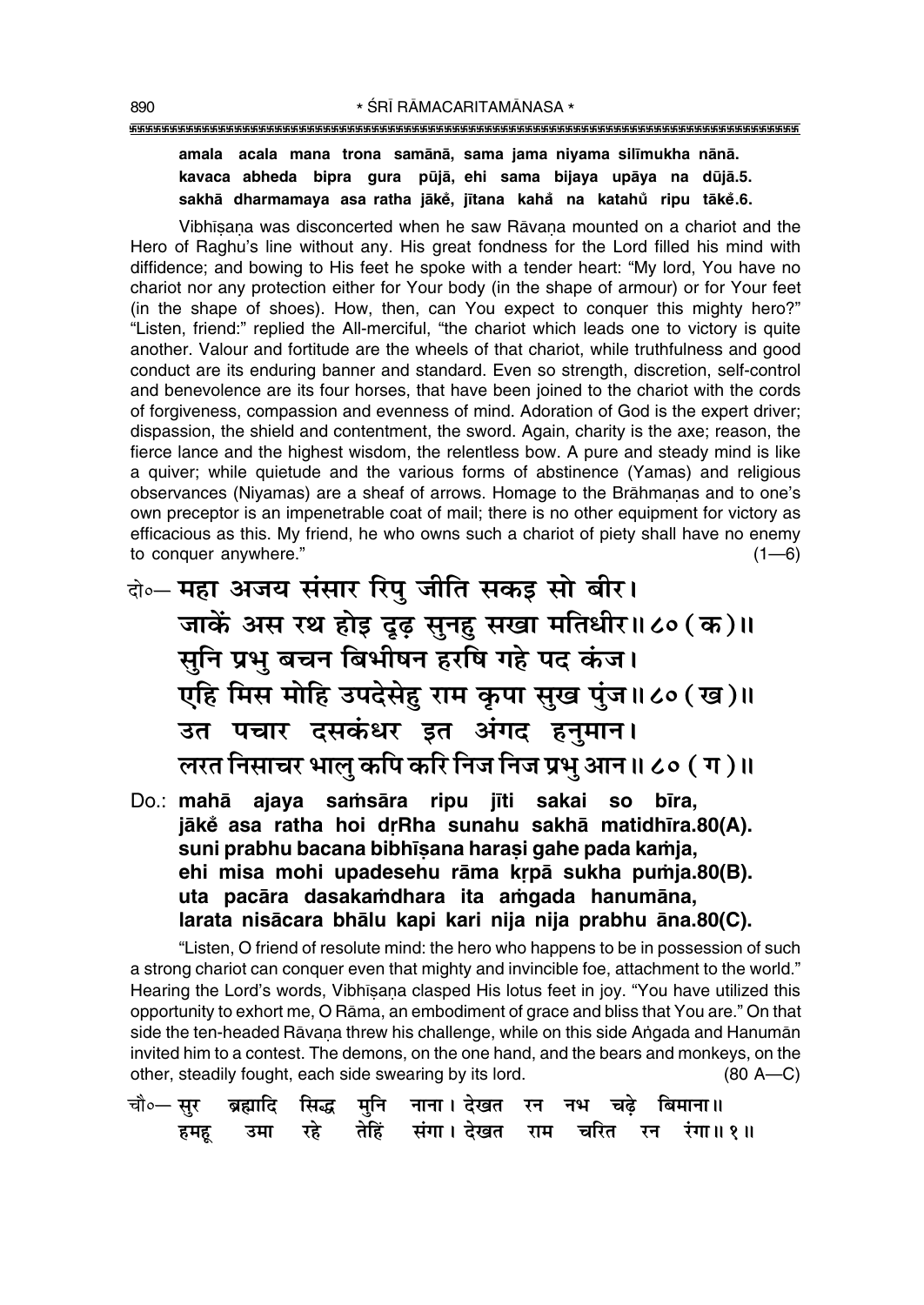रस दह दिसि माते। कपि जयसील राम बल ताते॥ सभट समर भिरहिं पचारहिं। एकन्ह एक मर्दि महि पारहिं॥ २॥ एक सन एक पछारहिं। सीस तोरि सीसन्ह सन मारहिं॥ धरहिं मारहिं काटहिं उपारहिं । गहि पद अवनि पटकि भट डारहिं॥ ३॥ बिदारहिं भजा उटर निसिचर भट महि गाडहिं भाल् । ऊपर ढारि देहिं बह बालु ॥ बिरुद्धे। देखिअत बिपुल काल जन् क्रुद्धे॥४॥ बीर बलीमख जद्ध Cau.: sura brahmādi siddha muni nānā, dekhata rana nabha caRhe bimānā. hamahū umā rahe tehr samgā, dekhata rāma carita rana ramgā.1. subhata samara rasa duhu disi māte, kapi javasīla rāma bala tāte. eka eka sana bhirahi pacārahi ekanha eka mardi mahi pārahi.2. mārahi kāṭahi dharahi pachārahi, sīsa tori sīsanha sana mārahi. udara bidārahi bhujā upārahi, gahi pada avani pataki bhata dārahi.3. nisicara bhata mahi qāRahi bhālū, ūpara dhāri dehr bahu bālū. balīmukha juddha biruddhe, dekhiata bipula kāla janu kruddhe.4. bīra

Brahma and the other gods, as well as a number of Siddhas and sages mounted their aerial cars and watched the contest from the heavens. I too, Uma (continues Lord Śiva,) happened to be in that company and witnessed Śrī Rāma's exploits replete with martial zeal. The champions of both sides were maddened with a passion for war; the monkeys, however, led the field through the might of Srī Rāma. With shouts of defiance they closed in single combat, each crushing his adversary and throwing him to the ground. They smote the enemy, hacked him to pieces, clutched him and dashed him to the ground; nay, they tore, his head off and pelted another with the same. They ripped up bellies, plucked up arms and, seizing the opponent by the foot, dashed him to the ground. The bears buried the demon warriors underground and piled over them large heaps of sand. The gallant monkeys on the battlefield looked like so many infuriated forms of Death as they desperately fought against the enemy.  $(1-4)$ 

छंं- क्रुद्धे कृतांत समान कपि तन स्त्रवत सोनित राजहीं। मर्दहिं निसाचर कटक भट बलवंत घन जिमि गाजहीं ॥ मारहिं चपेटन्हि डाटि दातन्ह काटि लातन्ह मीजहीं। चिक्करहिं मर्कट भालु छल बल करहिं जेहिं खल छीजहीं ॥ १॥ धरि गाल फारहिं उर बिदारहिं गल अँतावरि मेलहीं। प्रह्लादपति जनु बिबिध तनु धरि समर अंगन खेलहीं।। धरु मारु काटु पछारु घोर गिरा गगन महि भरि रही। जय राम जो तून ते कुलिस कर कुलिस ते कर तून सही ॥ २ ॥

Cham.: kruddhe krtāmta samāna kapi tana sravata sonita rājahī, mardahi nisācara kataka bhata balavamta ghana jimi gājahī. mārahi capetanhi dāti dātanha kāti lātanha mījahī, cikkarahi markata bhālu chala bala karahi jehi khala chījahī.1. 891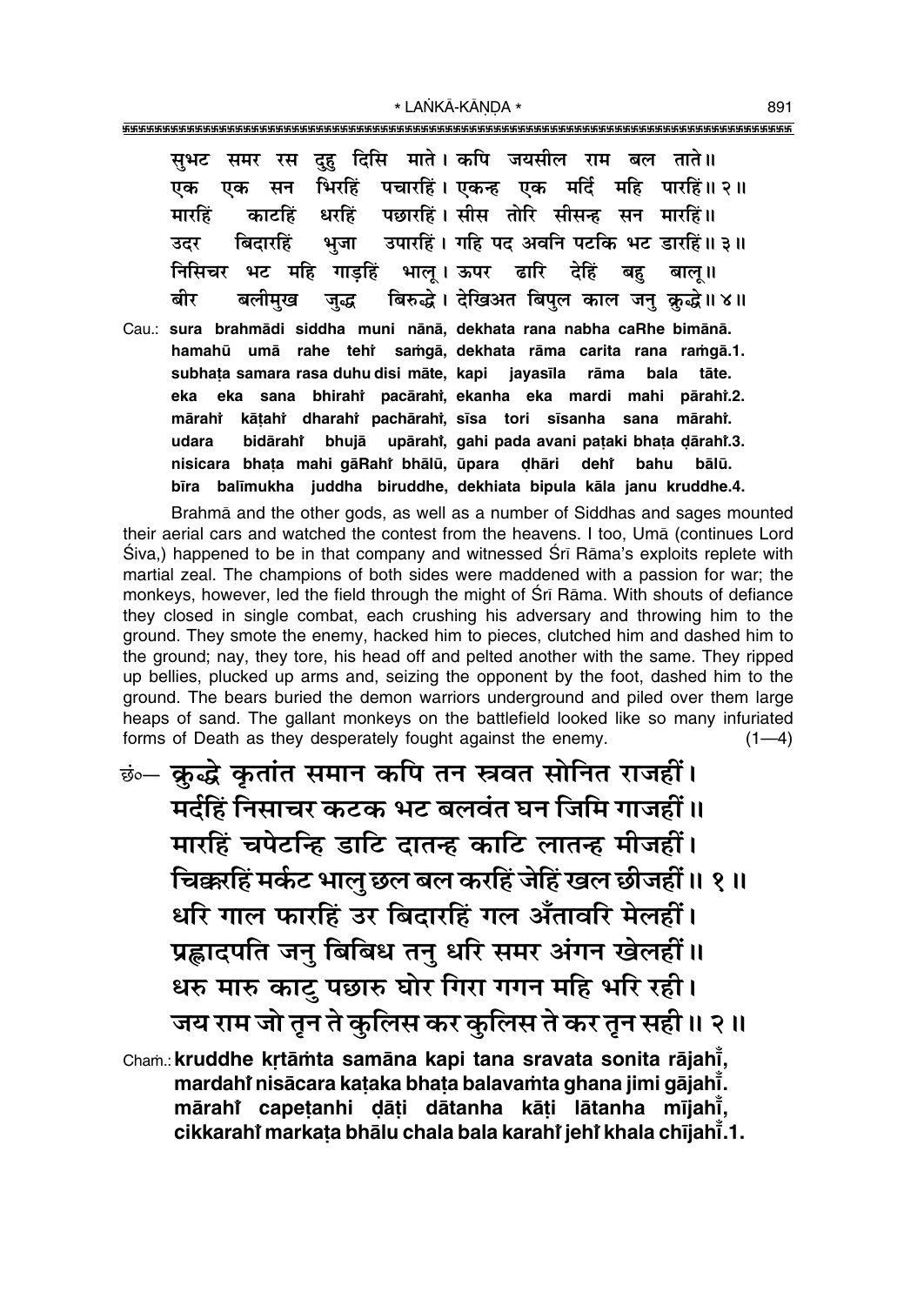## dhari gāla phārahi ura bidārahi gala åtāvari melahī, prahlādapati janu bibidha tanu dhari samara amgana khelahī. dharu māru kātu pachāru ghora girā gagana mahi bhari rahī, jaya rāma jo trna te kulisa kara kulisa te kara trna sahī.2.

Their bodies streaming with blood, the powerful monkey warriors looked like the aod of death in fury. Crushing the champions of the demon host they roared like thunderclouds. They slapped and browbeat their opponents, bit them and trampled them under foot. The monkeys and bears sent out a shrill cry and employed every stratagem to annihilate the miscreant host. They seized and tore open the cheeks, ripped up the bellies and hung the entrails round their necks, as though the lord of Prahlada (Bhagavan Nrsimha) had assumed a multiplicity of forms and sported on the field of death. The savage cries of "Seize, smite, cut to pieces and knock down!" filled both heaven and earth. Glory to Srī Rāma, who can actually convert a blade of grass into a thunderbolt and vice versa.  $(1-2)$ 

# वे०- निज दल बिचलत देखेसि बीस भूजाँ दस चाप। रथ चढ़ि चलेउ दसानन फिरहु फिरहु करि दाप॥८१॥

Do.: nija dala bicalata dekhesi bīsa bhujā dasa cāpa, ratha caRhi caleu dasānana phirahu phirahu kari dāpa.81.

When the ten-headed Rāvaṇa saw his troops breaking, he mounted his chariot and drawing ten bows in his twenty arms turned round, shouting in great fury "Turn back, turn back."  $(81)$ 

- चौ०— धायउ दसकंधर। सन्मुख चले है हह बंदर॥ परम क्रद्ध गहि पादप उपल पहारा। डारेन्हि ता पर एकहिं बारा॥१॥ कर तासू। खंड खंड होइ फूटहिं आसू॥ लागहिं सैल बज्र तन चला न अचल रहा रथ रोपी। रन दर्मद रावन अति कोपी॥२॥ इत उत झपटि दपटि कपि जोधा। मर्दै लाग भयउ अति क्रोधा॥ कपि नाना । त्राहि चले भाल पराड त्राहि अंगद हनुमाना ॥ ३ ॥ गोसाईं। यह खल खाइ काल की नाईं॥ पाहि पाहि रघबीर सकल पराने। दसहँ तेहिं टेखे कपि चाप सायक संधाने॥ ४॥
- Cau.: dhāyau parama kruddha dasakamdhara, sanmukha cale hūha dai bamdara. kara pādapa upala pahārā, dārenhi gahi tā para ekaht bārā.1. lāgaht saila bajra tana tāsū, khamda khamda hoi phūtahi āsū. na acala rahā ratha ropī, rana durmada rāvana ati kopī.2. calā ita uta jhapati dapati kapi jodhā, mardai lāga bhayau ati krodhā. parāi bhālu kapi nānā, trāhi trāhi amgada hanumānā.3. cale gosāĭ̃, yaha khala khāi kāla kī nāi. pāhi pāhi raghubīra teht dekhe kapi sakala parāne, dasahu cāpa sāyaka samdhāne.4.

The wrath of the ten-headed monster knew no bound as he darted forward. But the monkeys also hurried to confront him shouting with glee. Taking in their hands trees, stones and rocks, they hurled them upon him all at once. The rocks broke to pieces the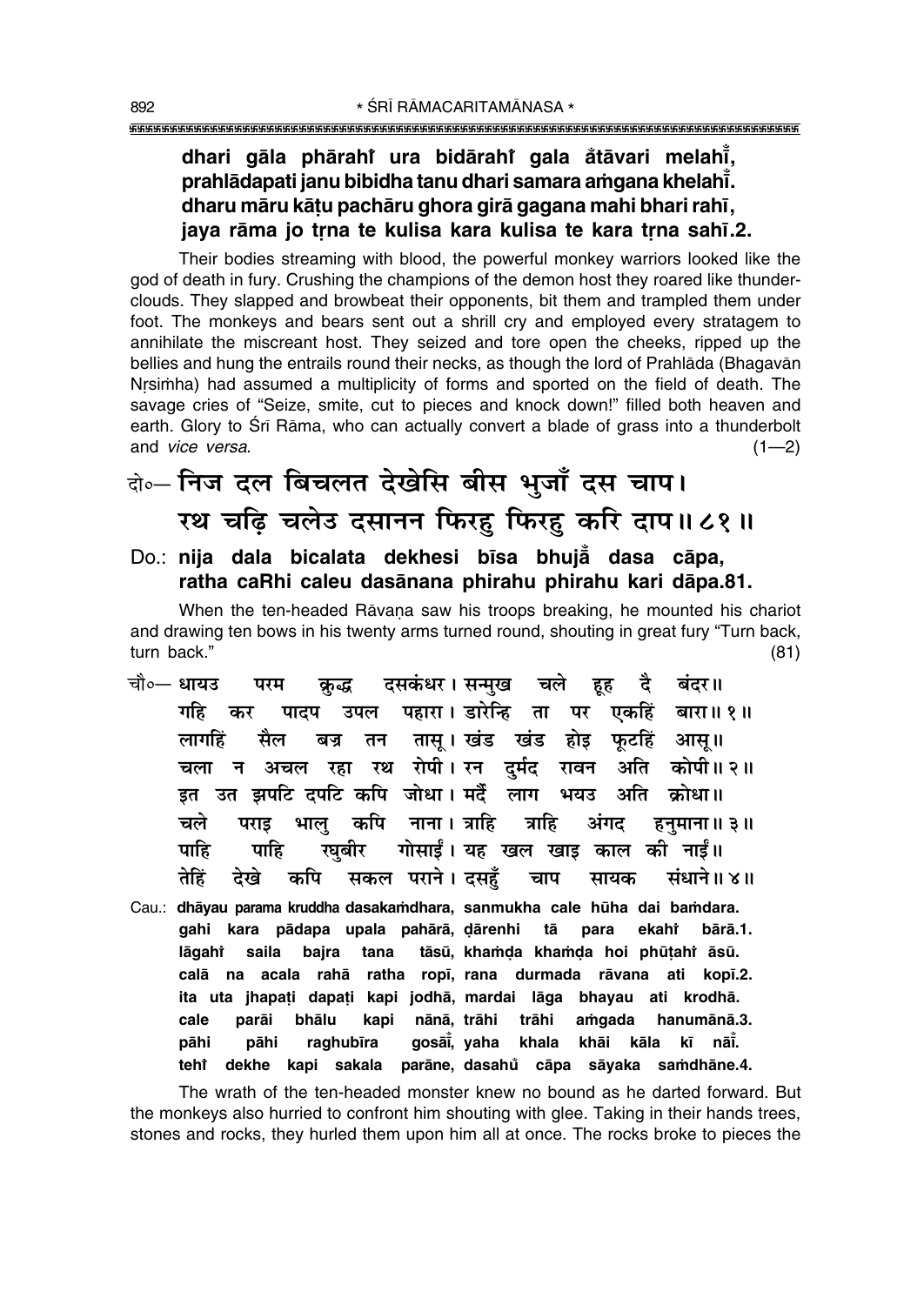moment they struck his adamantine frame. Ravana, who was maddened with the lust for war and most furious by temperament, flinched not but remained firm as a rock, planting his chariot where it stood. Burning all over with rage he darted and bullied hither and thither and started crushing the monkey warriors. Many a bear and monkey took to his heel, crying: "Help, help, Angada and Hanumān! Save, save, O Lord Raghuvīra (Hero of Raghu's line)! This wretch is devouring us like Death." When the monster saw that all the monkeys had fled, he fitted an arrow to each of his ten bows.  $(1-4)$ 

कं संधानि धनु सर निकर छाड़ेसि उरग जिमि उडि लागहीं। रहे पूरि सर धरनी गगन दिसि बिदिसि कहँ कपि भागहीं।। भयो अति कोलाहल बिकल कपि दल भालु बोलहिं आतुरे। रघुबीर करुना सिंधु आरत बंधु जन रच्छक हरे॥

## Cham.: samdhāni dhanu sara nikara chāResi uraga jimi uRi lāgahi, rahe pūri sara dharanī gagana disi bidisi kahå kapi bhāgahī. bhayo ati kolāhala bikala kapi dala bhālu bolahi āture, raghubīra karunā simdhu ārata bamdhu jana racchaka hare.

Fitting an arrow to each of his bows, he shot a volley of arrows, which flew and lodged like winged serpents. The shafts filled all available space on earth as well as in the heavens including the eight quarters, so that the monkeys knew not where to go. There was a wild uproar in the ranks of the monkeys and bears, who were all sore distressed and cried in anguish: "O Hero of Raghu's line, O Ocean of mercy, O Befriender of the distressed, O Hari, O Saviour of mankind!"

# केन्ट निज दल बिकल देखि कटि कसि निषंग धनु हाथ। लछिमन चले क्रुद्ध होइ नाइ राम पद माथ॥८२॥

Do.: nija dala bikala dekhi kati kasi nisamga dhanu hātha, lachimana cale kruddha hoi nāi rāma pada mātha.82.

Seeing the distress of his troops Laksmana fastened the quiver to his waist; and taking the bow in his hand he bowed his head at Srī Rāma's feet and sallied forth, full of rage.  $(82)$ 

- चौ∘— रे खल का मारसि कपि भाल। मोहि बिलोक तोर मैं काल ॥ सुतघाती । आजु निपाति जुड़ाव**उँ** खोजत रहेउँ तोहि छाती॥ १॥ कहि छाडेसि बान प्रचंडा।लछिमन किए सकल सत खंडा॥ अस डारे। तिल प्रवान करि काटि निवारे॥२॥ कोटिन्ह आयुध रावन भंजि निज बानन्ह कीन्ह प्रहारा। स्यंदन मारथी पनि मारा॥ मारे दस भाला। गिरि संगन्ह जन् प्रबिसहिं ब्याला॥ ३॥ सत मर सत मारा उर माहीं। परेउ धरनि तल सुधि कछ नाहीं॥ पनि सत सर मरुछा जागी। छाडिसि ब्रह्म दीन्हि जो साँगी॥ ४॥ पनि उठा प्रबल
- Cau.: re khala kā mārasi kapi bhālū, mohi biloku tora mar kālū. khojata raheů tohi sutaghātī, āju nipāti chātī.1. juRāvaů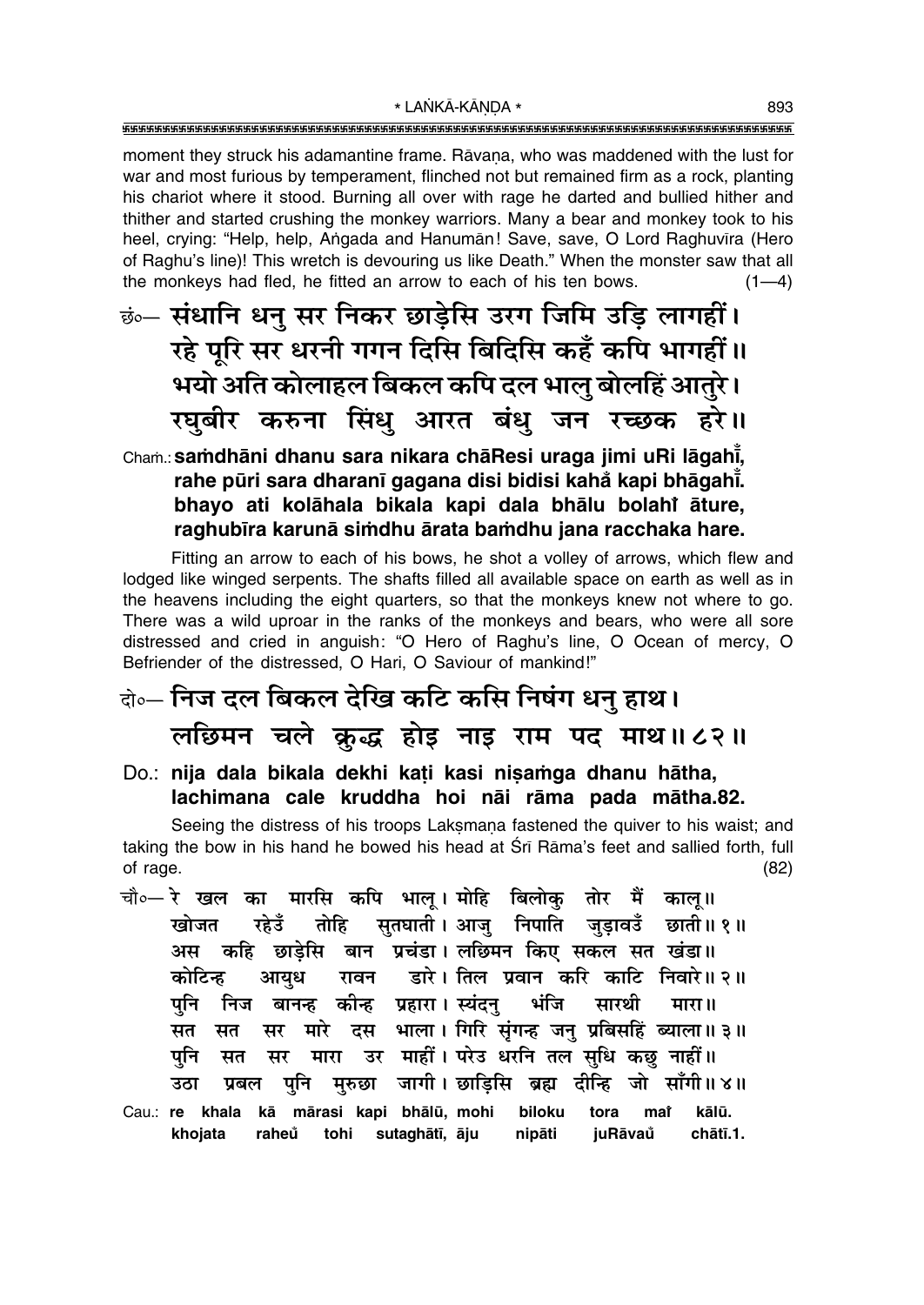"""""""""""""""""""""""""""""""""""""""""""""""""""""""""""""""""""""""""""""""""""

asa kahi chāResi bāna pracamdā, lachimana kie sakala sata khamdā. **ko¢inha åyudha råvana Œåre, tila pravåna kari kå¢i nivåre.2. puni nija bånanha k∂nha prahårå, sya≈danu bha≈ji sårath∂ mårå. sata sata sara måre dasa bhålå, giri sæ≈ganha janu prabisahiÚ byålå.3. puni sata sara mårå ura måh∂° , pareu dharani tala sudhi kachu nåh∂° . u¢hå prabala puni muruchå jåg∂, chåRisi brahma d∂nhi jo så° g∂.4.**

ìPooh! You are making the monkeys and bears your target, O vile wretch; look at me, I am your death." "It is you whom I have been looking for, you slayer of my son. Today I will soothe my heart by killing you." So saying he discharged a flight of fierce arrows; but Laksmana shivered them into a hundred pieces each. Nay, Rāvana hurled upon him myriads of other missiles, but Laksmana foiled them all by reducing them to particles as small as sesamum seeds. Again, Laksmana assailed him with his own shafts, smashing his chariot and killing the charioteer. Nay, each of his ten heads he transfixed with a hundred arrows, which seemed like serpents boring their way into the peaks of a mountain. With a hundred arrows more he struck him in the breast: he fell senseless to the ground. On regaining his consciousness the mighty demon rose again and hurled a lance that had been bestowed on him by Brahma (the Creator).  $(1-4)$ 

<u>ंक</u> सो ब्रह्म दत्त प्रचंड सक्ति अनंत उर लागी सही। पर्ख्यो बीर बिकल उठाव दसमुख अतुल बल महिमा रही ।। **ब्रह्मांड भवन बिराज जाकें एक सिर जिमि रज कनी।** <u>तेहि चह उठावन मुढ रावन जान नहिं त्रिभुअन धनी।</u>

## Cham.: so brahma datta pracamda sakti anamta ura lāgī sahī, **paryo b∂ra bikala u¢håva dasamukha atula bala mahimå rah∂. brahmå≈Œa bhavana biråja jåke° eka sira jimi raja kan∂, tehi caha u¢håvana mµuRha råvana jåna nahiÚ tribhuana dhan∂.**

That fierce lance, the gift of Brahma, struck Lord Ananta (Laksmana) right in the breast and the hero dropped to the ground full of agony. The ten-headed monster tried to lift the Prince and carry him off, but the glory of the demon's matchless strength proved ineffective. How foolish it was on the part of Rāvana to have sought to lift him on one of whose (thousand) heads rest all the spheres of the universe like a mere grain of sand. He little knew that he was no other than the Lord of the three spheres.

## दो**∘– देखि पवनसुत धायउ बोलत बचन कठोर।** <u>आवत कपिहि हन्यो तेहिं मुष्टि प्रहार प्रघोर॥८३॥</u>

Do.: **dekhi pavanasuta dhåyau bolata bacana ka¢hora, åvata kapihi hanyo tehiÚ mu¶¢i prahåra praghora.83.**

The son of the wind-god, who perceived this, rushed forward speaking harsh words; but even as the monkey came near, the monster struck him a terrible blow with his fist. (83)

चौ०— जानु टेकि कपि भूमि न गिरा। उठा सँभारि बहुत रिस **भरा**॥  $\overline{a}$ मठिका एक ताहि कपि मारा। परेउ सैल जन् बज्र प्रहारा॥ १॥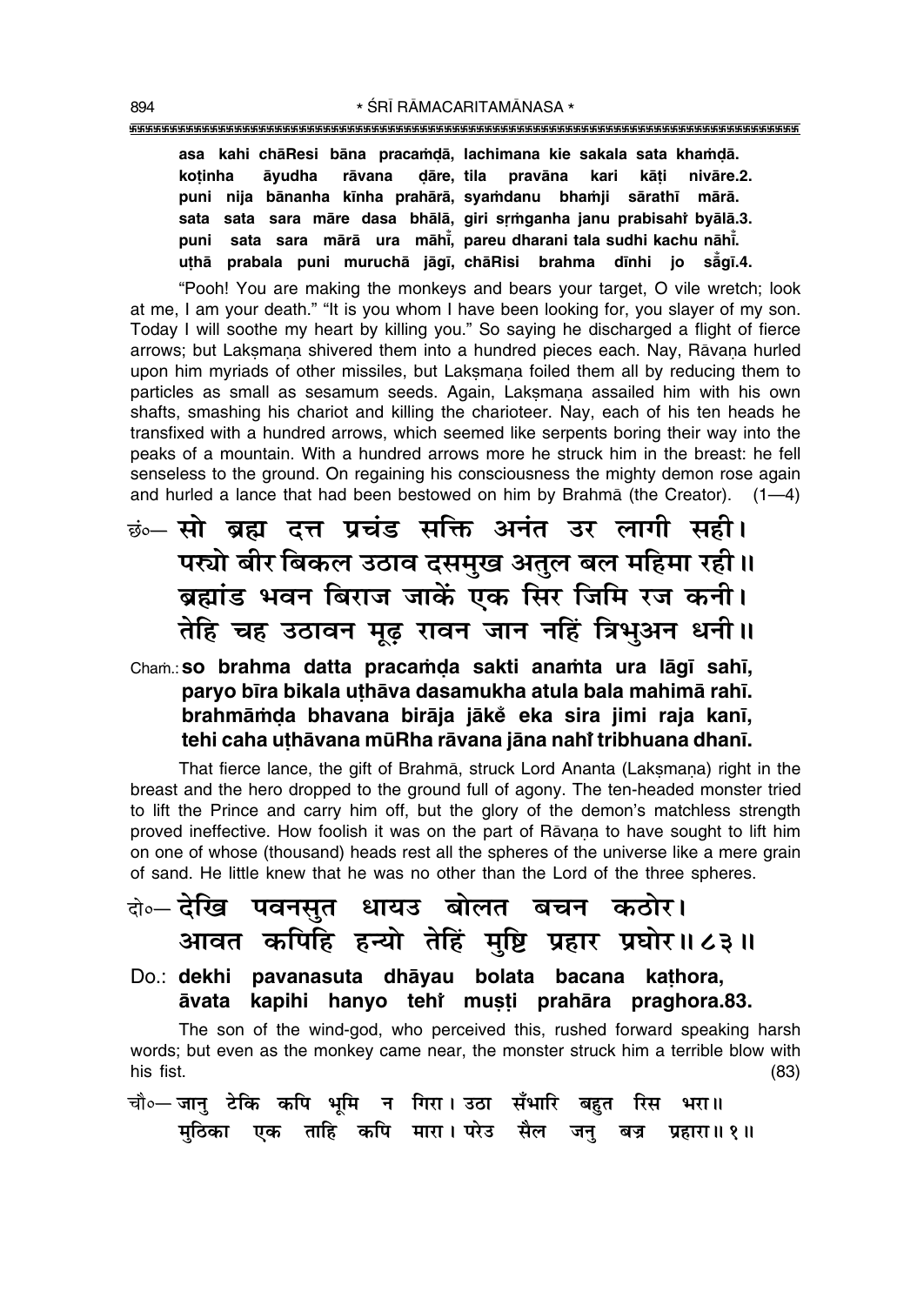गै बहोरि सो जागा। कपि बल बिपल सराहन लागा॥ मरुछा धिंग धिग मम पौरुष धिग मोही। जौं तैं जिअत रहेसि सुरद्रोही॥२॥ अस कहि लछिमन कहँ कपि ल्यायो। देखि दसानन बिसमय पायो ॥ रघुबीर समुझु जियँ भ्राता।तुम्ह कृतांत भच्छक सुर त्राता॥३॥ कह उठि बैठ कृपाला। गई गगन सो सकति कराला॥ बचन सनत धाए। रिपु सन्मुख अति आतुर आए॥४॥ गहि पनि कोदंड बान bhūmi na girā, uthā såbhāri bahuta risa bharā. Cau.: iānu teki kapi muthikā eka tāhi kapi mārā, pareu saila janu bajra prahārā.1. muruchā bahori jāgā, kapi bala bipula sarāhana lāgā. qai so dhiga dhiga mama paurusa dhiga mohī, jau tai jiata rahesi suradrohī.2. asa kahi lachimana kahů kapi lyāyo, dekhi dasānana bisamaya pāyo. kaha raghubīra samujhu jivå bhrātā, tumha krtāmta bhacchaka sura trātā.3. sunata bacana uthi baitha krpālā, gaī gagana **SO** sakati karālā puni kodamda bāna gahi dhāe, ripu sanmukha ati ātura āe.4.

Hanuman sank on his knees but did not fall to the ground. Recovering himself, he rose in exceeding wrath and struck Ravana a blow with his fist; the demon fell like a mountain struck by lightning. When the spell of his swoon was over and consciousness returned to him, he began to admire the monkey's enormous strength. "Shame on my valour and shame on myself, if you are still alive, you enemy of gods!" So saying, Hanumān carried Laksmana off to Sri Rāma: the ten-headed monster was amazed at this sight. Said the Hero of Raghu's line, "Bear in mind, brother, that you are the devourer of Death and the saviour of the gods." Immediately, on hearing these words the gracious prince (Laksmana) arose and sat up, while the fierce lance vanished into the heavens. Taking his bow and arrows again he darted and came post-haste in front of the enemy. (1-4)

ॐ आतुर बहोरि बिभंजि स्यंदन सूत हति ब्याकुल कियो। गिर्यो धरनि दसकंधर बिकलतर बान सत बेध्यो हियो ॥ सारथी दूसर घालि रथ तेहि तुरत लंका लै गयो। रघुबीर बंधु प्रताप पुंज बहोरि प्रभु चरनन्हि नयो।।

## Cham.: ātura bahori bibhamji syamdana sūta hati byākula kiyo, giryo dharani dasakamdhara bikalatara bāna sata bedhyo hiyo. sārathī dūsara ghāli ratha tehi turata lamkā lai gayo, raghubīra bamdhu pratāpa pumja bahori prabhu carananhi navo.

With great despatch Laksmana smashed Rāvana's chariot again and struck down his charioteer, who felt writhing with pain. Ravana, whose heart he transfixed with a hundred arrows, fell to the ground, much distressed. Another charioteer came and laid him in his own chariot and immediately took him away to Lanka; while Laksmana, Srī Rāma's glorious brother, bowed at the Lord's feet again.

# बे-उहाँ दसानन जागि करि करै लाग कछ जग्य। राम बिरोध बिजय चह सठ हठ बस अति अग्य॥८४॥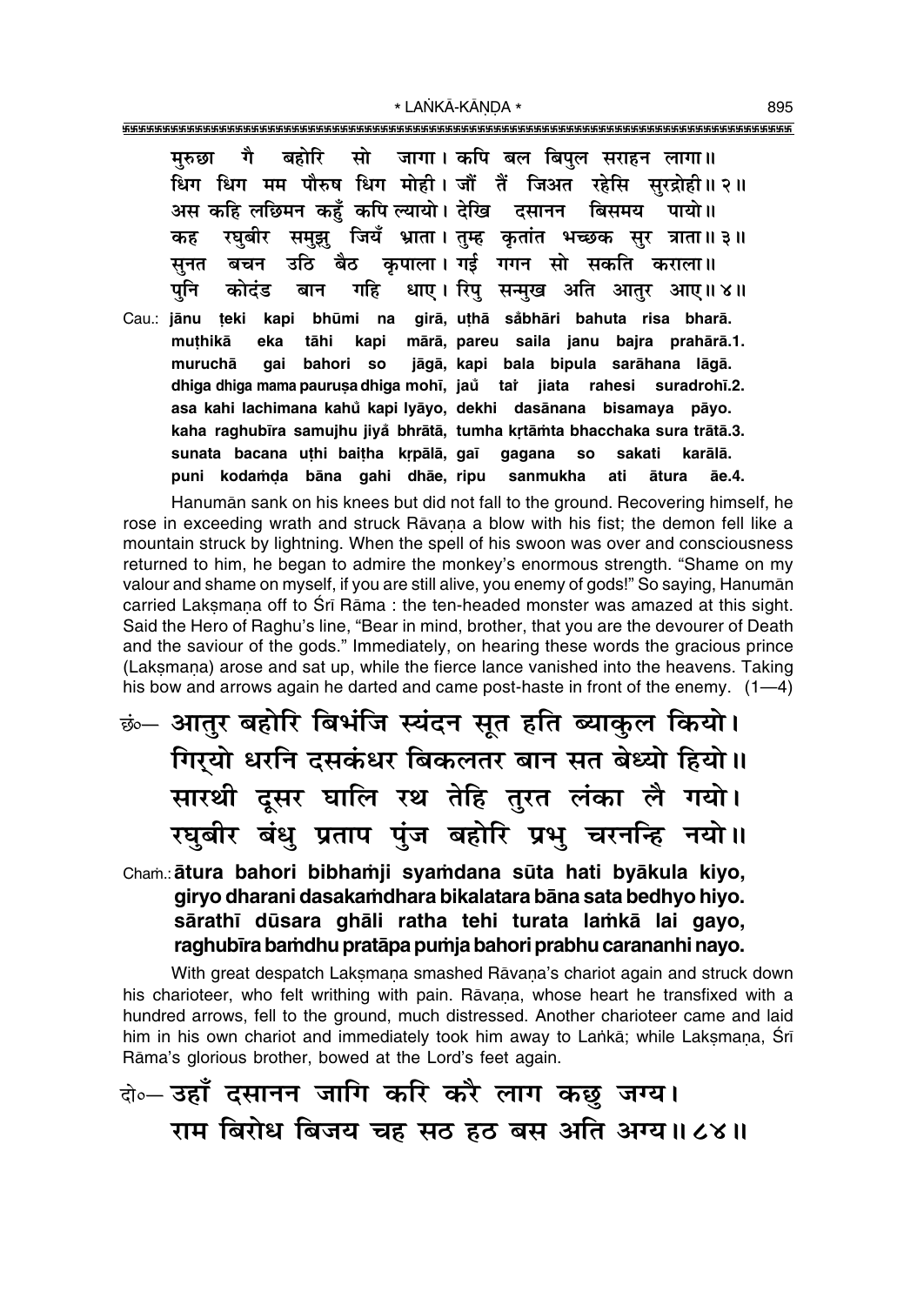## Do.: uhā dasānana jāgi kari karai lāga kachu jagya, rāma birodha bijaya caha satha hatha basa ati agya.84.

At the other end the ten-headed monster, on coming to himself, set to perform some sacrifice. In his perversity and rank ignorance the fool sought to gain victory even by antagonizing Srī Rāma!  $(84)$ 

- सधि पाई।सपदि जाड रघपतिहि चौ०— इहाँ बिभीषन सनाई॥ सब एक जागा। सिद्ध भएँ नहिं मरिहि अभागा॥१॥ नाथ रावन करड भट बंदर।करहिं बिधंस बेगि आव दसकंधर॥ नाथ पठवह सभट पठाए। हनमदादि प्रात प्रभ अंगत मब धाए॥ २॥ होत कपि लंका। पैठे कौतक कदि चढे रावन भवन असंका॥ जग्य जबर्ही सो देखा। सकल कपिन्ह भा क्रोध बिसेषा॥३॥ करत निलज भाजि गृह आवा। इहाँ आइ बक ध्यान लगावा॥ रन ते लाता। चितव न सठ स्वारथ मन राता॥४॥ कहि अंगद मारा अस
- Cau.: iha bibhīsana saba sudhi pāī, sapadi iāi raghupatihi sunāī. nātha karaj rāvana eka jāgā siddha bhae nahi marihi abhāgā.1. pathavahu nātha begi bhata bamdara, karahi bidhamsa āva dasakamdhara. prāta hota prabhu subhata pathāe, hanumadādi amgada saba dhāe.2. kautuka kūdi caRhe kapi lamkā, paithe rāvana bhavana asamkā. karata jabahī so dekhā, sakala kapinha bhā krodha bisesā.3. jagya nilaja bhāji grha āvā, ihā āi baka rana te dhyāna lagāvā. kahi amaada mārā lātā, citava na satha svāratha mana rātā.4. asa

At this end Vibhisana got all the information and, hastening to the Lord of the Raghus, apprised Him of everything. "My lord, Rāvana is busy with a sacrificial performance; and if he completes it, the wretch will never die. Therefore, my lord, despatch some valiant monkeys at once, so that they may wreck his sacrifice, and the ten-headed monster be compelled to return." As soon as the day broke the Lord sent out His champions—Hanumān, Angada and others—who all rushed forward. In mere sport the monkeys sprang up to the fort of Lanka and fearlessly entered Ravana's palace. The moment they saw him engaged in a sacrifice all the monkeys grew wildly furious. "You shameless wretch, having run away home from the battle, you have sat down here and feigned meditation!" So saying Angada struck him with his foot; but the fool did not even look at them, his mind being absorbed in the pursuit of his own end.  $(1-4)$ 

छं— नहिं चितव जब करि कोप कपि गहि दसन लातन्ह मारहीं। धरि केस नारि निकारि बाहेर तेऽतिदीन पुकारहीं॥ तब उठेउ क्रुद्ध कृतांत सम गहि चरन बानर डारई। एहि बीच कपिन्ह बिधंस कृत मख देखि मन महुँ हारई।। Cham.: nahi citava jaba kari kopa kapi gahi dasana lātanha mārahī, pukārahī. dhari kesa nāri nikāri bāhera te'tidīna taba utheu kruddha krtāmta sama gahi carana bānara dāraī, ehi bīca kapinha bidhamsa krta makha dekhi mana mahů hāraī.

896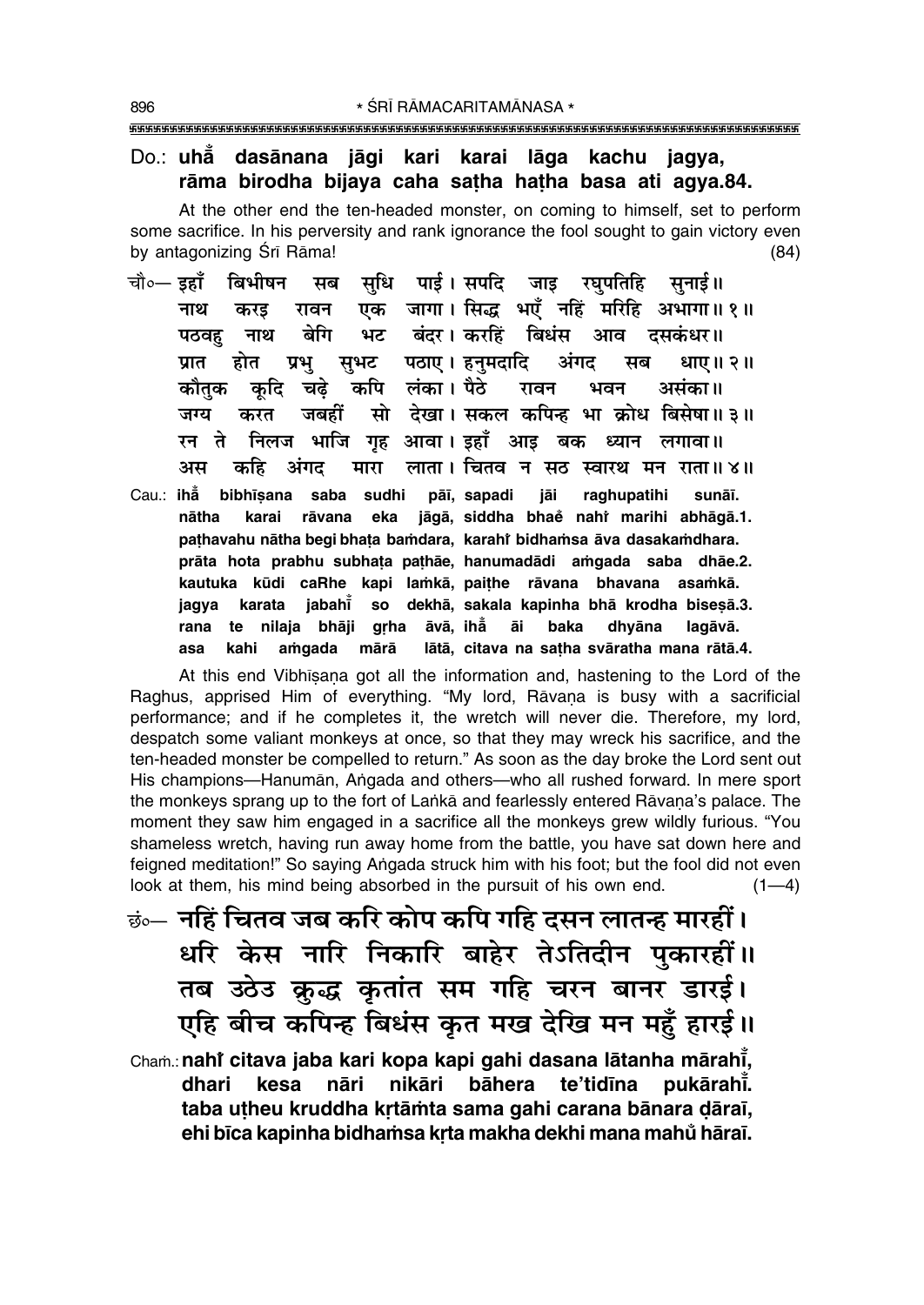When he refused to look at them, the monkeys in their fury bit him with their teeth and kicked him. His wives too they seized by their locks and dragged out of doors while they cried most piteously. Then at last he rose, furious as Death, and, catching hold of the monkeys by their legs, he threw them away. Meanwhile, when he saw that the monkeys had wrecked the sacrifice, he felt discomfited at heart.

## वे॰– जग्य बिधंसि कसल कपि आए रघपति पास। चलेउ निसाचर क्रुद्ध होइ त्यागि जिवन कै आस॥८५॥

### Do.: jagya bidhamsi kusala kapi āe raghupati pāsa, caleu nisācara kruddha hoi tyāgi jivana kai āsa.85.

Having wrecked his sacrifice the monkeys safely returned to the Lord of the Raghus; while the demon (Rāvana) set out ablaze with fury, abandoning all hope of life.  $(85)$ 

- चौ∘— चलत होहिं अति असुभ भयंकर। बैठहिं गीध उड़ाइ सिरन्ह पर॥ कालबस काहु न माना।।कहेसि बजावहु जुद्ध निसाना॥१॥ भयउ अपारा। बह गज रथ पदाति असवारा॥ चली तमीचर अनी सन्मख धाए खल कैसें।सलभ समह अनल कहँ जैसें॥२॥ प्रभ अस्तुति कीन्ही। दारुन बिपति हमहि एहिं दीन्ही।। इहाँ देवतन्न राम खेलावह एही।अतिसय दखित जनि होति अब बैदेही॥ ३॥ सनि प्रभु मसकाना। उठि रघबीर देव सुधारे बचन बाना ॥ माथे। सोहहिं समन बीच बिच गाथे॥४॥ बाँधें जटा जुट दुढ नयन बारिद तन् स्यामा। अखिल लोक लोचनाभिरामा॥ अरुन कटितट कस्यो निषंगा। कर कोदंड कठिन सारंगा॥ ५ ॥ परिकर
- Cau.: calata hohi ati asubha bhayamkara, baithahi gīdha uRāi siranha para. bhayau kālabasa kāhu na mānā, kahesi bajāvahu juddha nisānā.1. calī apārā, bahu gaja ratha padāti asavārā. tamīcara anī prabhu sanmukha dhāe khala kaisě, salabha samūha anala kahå jaisě.2. ihẳ kīnhī, dāruna bipati hamahi ehr dīnhī. devatanha astuti khelāvahu ehī, atisava dukhita hoti baidehī.3. aba jani rāma deva bacana suni prabhu musukānā, uthi raghubīra sudhāre bānā. jatā jūta drRha bādhe māthe, sohahi sumana bīca bica gāthe.4. aruna nayana bārida tanu syāmā, akhila loka locanābhirāmā. katitata parikara kasyo nisamgā, kara kodamda kathina sāramgā.5.

Evil omens of a most fearful nature occurred to him even as he went. Vultures flew and perched on his heads. Being in the jaws of death, he paid no heed to anyone and exclaimed : "Beat the drums of war." The demon host appeared endless as it marched on with its myriads of elephants, chariots, foot-soldiers and horsemen. The wicked demons rushed to face the Lord like a swarm of moths darting towards fire. At this end the gods prayed to the Lord: "This fellow (Ravana) has inflicted terrible suffering on us. Play with him no more, Rāma; Videha's Daughter (Sītā) is feeling most disconsolate." The Lord smiled to hear the gods' prayer; the Hero of Raghu's line rose and put His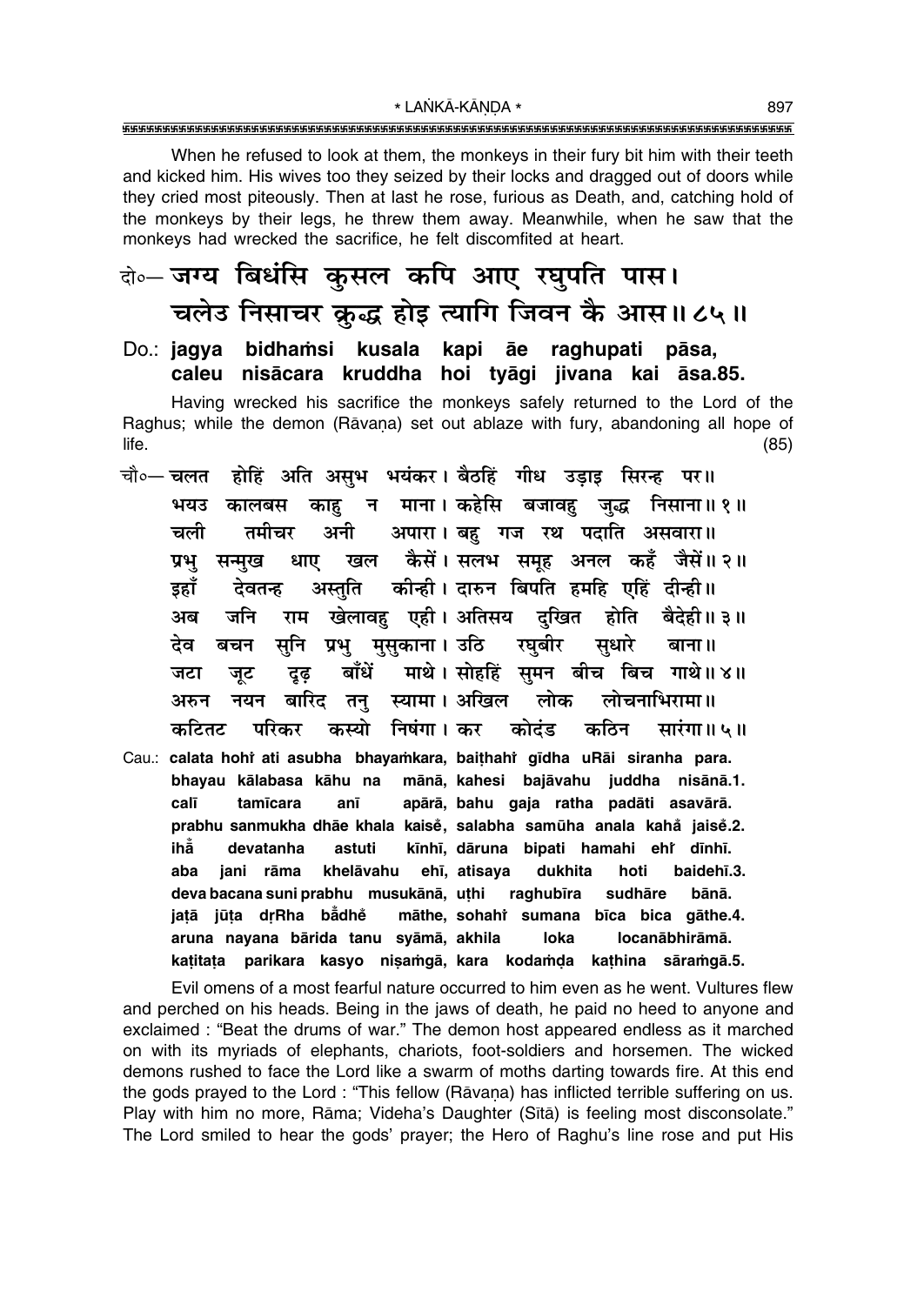arrows in order. The matted locks on His head had been tightly coiled and were interlaced with flowers. With His ruddy eyes and body dark as a rain-cloud He ravished the eyes of the whole world. He fastened His guiver to a piece of cloth girt round His loins and took in His hand formidable Sarnga bow.  $(1 - 5)$ 

छंं- सारंग कर सुंदर निषंग सिलीमुखाकर कटि कस्यो। भुजदंड पीन मनोहरायत उर धरासुर पद लस्यो।। कह दास तुलसी जबहिं प्रभु सर चाप कर फेरन लगे। ब्रह्मांड दिग्गज कमठ अहि महि सिंधु भूधर डगमगे।।

## Cham.: sāramga kara sumdara nisamga silīmukhākara kati kasyo, bhujadamda pīna manoharāyata ura dharāsura pada lasyo. kaha dāsa tulasī jabahi prabhu sara cāpa kara pherana lage, brahmāmda diggaja kamatha ahi mahi simdhu bhūdhara dagamage.

The Lord took the Sarnga bow in His hand and fastened to His waist the beautiful quiver with an inexhaustible stock of arrows. He had a pair of muscular arms and a charming and broad chest which was adorned with the print of the Brāhmana's (Bhrgu's) foot. When the Lord, says Tulasidasa, commenced feeling the bow and arrow with His hands, the whole universe, including the elephants guarding the eight quarters, the divine Tortoise, the serpent-god (Sesa) and the earth with its oceans and mountains, began to tremble.

# बे॰ सोभा देखि हरषि सुर बरषहिं सुमन अपार। जय जय जय करुनानिधि छबि बल गुन आगार॥८६॥

Do.: sobhā dekhi harasi sura barasahi sumana apāra, jaya jaya jaya karunānidhi chabi bala guna āgāra.86.

The gods rejoiced to see His beauty and rained down flowers in an endless shower, exclaiming "Glory, glory, all glory to the Fountain of mercy, the storehouse of beauty, strength and goodness."  $(86)$ 

चौ०— एहीं बीच निसाचर अनी। कसमसात आर्ड अति घनी ॥ देखि चले सन्मख कपि भड़ा। प्रलयकाल के जन घन घड़ा॥१॥ तरवारि चमंकहिं। जन् दहँ दिसि दामिनीं दमंकहिं॥ कपान बह तुरग चिकार कठोरा। गर्जहिं मनहँ बलाहक घोरा॥२॥ रथ गज लंगुर बिपुल नभ छाए। मनहँ इंद्रधन् कपि उए सहाए।। धरि मानहँ जलधारा। बान बंद भै बृष्टि अपारा॥३॥ उठड दिसि पर्बत करहिं प्रहारा।बजप्रपात दुहूँ जनु बारहिं बारा॥ झरि लाई। घायल भै निसिचर कोपि बान रघपति समदाई॥ ४॥ चिक्करहीं। घुर्मि घुर्मि जहँ तहँ महि परहीं॥ बीर लागत बान सैल जन् निर्झर भारी।सोनित सरि कादर भयकारी॥५॥ स्रवहिं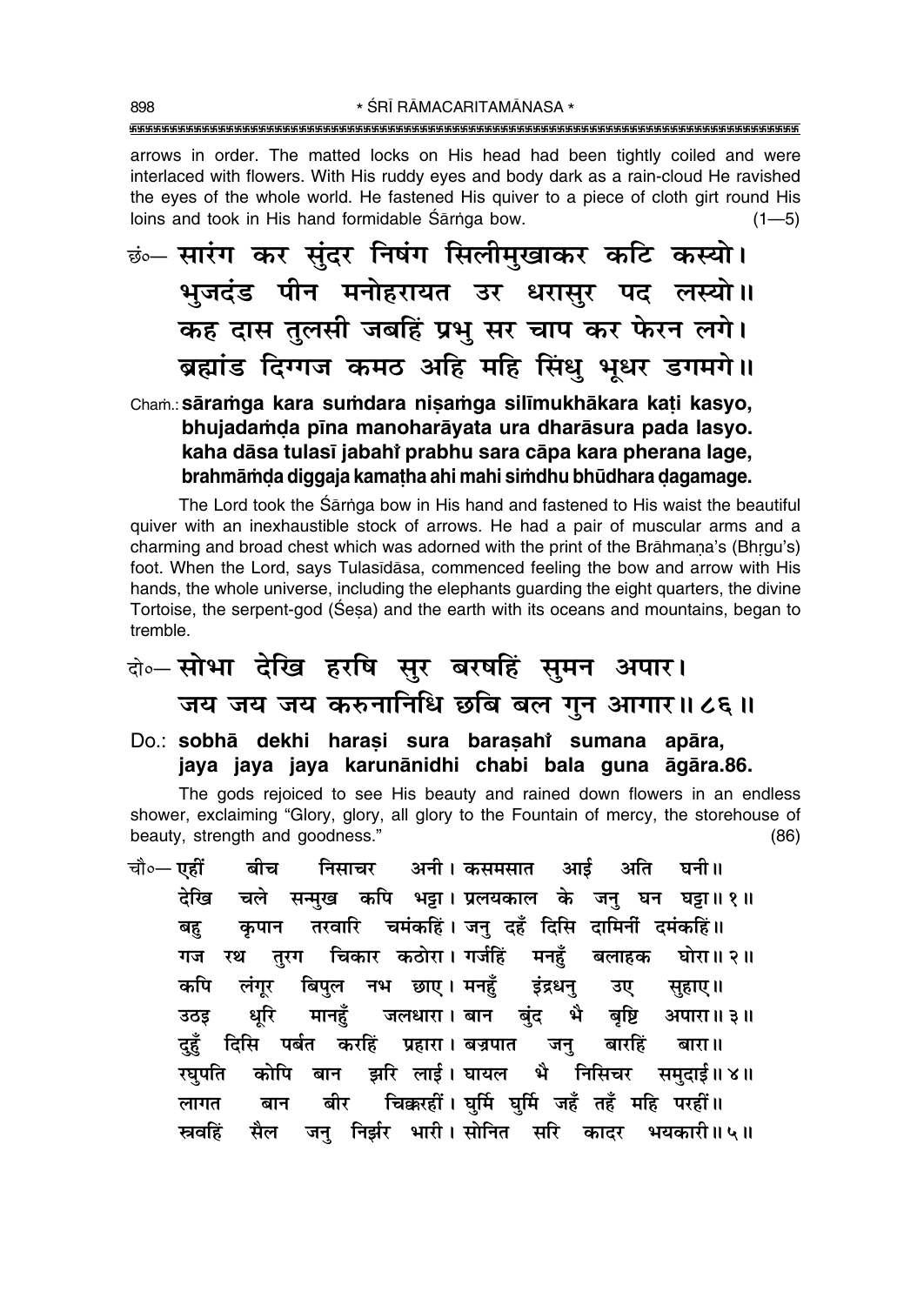| Cau.: ehi |        | bīca |                                                                      |  | nisācara anī, kasamasāta āī ati |  | ahanī.       |
|-----------|--------|------|----------------------------------------------------------------------|--|---------------------------------|--|--------------|
|           |        |      | dekhi cale sanmukha kapi bhattā, pralayakāla ke janu ghana ghattā.1. |  |                                 |  |              |
|           |        |      | bahu krpāna taravāri camamkahi, janu dahå disi dāminī damamkahi.     |  |                                 |  |              |
|           |        |      | gaja ratha turaga cikāra kathorā, garjahi manahů balāhaka ghorā.2.   |  |                                 |  |              |
|           |        |      | kapi lamgūra bipula nabha chāe, manahů imdradhanu ue suhāe.          |  |                                 |  |              |
|           | uthai  |      | dhūri mānahů jaladhārā, bāna bumda bhai bṛṣṭi apārā.3.               |  |                                 |  |              |
|           |        |      | duhů disi parbata karahi prahārā, bajrapāta janu bārahi              |  |                                 |  | bārā.        |
|           |        |      | raghupati kopi bāna jhari lāī, ghāyala bhai nisicara samudāī.4.      |  |                                 |  |              |
|           | lāɑata |      | bāna bīra cikkarahī, ghurmi ghurmi jahå tahå mahi parahī.            |  |                                 |  |              |
|           |        |      | sravahi saila janu nirjhara bhārī, sonita sari kādara                |  |                                 |  | bhayakārī.5. |

Meanwhile arrived the vast demon host with its overcrowded ranks. The moment the monkey warriors saw the army they advanced to meet it like the masses of clouds that gather at the time of universal destruction. A numberless swords and claymores flashed like gleams of lightning from every direction. The shrill cries of the elephants and horses and the rattling sound of the chariots resembled the terrible thundering of clouds. Myriads of monkeys' tails stretched across the heavens like an array of magnificent rainbows appearing in the sky. The dust rose in thick columns like streams of water in the air and the arrows shot forth in an endless shower like rain-drops. Mountains hurled from either side crashed like repeated strokes of lightning. The Lord of the Raghus in His fury let fly arrows in showers, which straightway wounded the demon crew. The demon warriors shrieked with pain as the arrows struck them; and swinging round and round they fell to the ground here, there and everywhere. Streaming with blood, the wounded demons looked like mountains with their large cascades; and the blood ran in the form of a river, the terror of cowards.  $(1-5)$ 

**छं⊶ कादर भयंकर रुधिर सरिता चली परम अपावनी।** दोउ कूल दल रथ रेत चक्र अबर्त बहति भयावनी ।। जलजंतु गज पदचर तुरग खर बिबिध बाहन को गने। मर सक्ति तोमर सर्प चाप तरंग चर्म कमठ घने॥

## Cha≈.:**kådara bhaya≈kara rudhira saritå cal∂ parama apåvan∂, dou kµula dala ratha reta cakra abarta bahati bhayåvan∂. jalaja≈tu gaja padacara turaga khara bibidha båhana ko gane, sara sakti tomara sarpa cåpa tara≈ga carma kama¢ha ghane.**

A most unholy river of blood, that smote recreants with terror, ran across the battlefield. With the two armies for its banks, the chariots for its intervening sands and their wheels for its whirlpools, it was a frightful flood indeed. The foot-soldiers, and even so elephants, horses, donkeys and other mounts of all kinds, more than one could count, (that floated on the river) represented the various aquatic creatures; the arrows, lances and iron clubs (swept by it) stood for its serpents: the bows borne along the current represented its waves and the shields stood for its many tortoises.

# दो**०– बीर परहिं जनु तीर तरु मज्जा बहु बह फेन। कादर देखि डरहिं तहँ सुभटन्ह के मन चेन॥८७॥**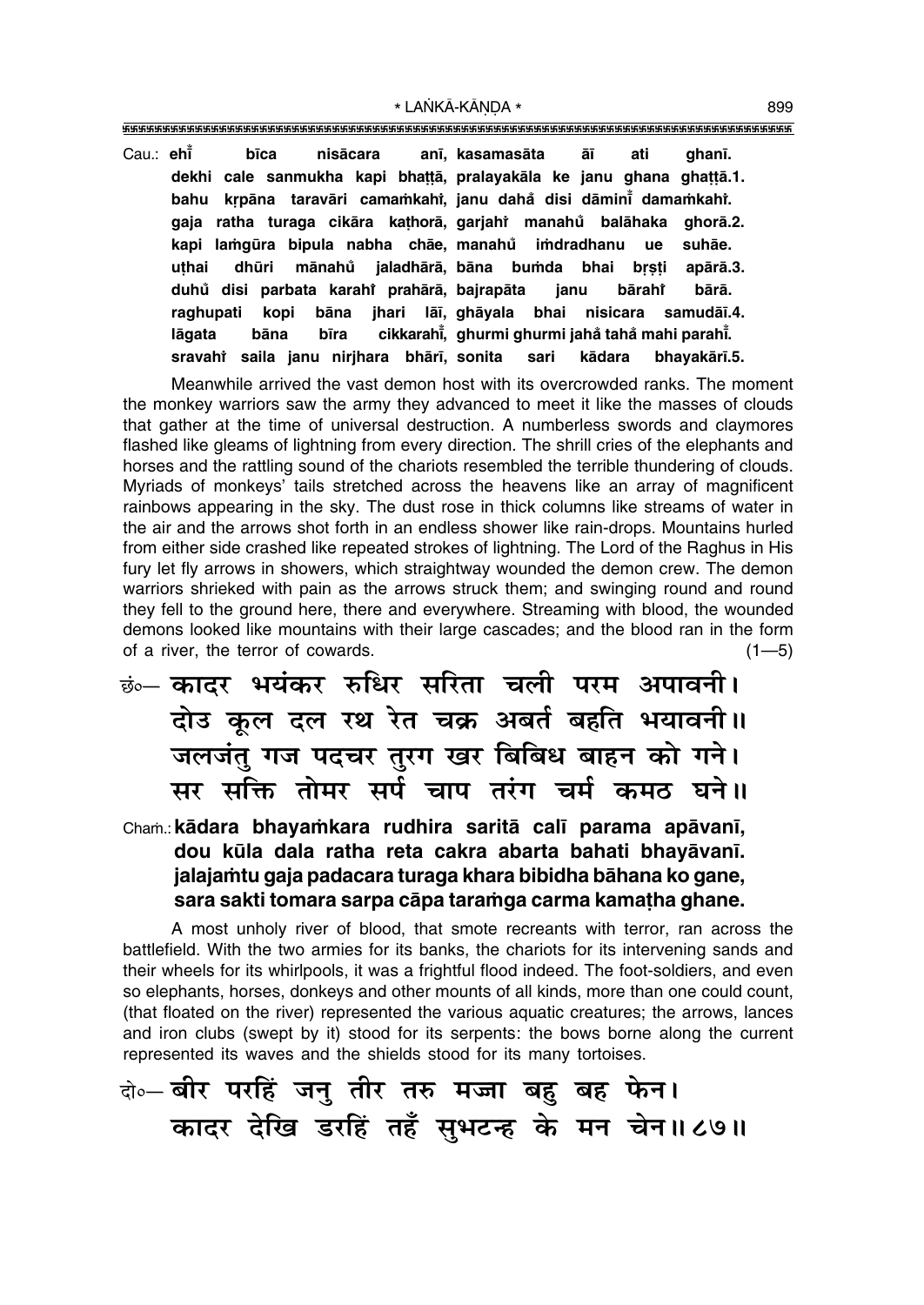#### Do.: bīra parahi janu tīra taru majjā bahu baha phena, kādara dekhi darahi tahå subhatanha ke mana cena.87.

Warriors fell here and there like the trees on its banks and the abundant, marrow of their bones represented its scum. Dastards shuddered at its very sight, while champions were delighted at heart to see it.  $(87)$ 

- चौ०— मज्जहिं बेताला । प्रमथ झोटिंग पिसाच महा कराला ॥ भत लै भजा उड़ाहीं। एक ते छीनि एक लै खाहीं॥१॥ काक कंक सौंघाई। सठह़ तुम्हार दरिद्र न जाई॥ ऐसिउ एक कहहिं कहँरत गिरे। जहँ तहँ मनहँ अर्धजल परे॥ २॥ भट घायल तट भए। जनु बंसी खेलत चित खैंचहिं गीध ऑंत तट दए ॥ बह भट बहहिं चढे खग जाहीं। जन नावरि खेलहिं सरि माहीं॥३॥ जोगिनि भरि भरि खप्पर संचहिं। भूत पिसाच बधु नभ नंचहिं॥ बजावहिं । चामंडा बिधि नाना गावहिं॥ ४॥ भट कपाल करताल कड़हिं। खाहिं हुआहिं अघाहिं दपइहिं॥ जंबक निकर कटक्कट बिन् डोल्लहिं। सीस परे महि जय जय बोल्लहिं॥५॥ कोटिन्ह रुंड मुंड
- pisāca betālā, pramatha mahā jhotimga karālā. Cau.: majjahř bhūta bhujā uRāhi, eka kāka te eka khāhī.1. kamka lai chīni lai saughāi, sathahu tumhāra daridra na jāi. eka kahaht aisiu kahårata bhata ghāyala tata gire, jahå tahå manahů ardhajala pare.2. khaicahi gīdha āta tata bhae, janu bamsī khelata cita dae. bahu bhata bahahi caRhe khaga jāhi, janu nāvari khelahi sari māhi.3. jogini bhari bhari khappara samcahi, bhūta pisāca badhū nabha namcahi. bhata kapāla karatāla bajāvahi, cāmumdā nānā bidhi qāvahi.4. jambuka nikara katakkata kattahi, khāhi dapattahi. huāht aghāhr koținha rumda mumda binu dollahi, sisa pare mahi jaya jaya bollahi.5.

Spirits, ghouls and goblins and even so frightful genii with a long shaggy mass of hair and Pramathas (Siva's own attendants) took their plunge in it. Crows and kites flew off with human arms, which they tore from one another and ate themselves. Some said, "What a pity, fools that you should continue to suffer from want even in such plenty?" Wounded warriors fallen on the banks groaned like the moribund lying all round half in and half out of water (on the bank of a sacred river, lake etc., in order to ensure that they may breathe their last while their body is being washed by the sacred water since such a death is accounted as highly beneficial to the spirit of the dying man). Standing on its banks, vultures tore the entrails of the dead like fishermen angling with rapt attention. Many a dead warrior floated down with birds perched on them, as if the latter were enjoying a game of boating on the river. The Yoginis (female attendants of Goddess Durgā) took to storing blood in skulls, while female spirits and sprites danced in the air. Even so Cāmundās (another class of female attendants of Durgā) sang songs in various strains, clashing the skulls of dead warriors like so many pairs of cymbals. Herds of Jackals snapped their teeth as they tore the dead, feasted upon them and yelled; and, when surfeited, they snarled. Myriads of headless trunks trotted along the battlefield, while the heads lying on the ground shouted "Victory! Victory!!"  $(1 - 5)$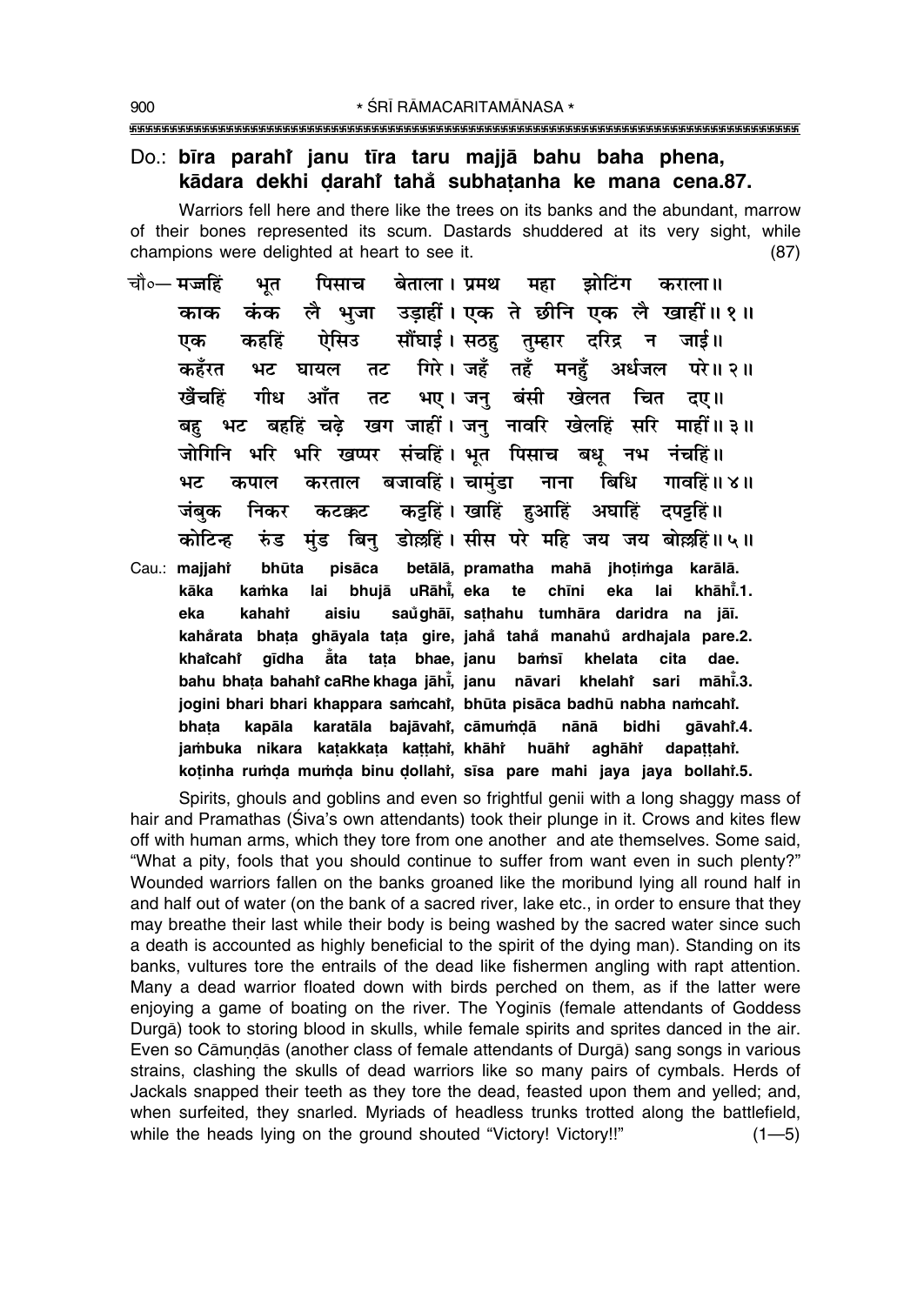<u>छं॰– बोर्ल्लहिं जो जय जय मुंड रुंड प्रचंड सिर बिनु धावहीं।</u> खप्परिन्ह खग्ग अलुज्झि जुज्झहिं सुभट भटन्ह ढहावहीं॥ बानर निसाचर निकर मर्दहिं राम बल दर्पित भए। संग्राम अंगन सुभट सोवहिं राम सर निकरन्हि हुए।।

Cham.: bollahi jo jaya jaya mumda rumda pracamda sira binu dhāvahi, khapparinha khaqqa alujihi jujihahi subhata bhatanha dhahāvahi. bānara nisācara nikara mardahi rāma bala darpita bhae, samgrāma amgana subhata sovahi rāma sara nikaranhi hae.

The heads shouted "Victory! Victory!!" while headless trunks darted wildly about. Birds got entangled in skulls even as they contended with one another; while champions overthrew their rivals. Imperious through Srī Rāma's strength, the monkeys crushed the demon crew; and mortally struck by Sri Rama's flight of arrows, the champions lay in eternal sleep on the field of death.

# के⊶ रावन हृदयँ बिचारा भा निसिचर संघार। मैं अकेल कपि भालू बह माया करौं अपार॥८८॥

bicārā hrdayå bhā nisicara Do.: rāvana samghāra, mai akela kapi bhālu bahu māyā karaŭ apāra.88.

Rāvana thought within himself, "The demons have been wiped out and I am left alone, while the monkeys are still numerous. Let me, therefore, create illusions without number."  $(88)$ 

- चौ०— देवन्ह पयादें देखा। उपजा उर अति छोभ बिसेषा॥ प्रभहि रथ तरत पठावा। हरष सहित मातलि लै सरपति निज आवा॥ १॥ अनपा । हरषि तेज पंज रथ दिब्य चढे कोसलपुर भपा ॥ मनोहर वारी। अजर अमर मन सम गतिकारी॥ २॥ तूरग चंचल देखी। धाए कपि बल् पाइ बिसेषी॥ रघनाथहि रथारूढ जाड़ कपिन्ह कै मारी। तब रावन माया बिस्तारी॥ ३॥ सही न बाँची। लछिमन कपिन्ह सो मानी साँची॥ रघबीरहि मो माया देखी निसाचर अनी। अनज सहित बह कोसलधनी॥४॥ कपिन्ह
- Cau.: devanha prabhuhi payādě dekhā, upajā ati chobha bisesā. ura surapati nija ratha turata pathāvā, haraṣa sahita mātali lai āvā.1. teja pumja ratha dibya anūpā, harasi caRhe kosalapura bhūpā. camcala turaga manohara cārī, ajara amara mana sama gatikārī.2. rathārūRha raghunāthahi dekhī, dhāe kapi balu pāi bisesī. mārī, taba sahī na jāi kapinha kai rāvana māyā bistārī.3. bằcī, lachimana kapinha so mānī sắcī. **SO** raghubīrahi māyā anī, anuja bahu kosaladhanī.4. dekhī kapinha nisācara sahita When the gods saw that the Lord was on foot, they were exceedingly troubled at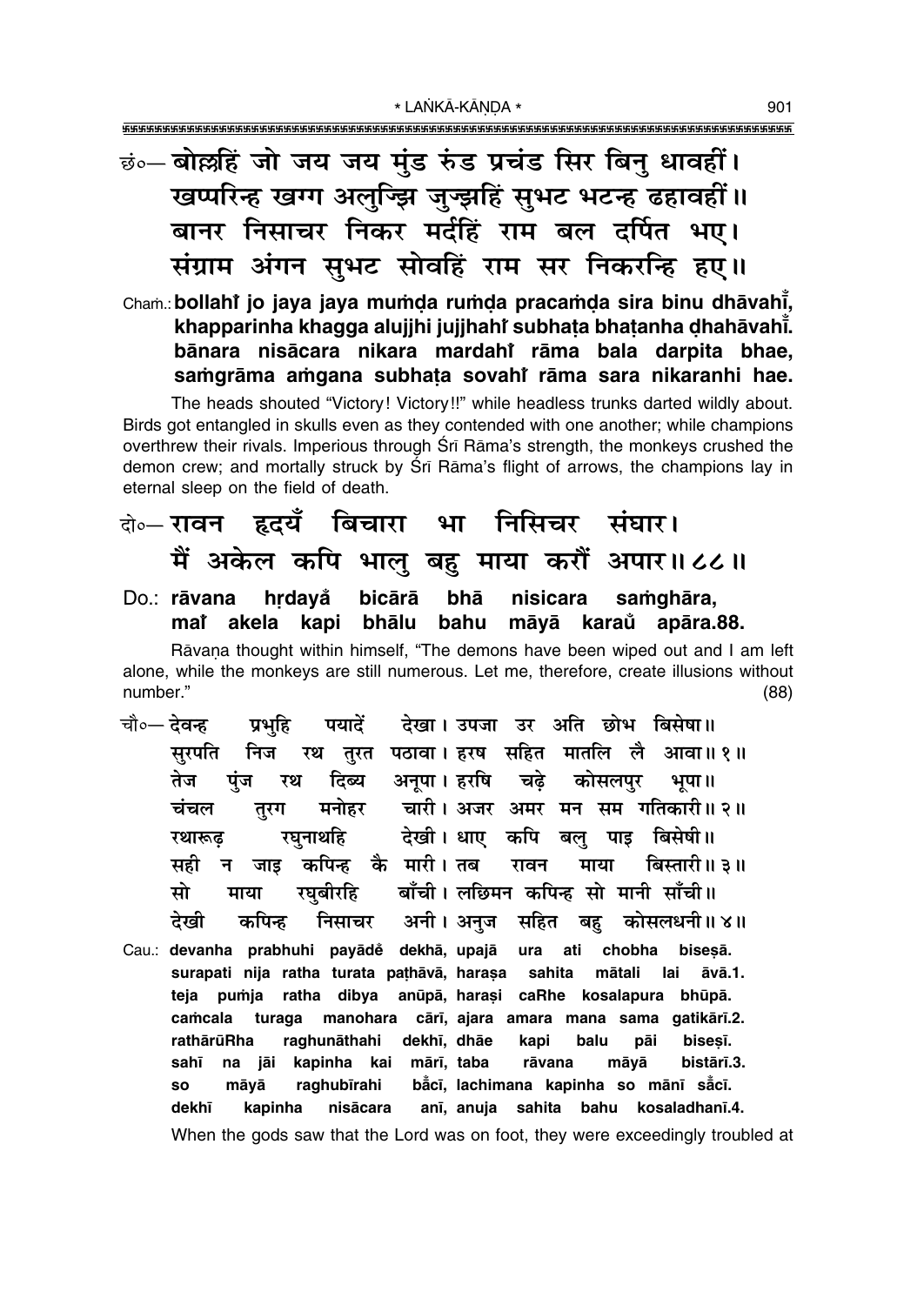heart. Indra (the lord of heaven) forthwith despatched his own chariot, which Mātali (Indra's charioteer) gladly brought there. It was a heavenly and unique car, which was all splendour; the King of Kosalapura (Ayodhya) gladly mounted it. It was driven by four high-spirited and charming horses, which knew no decay or death and flew as fast as thought. The monkeys rushed forward with renewed vigour when they saw the Lord of the Raghus mounted on a chariot. When Ravana felt that the monkey's onset was irresistible, he took to creating illusions. The illusive creation did not touch the Lord of the Raghus; while the monkeys, nay, even Laksmana took it for real. The monkeys saw among a large demon host a number of Rāmas and as many Laksmana.  $(1-4)$ 

## <u>ं :-</u> बहु राम लछिमन देखि मर्कट भालु मन अति अपडरे। जन चित्र लिखित समेत लछिमन जहँ सो तहँ चितवहिं खरे।। निज सेन चकित बिलोकि हँसि सर चाप सजि कोसल धनी। माया हरी हरि निमिष महँ हरषी सकल मर्कट अनी।।

Cham.: bahu rāma lachimana dekhi markata bhālu mana ati apadare, janu citra likhita sameta lachimana jahå so tahå citavahi khare. nija sena cakita biloki håsi sara cāpa saji kosala dhanī, māyā harī hari nimisa mahu harasī sakala markata anī.

The monkeys and bears were much terrified at heart to see numerous Rāmas and Laksmanas. All of them, including Laksmana, stood gazing like the figures in a picture wherever they were. The Lord of Kosala smiled to see His army at a nonplus; He fitted an arrow to His bow and in a trice Sri Hari dispersed the delusion to the delight of the whole monkey host.

## बे-बहुरि राम सब तन चितड़ बोले बचन गँभीर। द्वंदजुद्ध देखहु सकल श्रमित भए अति बीर॥८९॥

Do.: bahuri rāma saba tana citai bole bacana gåbhīra, dvamdajuddha dekhahu sakala śramita bhae ati bīra.89.

Śrī Rāma then cast His glance on all and spoke in meaningful words: "Watch now my duel (with Rāvaṇa); for all of you, my heroes, are extremely tired."  $(89)$ 

कहि रथ रघुनाथ चलावा। बिप्र चरन पंकज सिरु नावा॥ चौ०— अस क्रोध उर छावा।गर्जत तर्जत सन्मुख तब लंकेस धावा ॥ १ ॥ संजुग माहीं। सुनु तापस मैं तिन्ह सम नाहीं॥ जीतेह जे भट जस जाना। लोकप जाकें जगत बंदीखाना॥ २॥ रावन नाम बिराध तुम्ह मारा। बधेहु ब्याध इव बालि बिचारा॥ खर दुषन निकर सुभट संघारेहु।कुंभकरन घननादहि मारेहु॥३॥ निसिचर सबु लेउँ निबाही। जौं रन भूप भाजि नहिं जाही॥ आजु बयरु करडँ खलु काल हवाले। परेहु कठिन रावन के पाले॥४॥ आज् कालबस जाना। बिहँसि बचन कह कृपानिधाना॥ सनि दर्बचन तव प्रभुताई। जल्पसि जनि देखाउ मनुसाई॥५॥ सत्य सत्य सब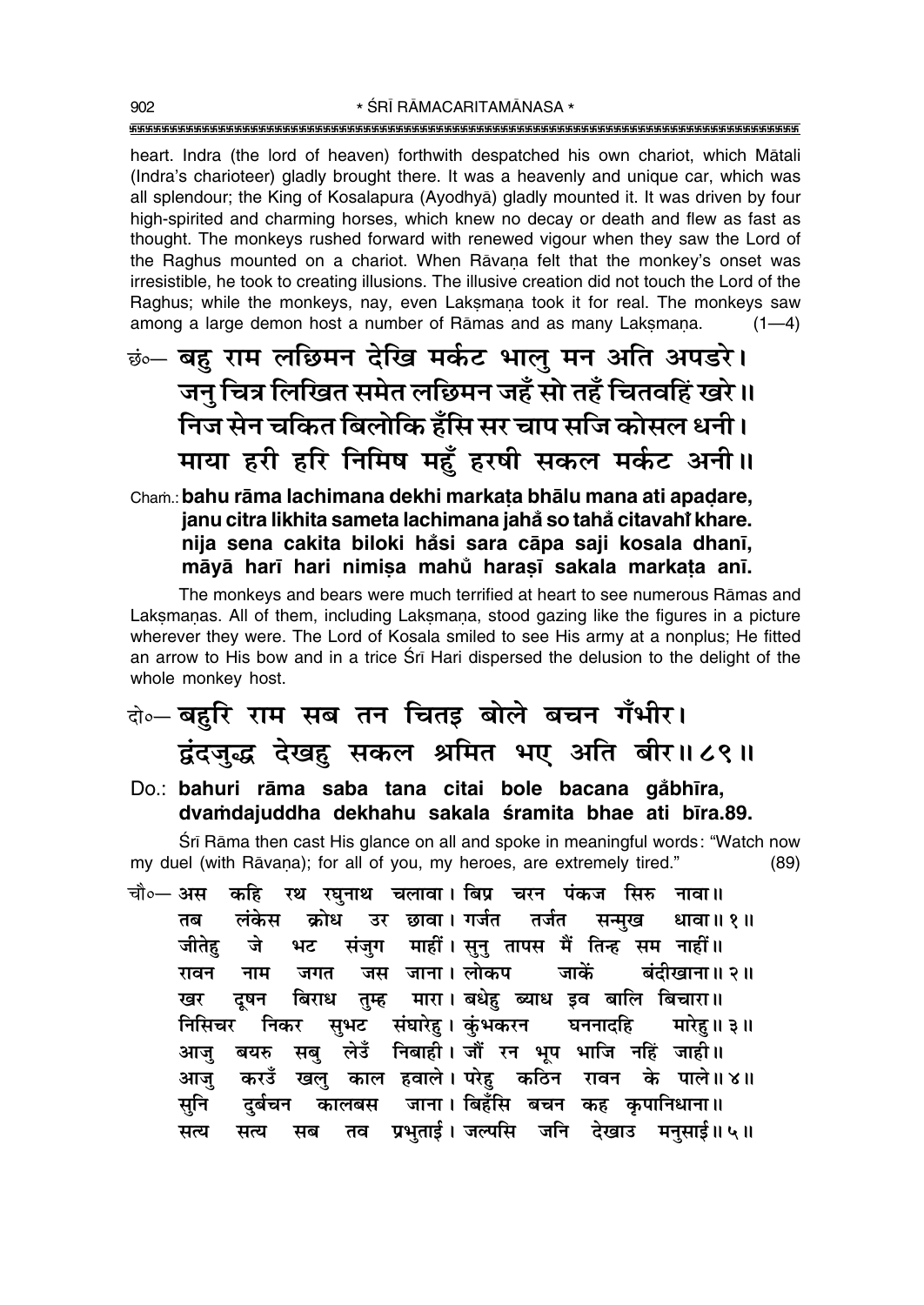Cau.: asa kahi ratha raghunātha calāvā, bipra carana pamkaja siru nāvā. taba lamkesa krodha ura chāvā, garjata tarjata sanmukha dhāvā.1. māhi, sunu tāpasa mai tinha sama nāhi. je bhata samjuga jītehu nāma jagata jasa jānā, lokapa jākě bamdīkhānā.2. rāvana khara dūsana birādha tumha mārā, badhehu byādha iva bāli bicārā. nisicara nikara subhata samghārehu, kumbhakarana ghananādahi mārehu.3. nibāhī, jaŭ rana bhūpa bhāji naht jāhī. sabu leů āiu bavaru karaů kāla havāle, parehu kathina rāvana ke pāle.4. āju khalu jānā, bihåsi bacana kaha krpānidhānā. durbacana kālabasa suni satya satya saba tava prabhutāi, jalpasi dekhāu jani manusāī.5.

So saying, the Lord of the Raghus bowed His head at the Brāhmanas' lotus feet even as He urged forward His chariot. Thereupon Rāvana felt much enraged at heart and darted to meet Him, challenging Him in a thundering voice: "Listen, hermit: I am not like one of those warriors whom you have vanguished in battle. My name is Rāvana, whose glory is known all the world over, and whose prison holds within its walls the regents of the spheres! You slew Khara, Dūsana and Virādha and killed poor Vāli even as a hunter would shoot his game. Nay, you wiped out a host of demon champions and killed even Kumbhakarna and Meghanāda. Today I will, wreak vengeance on you for all this unless, O prince, you flee away from the battle. Today I will surely give you over to death; for it is the relentless Ravana whom you have to deal with." Hearing his foul talk the All-merciful took him as doomed to death and smilingly replied as follows: "True, true is all your greatness. But prate no more; show your valour if you can.  $(1 - 5)$ 

# छं— जनि जल्पना करि सुजसु नासहि नीति सुनहि करहि छमा। संसार महँ पुरुष त्रिबिध पाटल रसाल पनस समा॥ एक सुमनप्रद एक सुमन फल एक फलइ केवल लागहीं। एक कहहिं कहहिं करहिं अपर एक करहिं कहत न बागहीं ॥

Cham.: jani jalpanā kari sujasu nāsahi nīti sunahi karahi chamā, samsāra mahā pūrusa tribidha pātala rasāla panasa samā. eka sumanaprada eka sumana phala eka phalai kevala lāgahī, eka kahahi kahahi karahi apara eka karahi kahata na bāgahi.

"Do not ruin your reputation by bragging. Pray, excuse me and listen to a sound maxim. There are three types of men in this world—those resembling the rose, the mango and the bread-tree respectively. The one gives flowers alone, the second flowers and fruit both and the third yields fruit alone. Even so the one talks, the second talks as well as does, while the third does but never goes about proclaiming it."

# बे॰- राम बचन सुनि बिहँसा मोहि सिखावत ग्यान। बयरु करत नहिं तब डरे अब लागे प्रिय प्रान॥ ९०॥

Do.: rāma bacana suni bihasā mohi sikhāvata gyāna, bayaru karata nahi taba dare aba lāge priya prāna.90.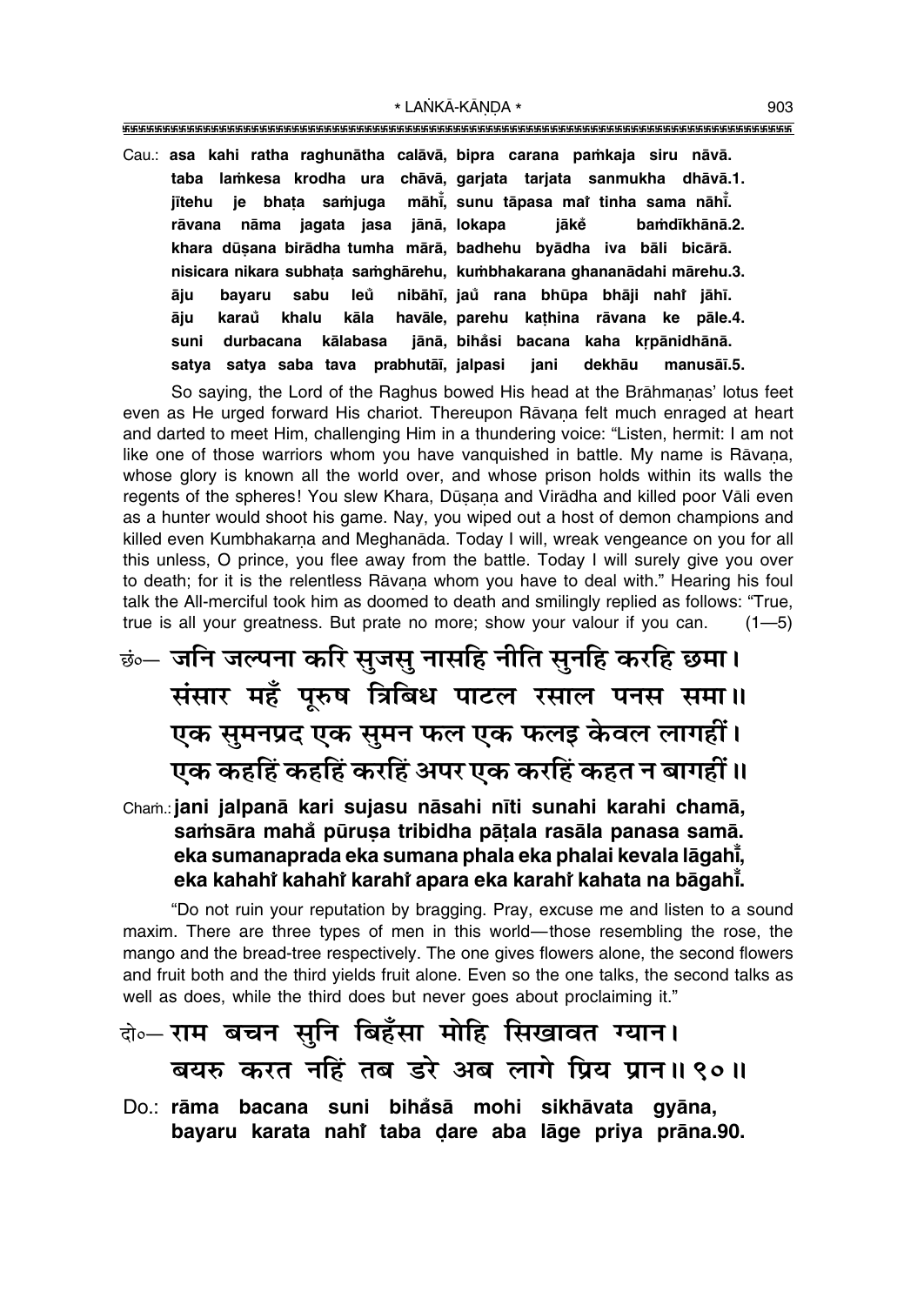\* ŚRĪ RĀMACARITAMĀNASA \* 

Rāvana heartily laughed when he heard Śrī Rāma's words. "Ah! You teach me wisdom! You did not shrink from waging war against me then; now it seems you hold vour life very dear."  $(90)$ 

- क्रद्ध दसकंधर। कलिस समान लाग छाँडै सर॥ चौ०— कहि दर्बचन धाए। दिसि अरु बिदिसि गगन महि छाए॥ १॥ सिलीमख नानाकार रघुबीरा। छन महँ जरे निसाचर तीरा॥ सर छाँडेउ पावक तीब्र सक्ति खिसिआई।बान संग प्रभ फेरि चलाई॥२॥ छाडिसि पबारै। बिन प्रयास प्रभ काटि निवारै॥ कोटिन्ह चक्र त्रिसल सर कैसें। खल के सकल मनोरथ जैसें॥३॥ निफल होहिं रावन सारथी मारेसि। परेउ भूमि जय राम पकारेसि॥ बान तब सत करि उठावा। तब प्रभु परम क्रोध कहँ पावा॥४॥ राम कपा सुत
- Cau.: kahi durbacana kruddha dasakamdhara, kulisa samāna lāga chāRai sara. nānākāra silīmukha dhãe, disi aru bidisi gagana mahi chãe.1. pāvaka chẳReu raghubīrā, chana mahů jare nisācara tīrā. sara chāRisi tībra sakti khisiāi, bāna samga prabhu pheri calāi.2. pabārai, binu pravāsa prabhu kāti nivārai. kotinha cakra trisūla niphala hohi rāvana sara kaise, khala ke sakala manoratha jaise.3. sata bāna sārathī māresi, pareu bhūmi jaya rāma pukāresi. taba uthāvā, taba prabhu parama krodha kahů pāvā.4. rāma krpā kari sūta

Having uttered these taunting words Rāvana furiously began to discharge arrows like so many thunderbolts. Shafts of various designs flew and filled all the quarters, nay, every corner of the earth and heavens. The Hero of Raghu's line let fly a fiery dart, and in a moment the demon's bolts were all consumed. Ravana ground his teeth out of frustration and hurled a fierce lance; but the Lord sent it back alongwith His arrow. The demon then cast a cloud of discs and tridents; but the Lord frustrated them by tearing them asunder without any exertion. Ravana's arrows proved as futile as the schemes of the wicked invariably are. Then with a hundred arrows he struck Srī Rāma's charioteer (Mātali), who fell to the ground crying "Victory to Śrī Rāma!" Śrī Rāma took compassion and lifted up the driver; He was now stirred up with a terrible fury.  $(1-4)$ 

छं∘– भए क्लुद्ध जुद्ध बिरुद्ध रघुपति त्रोन सायक कसमसे। कोदंड धुनि अति चंड सुनि मनुजाद सब मारुत ग्रसे।। मंदोदरी उर कंप कंपति कमठ भू भूधर त्रसे। चिक्करहिं दिग्गज दसन गहि महि देखि कौतुक सुर हँसे ।।

Cham.: bhae kruddha juddha biruddha raghupati trona sāyaka kasamase, kodamda dhuni ati camda suni manujāda saba māruta grase. mamdodarī ura kampa kampati kamatha bhū bhūdhara trase, cikkarahi diggaja dasana gahi mahi dekhi kautuka sura hăse.

When the Lord of the Raghus encountered the enemy on the battlefield, full of rage, the arrows in His quiver vied with one another in their endeavour to shoot forth. The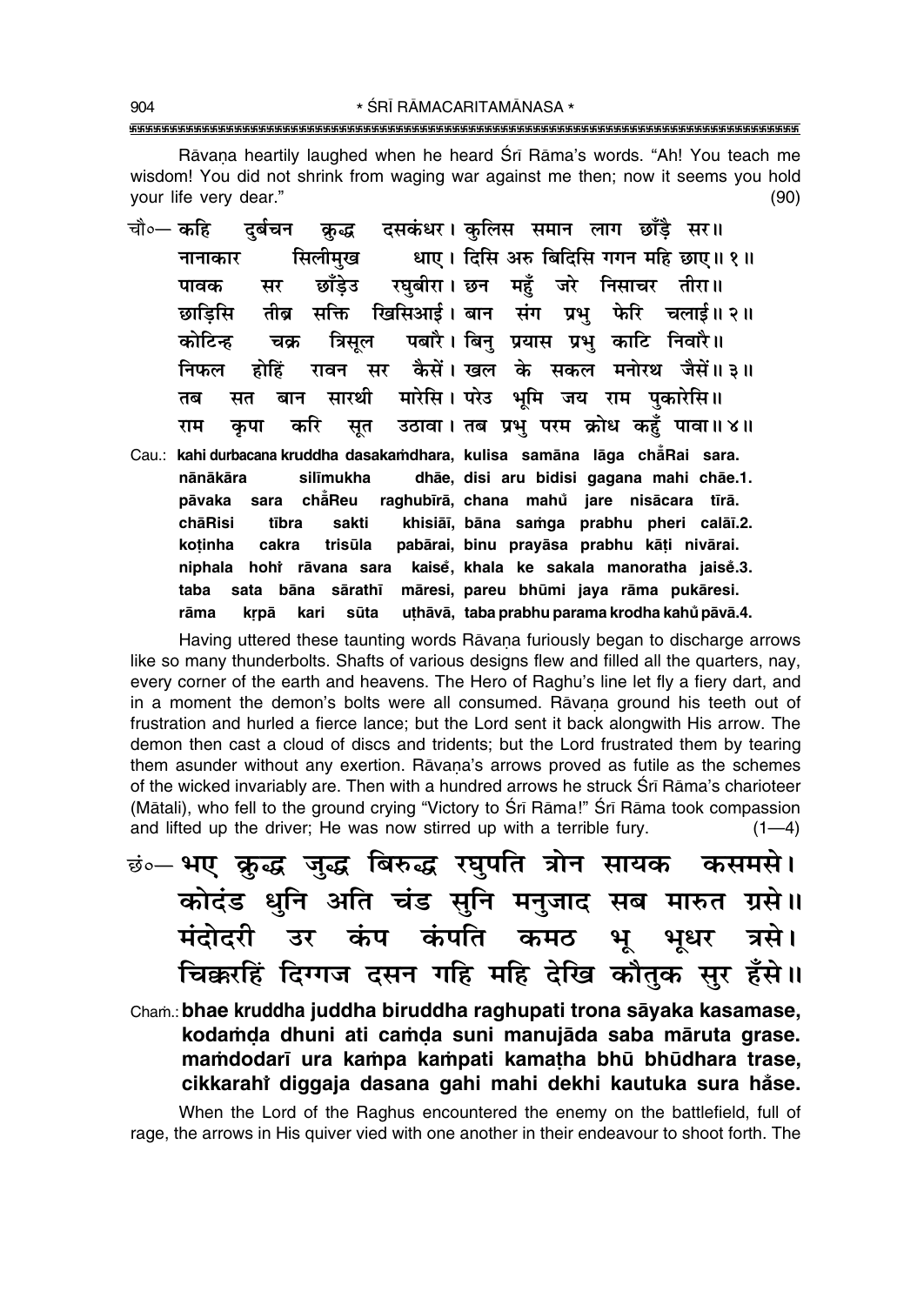\* LANKĀ-KĀNDA \*  $\frac{1}{1}$ 

man-eating demons were all seized with terror at the sound of the most awful twang of His bow. Mandodari's heart quaked; the ocean, the Tortoise supporting the globe, the earth and the mountains trembled; and the elephants quarding the quarters squealed, and clutched the globe with their tusks. The gods smiled at this amusing sight.

# बेन्नलानेउ चाप श्रवन लगि छाँड़े बिसिख कराल। राम मारगन गन चले लहलहात जनु ब्याल॥ ९१॥

Do.: tāneu cāpa śravana lagi chẳRe bisikha karāla. rāma māragana gana cale lahalahāta janu byāla.91.

Śrī Rāma drew the bow-string right up to His ear and let fly His terrible darts. which sped forth vibrating like so many serpents.  $(91)$ 

- चौ∘— चले बान सपच्छ जन उरगा।प्रथमहिं हतेउ सारथी तरगा ॥ हति केत पताका।गर्जा अति अंतर बल रथ बिभंजि थाका॥ १॥ तरत आन रथ चढि खिसिआना। अस्त्र सस्त्र छाँडेसि बिधि नाना॥ होहिं सब उद्यम ताके।जिमि परद्रोह निरत मनसा के॥२॥ बिफल सुल चलावा। बाजि चारि महि मारि गिरावा॥ तब रावन दस रघनायक। खैंचि सरासन छाँडे कोपि सायक॥ ३॥ तरग उठाड सरोज बनचारी। चलि रघबीर सिलीमुख धारी॥ सिर रावन दस बान भाल दस मारे।निसरि गए चले रुधिर पनारे॥४॥ दस बलवाना। प्रभु पुनि कृत धनु सर संधाना॥ स्रवत रुधिर धायउ रघबीर पबारे। भजन्हि समेत सीस महि पारे॥५॥ तीर तीस नबीने। राम बहोरि भुजा सिर छीने॥ काटतहीं पनि भए बाह सिर हए। कटत झटिति पुनि नृतन भए॥६॥ प्रभ बह बार पनि पनि प्रभ काटत भज सीसा। अति कौतकी कोसलाधीसा ॥ सिर अरु बाह। मानहँ अमित केत अरु ग्द्रे छाड नभ राह ॥ ७॥ Cau.: cale bāna sapaccha janu uragā, prathamahî hateu sārathī turagā. ratha bibhamji hati ketu patākā, garjā ati amtara bala thākā.1. turata āna ratha caRhi khisiānā, astra sastra chāResi bidhi nānā. biphala hohi saba udyama tāke, jimi paradroha nirata manasā ke.2. cāri māri taba rāvana dasa sūla calāvā, bāji mahi girāvā. uthāi kopi raghunāyaka, kharci chẵRe turaga sarāsana sāyaka.3. banacārī, cali rāvana sira saroja raghubīra silīmukha dhārī.
	- dasa dasa bāna bhāla dasa māre, nisari gae cale rudhira panāre.4. sravata rudhira dhāyau balavānā, prabhu puni krta dhanu sara samdhānā. pabāre, bhujanhi sameta sīsa mahi pāre.5. tīsa tīra raghubīra kātatahī puni bhae nabīne, rāma bahori bhujā sira chīne. prabhu bahu bāra bāhu sira hae, katata jhatiti puni nūtana bhae.6. puni puni prabhu kātata bhuja sīsā, ati kautukī kosalādhīsā. rahe chāi nabha sira aru bāhū, mānahů amita ketu aru rāhū.7.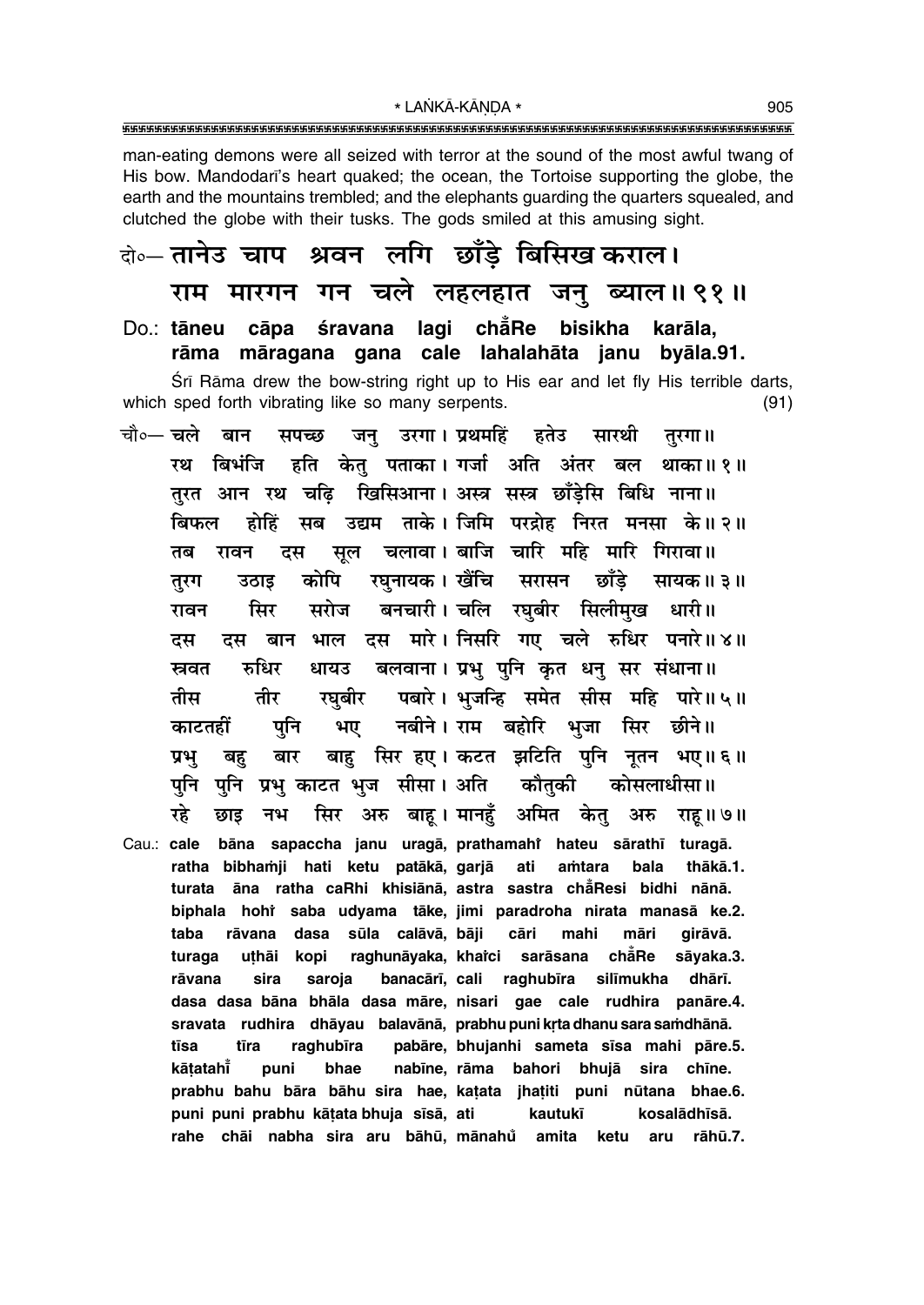The arrows flew like winged serpents. At the first onset they killed Rāvana's charioteer and horses; then, smashing the car, they tore off his ensign and flags. Even though his strength had inwardly failed him, he roared aloud and, immediately mounting another car, ground his teeth and hurled missiles and other weapons of every description. All his efforts, however, failed like those of a man whose mind is ever intent on harming others. Then Rāvana hurled forth ten pikes, which struck the four horses of Śrī Rāma's chariot and overthrew them. The Lord raised His horses and, drawing the bow string, let fly His darts in great fury. The arrows of Śrī Rāma (the Hero of Raghu's line) sped forth like a string of bees\* to enter Rāvana's heads, which compared a bed of lotuses. Śrī Råma struck each of his brows with ten arrows, which pierced through them; and blood gushed forth in torrents. Though bleeding profusely, the mighty demon rushed forward; the Lord once more fitted arrows to His bow. The Hero of Raghu's line discharged thirty shafts, which shot down his heads and arms to the ground. But they grew afresh as soon as they were severed; Śrī Rāma, however, struck off his heads and arms once more. Time after time the Lord smote off his arms and heads; but they were renewed as soon as they were blown off. Again and again the Lord tore off his arms and heads; for the King of Kosala takes delight in playing. The sky was full of heads and arms like an infinite number of Ketus and Rāhus. (1–7)

 $\vec{v}$ ं– जन् राह केत् अनेक नभ पथ स्रवत सोनित धावहीं। *र*घुबीर तीर प्रचंड लागहिं भूमि गिरन न पावहीं।। **एक एक सर सिर निकर छेदे नभ उड़त इमि सोहहीं।** जन कोपि दिनकर कर निकर जहँ तहँ बिधुंतुद पोहहीं ॥

Chaṁ.: **janu rāhu ketu aneka nabha patha sravata sonita dhāvahi̇̃, raghub∂ra t∂ra praca≈Œa lågahiÚ bhµumi girana na påvah∂° . eka eka sara sira nikara chede nabha uRata imi sohah∂° , janu kopi dinakara kara nikara jaha° taha° bidhu≈tuda pohah∂° .**

It seemed as though multitudes of Råhus and Ketus were rushing through the air, streaming with blood; hit by the terrible shafts of Śrī Rāma (the Hero of Raghu's line) again and again, they could not fall to the ground. The arrows, as they flew through the air, each transfixing a set of heads, seemed like so many rays of the angry sun each strung all over with a number of Råhus.

# दो**0— जिमि जिमि प्रभु हर तासु सिर तिमि तिमि होहिं अपार।** सेवत बिषय बिबर्ध जिमि नित नित नूतन मार॥ ९२॥

Do.: **jimi jimi prabhu hara tåsu sira timi timi hohiÚ apåra,** sevata bisaya bibardha jimi nita nita nūtana māra.92.

As quickly as the Lord struck off his heads, they were renewed without end, like the passions of a man, which grow ever more and more even as he enjoys the pleasures of sense. (92)

<sup>\* &</sup>quot;The word 'Śilīmukha' in the original bears a double meaning. It denotes both an arrow and a bee. Hence the sentence has been translated as above."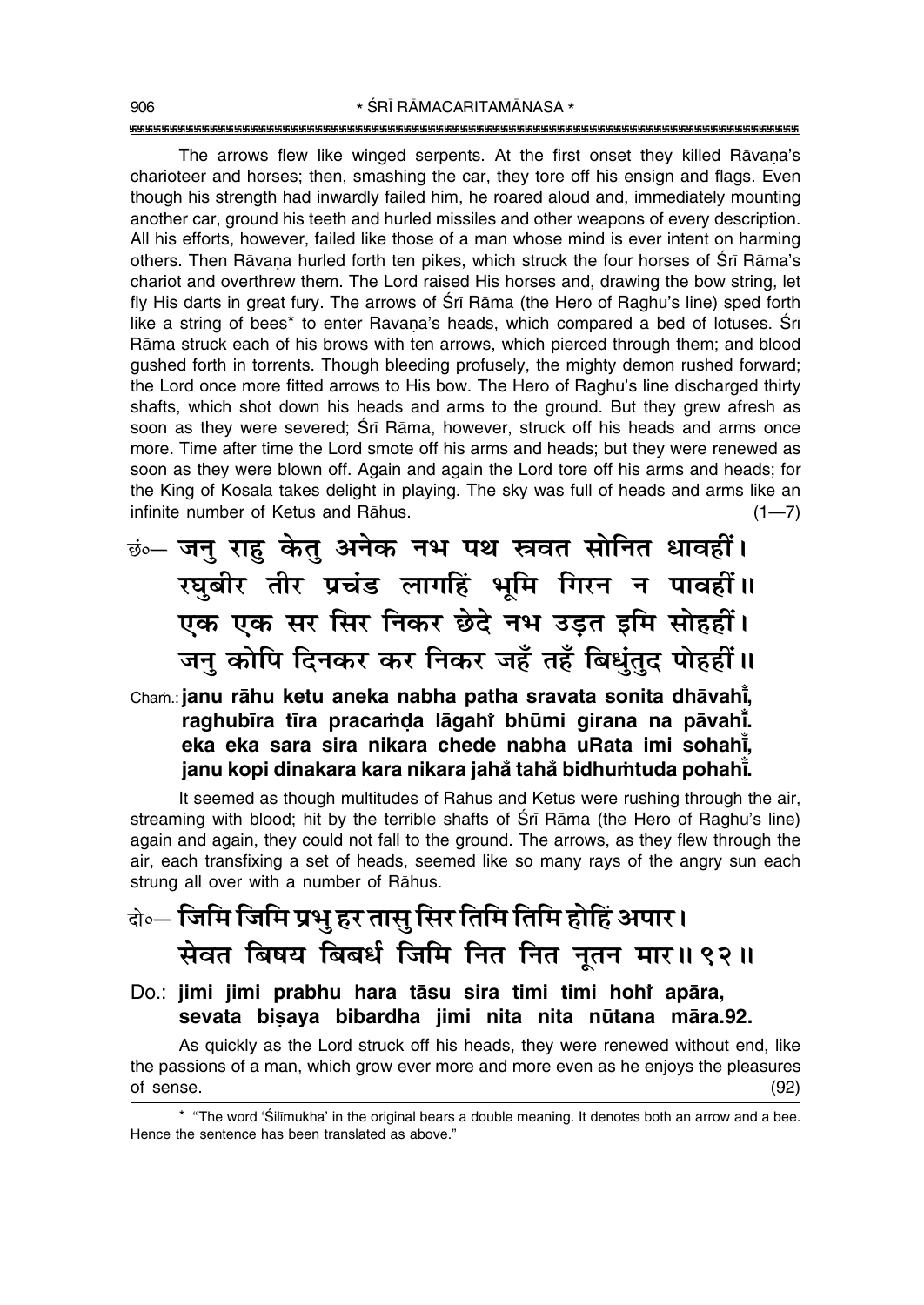|     |  | चौ०— दसमुख    देखि   सिरन्ह   कै   बाढ़ी। बिसरा   मरन   भई   रिस   गाढ़ी॥ |  |                                                                         |
|-----|--|---------------------------------------------------------------------------|--|-------------------------------------------------------------------------|
|     |  |                                                                           |  | गर्जेउ मूढ़ महा अभिमानी।धायउ दसहु सरासन तानी॥१॥                         |
| समर |  | भूमि दसकंधर कोप्यो।बरषि बान रघुपति रथ तोप्यो॥                             |  |                                                                         |
|     |  |                                                                           |  | दंड एक रथ देखि न परेऊ।जनु निहार महुँ दिनकर दुरेऊ॥२॥                     |
|     |  | हाहाकार सुरन्ह जब कीन्हा।तब प्रभु कोपि कारमुक लीन्हा॥                     |  |                                                                         |
|     |  |                                                                           |  | सर निवारि रिपु के सिर काटे। ते दिसि बिदिसि गगन महि पाटे॥३॥              |
|     |  | काटे सिर नभ मारग धावहिं। जय जय धुनि करि भय उपजावहिं॥                      |  |                                                                         |
|     |  |                                                                           |  | कहँ लछिमन सुग्रीव कपीसा। कहँ रघुबीर कोसलाधीसा॥ ४॥                       |
|     |  |                                                                           |  | Cau.: dasamukha dekhi siranha kai bāRhī, bisarā marana bhaī risa gāRhī. |
|     |  |                                                                           |  | garjeu mūRha mahā abhimānī, dhāyau dasahu sarāsana tānī.1.              |
|     |  |                                                                           |  |                                                                         |

samara bhūmi dasakamdhara kopyo, barasi bāna raghupati ratha topyo. damda eka ratha dekhi na pareū, janu nihāra mahů dinakara dureū.2. hāhākāra suranha jaba kīnhā, taba prabhu kopi kāramuka līnhā. nivāri ripu ke sira kāte, te disi bidisi gagana mahi pāte.3. sara kāte sira nabha māraga dhāvahi, jaya jaya dhuni kari bhaya upajāvahi. kahå lachimana sugrīva kapīsā, kahå raghubīra kosalādhīsā.4.

When the ten-headed monster perceived the multiplication of his heads, he thought no more of his own death, but was seized with burning wrath. The fool roared in his great pride and rushed forward with all his ten bows drawn. Flying into a rage on the battlefield, the ten-headed monster discharged a shower of arrows and screened with it the chariot of Sri Rama (the Lord of the Raghus), which was lost to sight for nearly half an hour, even as the sun is obscured by mist. When the gods raised a piteous cry, the Lord took up His bow, full of wrath. Intercepting the enemy's arrows He struck off his heads, which covered all the quarters as well as the intermediate points of the compass, as well as heaven and earth. The severed heads flew through the air and struck terror into the monkeys' hearts as they uttered the cries of "Victory, Victory!! Where is Laksmana? Where is Sugriva, the lord of the monkeys? Where is the hero of Raghu's line, the lord of Kosala?"  $(1-4)$ 

- कं- कहँ रामु कहि सिर निकर धाए देखि मर्कट भजि चले। संधानि धनु रघुबंसमनि हँसि सरन्हि सिर बेधे भले॥ सिर मालिका कर कालिका गहि बुंद बुंदन्हि बहु मिलीं। करि रुधिर सरि मजन् मनहुँ संग्राम बट पूजन चलीं॥
- Cham.: kahå rāmu kahi sira nikara dhāe dekhi markata bhaji cale, samdhāni dhanu raghubamsamani håsi saranhi sira bedhe bhale. sira mālikā kara kālikā gahi brmda brmdanhi bahu mili, kari rudhira sari majjanu manahů samgrāma bata pūjana cali.

"Where is Rāma?" cried the multitudes of heads as they sped. The monkeys took to flight as they saw them. The Jewel of Raghu's line smilingly fitted arrows to His bow and shot the heads through and through. Taking a rosary of skulls in their hands a large

907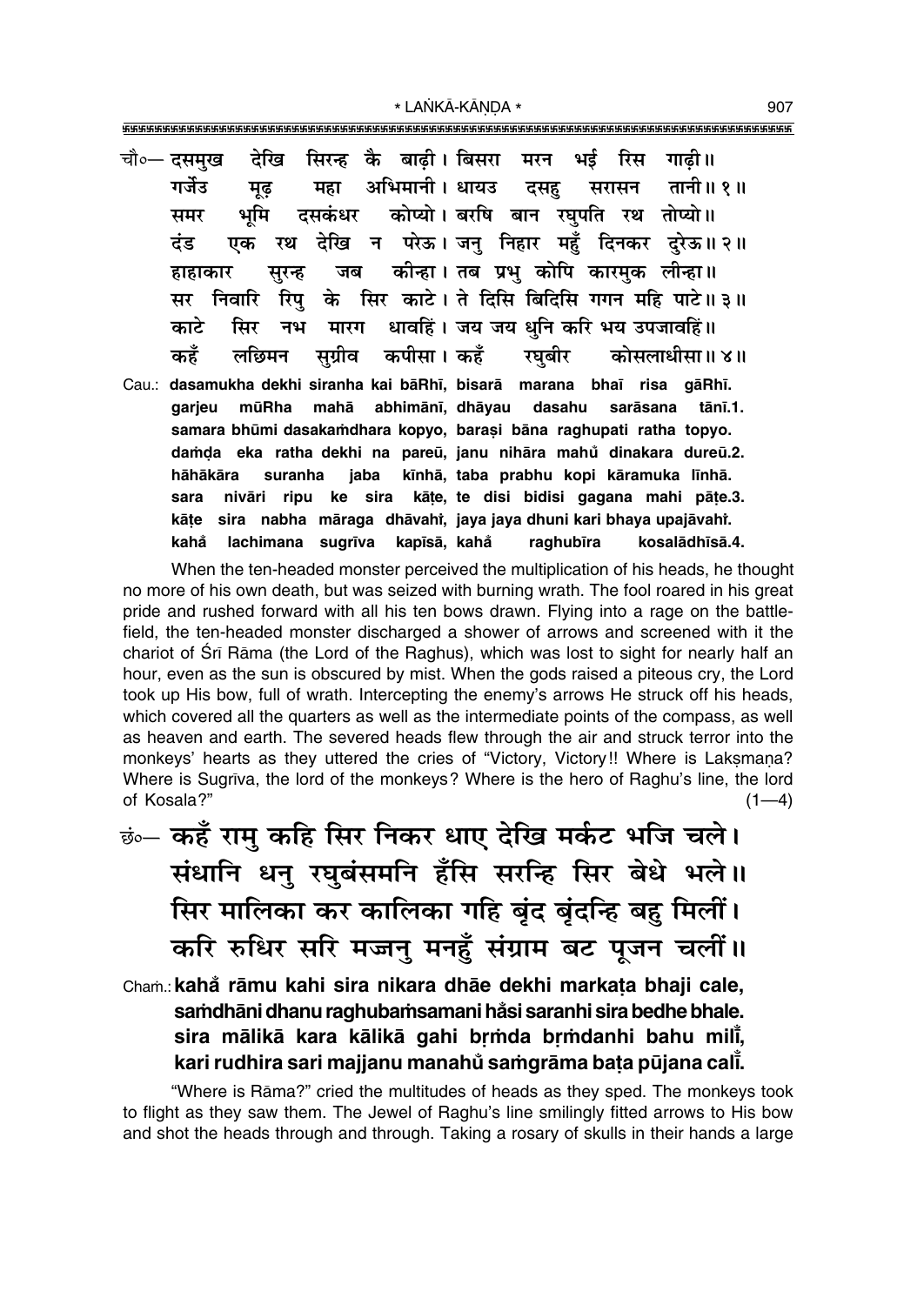\* ŚRĪ RĀMACARITAMĀNASA \* 

number of Kālikās (female attendants of Goddess Kālī) collected in numerous batches, as though having bathed in the stream of blood they had proceeded to worship the banyan tree of the battle.

# बे॰-पुनि दसकंठ क्रुद्ध होइ छाँड़ी सक्ति प्रचंड। चली बिभीषन सन्मुख मनहुँ काल कर दंड॥९३॥

Do.: puni dasakamtha kruddha hoi chẳRī sakti pracamda, calī bibhīsana sanmukha manahů kāla kara damda.93.

Then the ten-headed monster in his fury hurled forth his terrible lance, which flew straight towards Vibhisana like the rod of Death.  $(93)$ 

सक्ति अति घोरा। प्रनतारति चौ∘— आवत देखि भंजन पन मोरा॥ पाछें मेला। सन्मख राम सहेउ सोइ सेला॥१॥ बिभीषन तरत मुरुछा कछ भई। प्रभु कृत खेल सुरन्ह बिकलई॥ लागि सक्ति बिभीषन प्रभु श्रम पायो। गहि कर गदा क्रुद्ध होइ धायो॥ २॥ देखि कुबुद्धे। तैं सुर नर मुनि नाग बिरुद्धे॥ रे कुभाग्य सठ मंद कहँ सीस चढ़ाए। एक एक के कोटिन्ह पाए॥३॥ सिव सादर तेहि कारन खल अब लगि बाँच्यो। अब तव काल सीस पर नाच्यो॥ बिमख सठ चहसि संपदा। अस कहि हनेसि माझ उर गदा॥४॥ राम Cau.: āvata dekhi sakti ghorā, pranatārati bhamjana pana morā. ati turata bibhīsana pāchẻ melā, sanmukha rāma saheu soi selā.1. lāgi sakti muruchā kachu bhaī, prabhu krta khela suranha bikalaī. dekhi bibhīsana prabhu śrama pāyo, gahi kara gadā kruddha hoi dhāyo.2. re kubhāgya satha mamda kubuddhe, tai sura nara muni nāga biruddhe. siva kahů sīsa caRhāe, eka sādara eka ke kotinha pāe.3. tehi kārana khala aba lagi bằcyo, aba tava kālu sīsa para nācyo. rāma bimukha satha cahasi sampadā, asa kahi hanesi mājha ura gadā.4.

When the Lord saw the most fearful lance coming, He thought to Himself, "It is My sacred vow to put an end to the distress of the suppliant!" Instantly Sri Rama put Vibhisana behind Him and exposed Himself to the full force of the spear. When the lance struck Him, the Lord fainted for a while. Although it was a mere sport on the part of the Lord, the gods were filled with dismay. When Vibhisana saw that the Lord had been grievously hurt, he seized his club and rushed forward full of rage. "You wretched vile and perverse fool! You have antagonized gods, human beings, sages and Nāgas alike. You devoutly offered your heads to Lord Siva and have got millions for one in return. It is for this reason, O wretch, that you have been spared till this time; your death, however, seems to be impending now. Fool, you seek happiness through enmity with Srī Rāma?" So saying, Vibhīsana struck his brother right on the chest with his club. (1-4)

**छं** उर माझ गदा प्रहार घोर कठोर लागत महि पर्खा। दस बदन सोनित स्त्रवत पुनि संभारि धायो रिस भरयो।।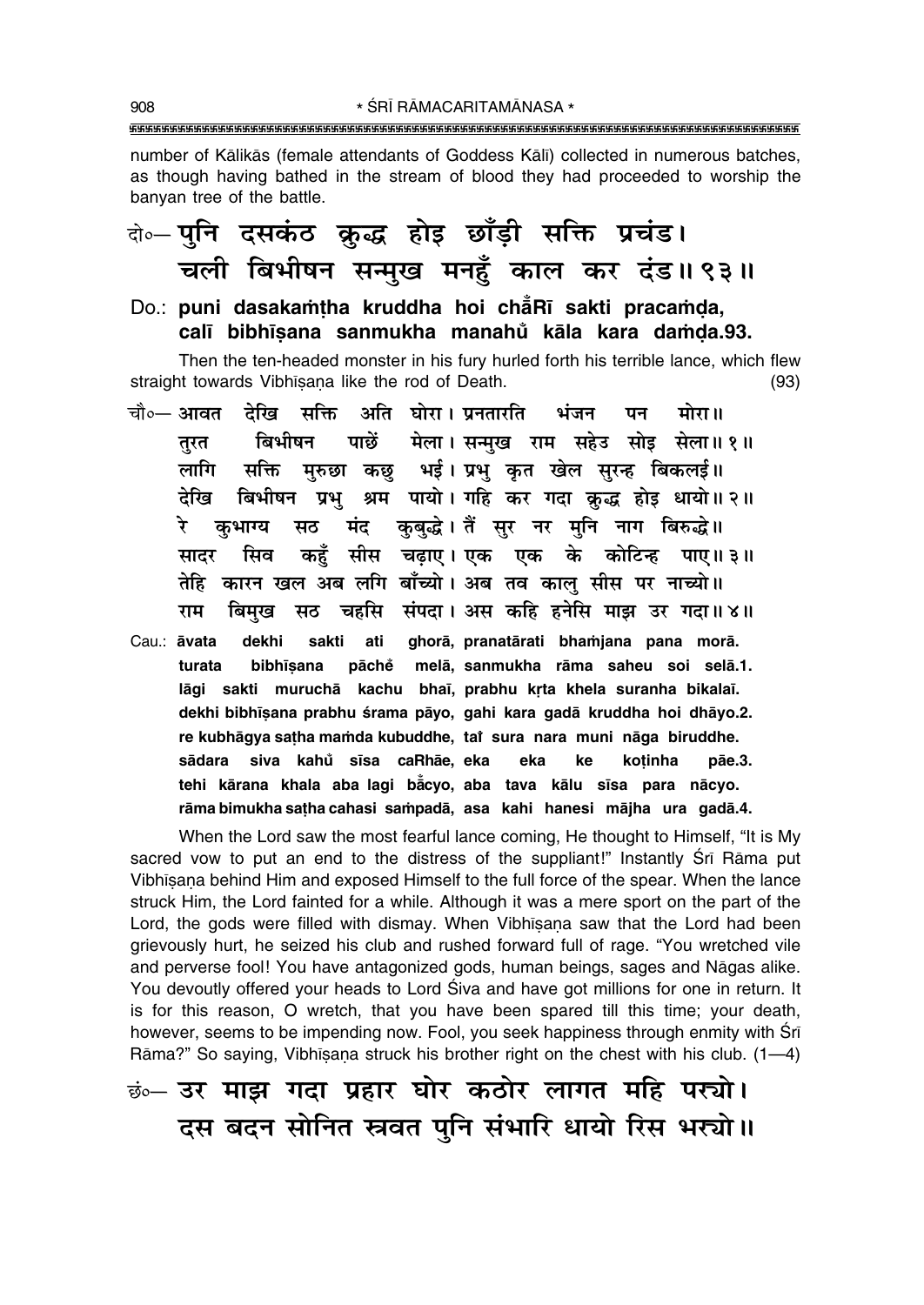# द्वौ भिरे अतिबल म**छजुद्ध बिरुद्ध एक् एकहि हनै**। **⁄ घबीर बल दर्पित बिभीषन् घालि नहिं ता कहँ गनै।।**

## Cha≈.:**ura måjha gadå prahåra ghora ka¢hora lågata mahi paryo, dasa badana sonita sravata puni sa≈bhåri dhåyo risa bharyo. dvau bhire atibala mallajuddha biruddha eku ekahi hanai, raghub∂ra bala darpita bibh∂¶anu ghåli nahiÚ tå kahu° ganai.**

At the terrible impact of the mighty club on his chest Rāvana fell to the ground, all his ten mouths spouting blood. But he picked himself up again and darted forward full of fury. The two mighty champions closed with each other in a wrestling contest, each mauling the other. Vibhīṣaṇa, however, who was inspired with the strength of Śrī Rāma (the Hero of Raghuís line), deemed his adversary as of no account.

# दो**∘– उमा बिभीषन् रावनहि सन्मुख चितव कि काउ।** सो अब भिरत काल ज्यों श्रीरघुबीर प्रभाउ॥ ९४॥

### Do.: **umå bibh∂¶anu råvanahi sanmukha citava ki kåu, so aba bhirata kåla jyo° ‹r∂raghub∂ra prabhåu.94.**

Umã, (continues Lord Śiva,) Vibhīsana would never have dared of himself to look Rāvaņa in the face. Armed with the might of Śrī Rāma (the Hero of Raghu's line), however, he now closed with his brother like Death himself. (94)

- <sub>.चौ०</sub>— देखा श्रमित बिभीषनु भारी । धायउ हनृमान गिरि धारी ॥ **रथ तुरंग सारथी निपाता।** हृदय माझ तेहि मारेसि लाता॥१॥ <u>ठाढ रहा अति कंपित गाता।</u> गयउ बिभीषन् जहँ जनत्राता॥ पनि रावन कपि हतेउ पचारी।**चलेउ गगन कपि पँछ पसारी॥२॥** गहिसि पूँछ कपि सहित उड़ाना।**पुनि फिरि भिरेउ प्रबल हनुमाना**॥ लरत अकास जगल सम जोधा। एकहि एक हनत करि क्रोधा॥३॥ सोहहिं नभ छल बल बह**ुकरहीं । कज्जल गिरि समेरु जन लरहीं** ॥ बधि बल निसिचर परइन पास्त्रो।तब मारुत सत प्रभ संभा**स्त्रो॥४॥**
- Cau.: dekhā śramita bibhīsanu bhārī, dhāyau hanūmāna giri dhārī. ratha turamga sārathī nipātā, hrdaya mājha tehi māresi lātā.1. **¢håRha rahå ati ka≈pita gåtå, gayau bibh∂¶anu jaha° janatråtå. puni råvana kapi hateu pacår∂, caleu gagana kapi pµu° cha pasår∂.2. gahisi pµu° cha kapi sahita uRånå, puni phiri bhireu prabala hanumånå. larata akåsa jugala sama jodhå, ekahi eku hanata kari krodhå.3. sohahiÚ nabha chala bala bahu karah∂° , kajjala giri sumeru janu larah∂° . budhi bala nisicara parai na påryo, taba måruta suta prabhu sa≈bhåryo.4.**

Perceiving Vibhīsana much exhausted, Hanumān rushed forward with a rock in his hand; crushing the chariot, the horses and the charioteer all at once he gave Rāvana a kick right in his breast. The demon, however, kept standing though shaking violently all over. Meanwhile Vibhīsana withdrew into the presence of Śrī Rāma (the Protector of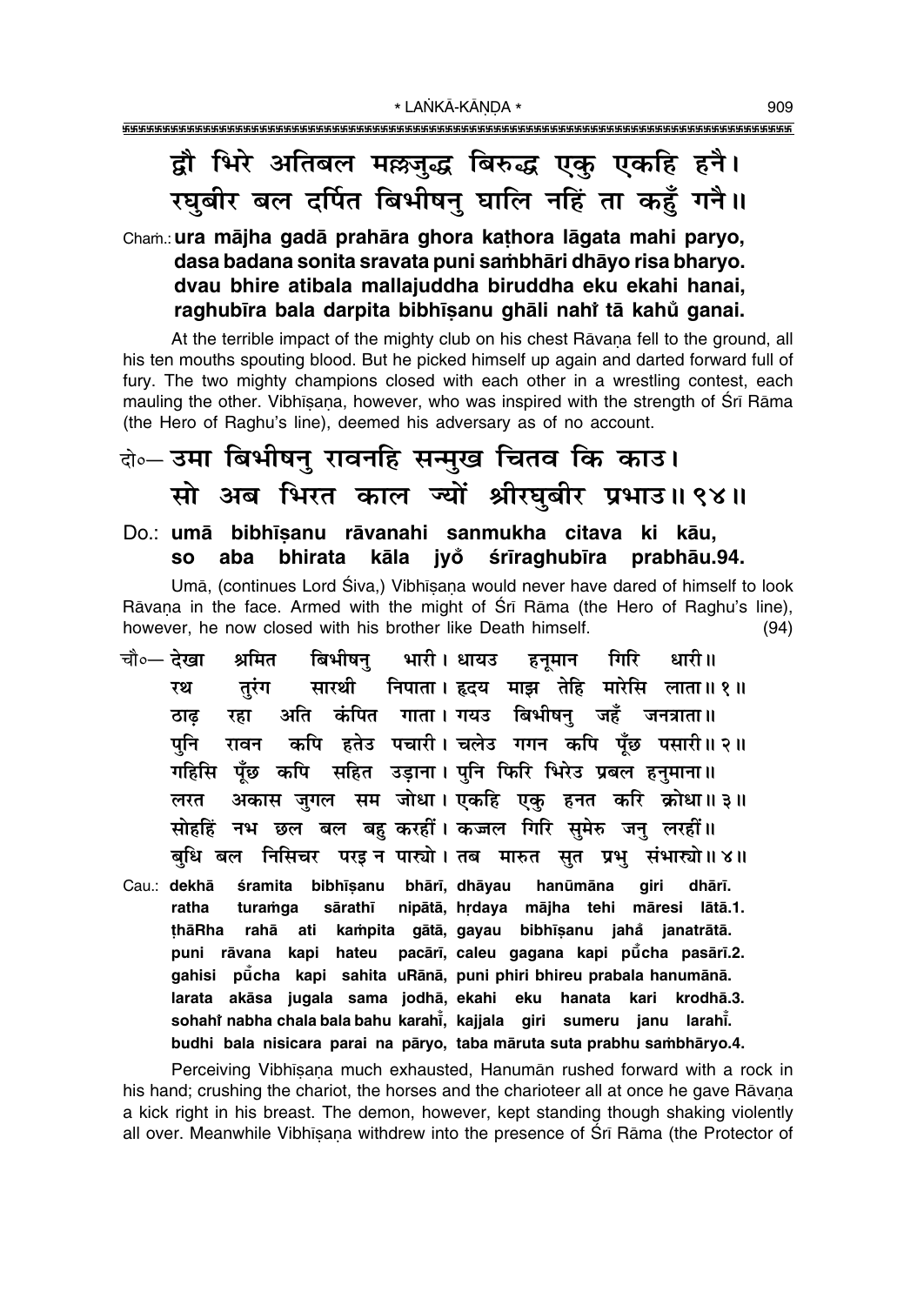His devotees). Rāvana thereupon challenged and assailed the monkey (Hanumān), who ascended into the air spreading his tail. Ravana laid hold of his tail, but the monkey (Hanumān) flew alongwith him. The mighty Hanumān then turned and closed with him. The two well-matched warriors fought overhead, each striking the other in great fury. Putting forth all their strength and stratagem while in the air the two looked like a mountain of soot and Mount Sumeru contending with each other. When the demon could not be overthrown either through wit or through physical force, the son of the wind-god invoked his lord.  $(1-4)$ 

छं— संभारि श्रीरघुबीर धीर पचारि कपि रावनु हन्यो। महि परत पुनि उठि लरत देवन्ह जुगल कहुँ जय जय भन्यो ॥ हनमंत संकट देखि मर्कट भालू क्रोधातुर चले। रन मत्त रावन सकल सुभट प्रचंड भुज बल दलमले॥

Cham.: sambhāri śrīraghubīra dhīra pacāri kapi rāvanu hanyo, mahi parata puni uthi larata devanha jugala kahů jaya jaya bhanyo. hanumamta samkata dekhi markata bhālu krodhātura cale, rana matta rāvana sakala subhata pracamda bhuja bala dalamale.

Invoking the Hero of Raghu's line, the strong-minded Hanuman challenged and struck Rāvana. The two fell to the ground and rising again resumed fighting. The gods shouted 'Victory' to both. Seeing Hanuman in such a strait, the monkeys and bears sallied forth in furious haste; while Rāvana, who was battle-mad, crushed all the champions by the tremendous might of his arm.

- रघुबीर पचारे धाए कीस प्रचंड। दो∘— **तब** कपि बल प्रबल देखि तेहिं कीन्ह प्रगट पाषंड॥९५॥
- Do.: taba raghubīra pacāre dhāe kīsa pracamda. kapi bala prabala dekhi tehi kinha pragata pāsamda.95.

Then, rallied by the Hero of Raghu's line, the fierce monkeys rushed forward. Seeing the overwhelming monkey host, Rāvaṇa, however, displayed his Māyā (black art).  $(95)$ 

- एका। पनि प्रगटे खल रूप अनेका॥ चौ०- अंतरधान भयउ छन भाल कपि जेते। जहँ तहँ प्रगट दसानन तेते॥१॥ रघपति कटक अमित दससीसा। जहँ तहँ भजे भाल अरु कीसा॥ देखे कपिन्ह न धीरा। त्राहि त्राहि लछिमन रघुबीरा॥ २॥ भागे धरहिं बानर दिसि धावहिं कोटिन्ह रावन। गर्जहिं घोर कठोर भयावन॥ दहँ चले पराई। जय कै आस तजह अब भाई॥३॥ डरे सूर सकल जिते एक दसकंधर। अब बह भए तकह गिरि कंदर॥ मब सर संभु मनि ग्यानी । जिन्ह जिन्ह प्रभु महिमा कछ जानी ॥ ४ ॥ रहे बिरंचि
- Cau.: amtaradhāna bhayau chana ekā, puni pragațe khala rūpa anekā. raghupati kațaka bhālu kapi jete, jahå tahå pragața dasānana tete.1.

910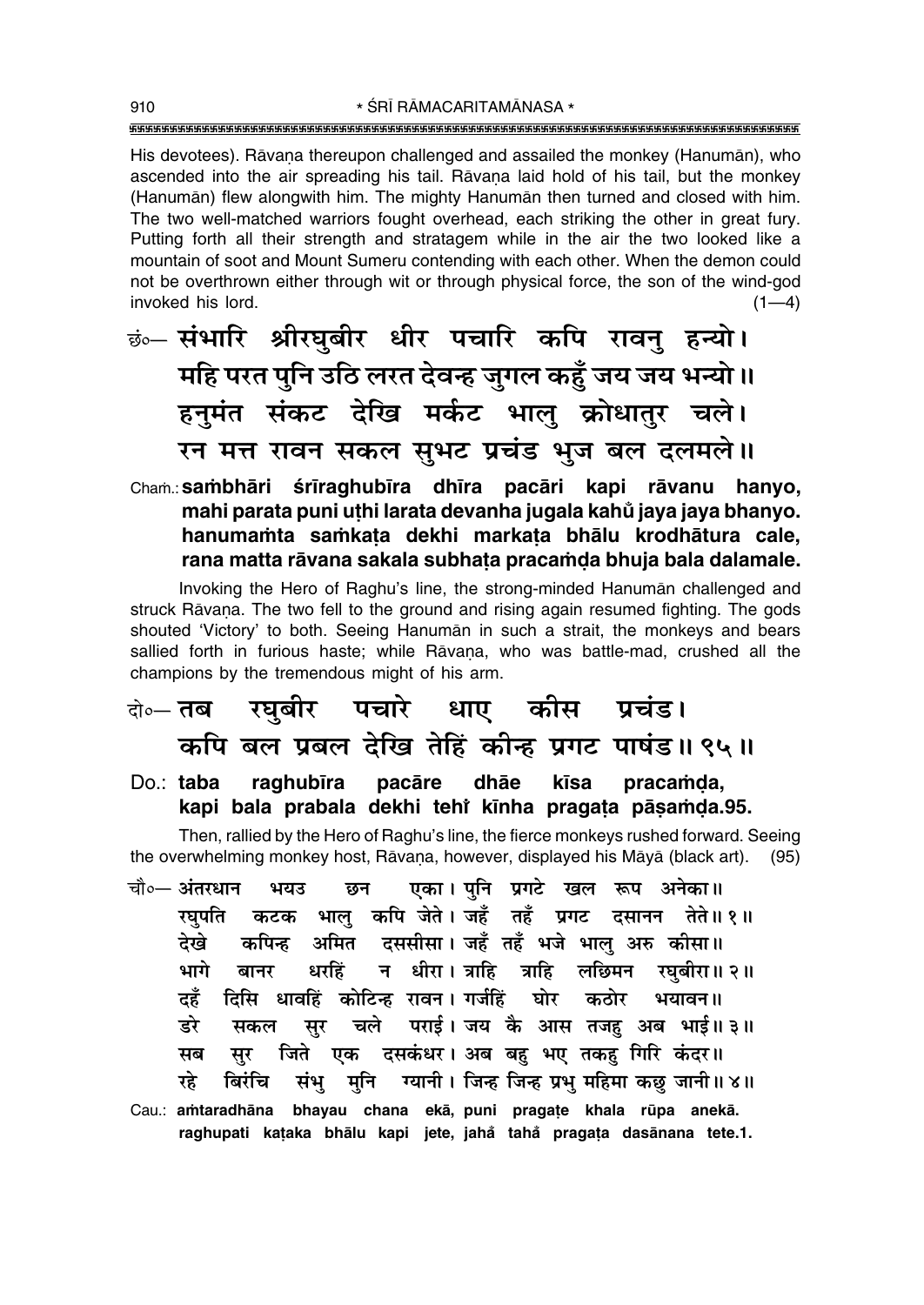amita dasasīsā, jahå tahå bhaje bhālu aru kīsā. dekhe kapinha bhāge bānara dharahi na dhīrā, trāhi trāhi lachimana raghubīrā.2. dahå disi dhāvahî kotinha rāvana, garjahî ghora kathora bhayāvana. parāī, jaya kai āsa tajahu aba bhāī.3. dare sakala sura cale saba sura jite eka dasakamdhara, aba bahu bhae takahu qiri kamdara. rahe biramci sambhu muni gyānī, jinha jinha prabhu mahimā kachu jānī.4.

He became invisible for a moment and then the wretch revealed himself in multitudinous forms. The ten-headed monster appeared in as many forms as there were bears and monkeys in the army of Sri Rama (the Lord of the Raghus). The monkey host beheld numberless Rāvanas; the bears and monkeys then fled in every direction. The monkeys had no courage to stay. They fled crying, "Help, Laksmana! Help, Raghuvīra (Hero of Raghu's line)!" Myriads of Rāvanas darted in all directions, thundering in a deep. shrill and frightful voice. All the gods took flight in panic crying, "Now, brethren, abandon all hope of victory. A single Rāvana subdued the whole heavenly host. Now that he has been multiplied, let us seek mountain caves." Only Brahmā (the Creator), Lord Śambhu (Siva) and the wise seers, whoever knew something of the Lord's glory, remained unshaken.  $(1-4)$ 

<u>छं जाना प्रताप ते रहे निर्भय कपिन्ह रिपु माने फुरे।</u> चले बिचलि मर्कट भालु सकल कृपाल पाहि भयातुरे ॥ हनुमंत अंगद नील नल अतिबल लरत रन बाँकुरे। मर्दहिं दसानन कोटि कोटिन्ह कपट भू भट अंकुरे।।

Cham.: jānā pratāpa te rahe nirbhaya kapinha ripu māne phure, cale bicali markata bhālu sakala krpāla pāhi bhayāture. hanumamta amgada nīla nala atibala larata rana bākure, mardahi dasānana koți koținha kapața bhū bhața amkure.

They who understood the Lord's might remained fearless. But the monkeys took the apparitions for real enemies. They all lost courage and fled, monkeys and bears alike, crying in their dismay: "Protect us, our merciful lord!" The most powerful Hanuman, Angada, Nila and Nala, who were all valiant in battle, fought and crushed the myriads of gallant Rāvaņas that had sprouted on the soil of deception.

#### बेन्सुर बानर देखे बिकल हँस्यो कोसलाधीस। सजि सारंग एक सर हते सकल दससीस॥९६॥ dekhe bikala håsyo kosalādhīsa. Do.: sura bānara sakala saii sāramga eka sara hate dasasīsa.96. The Lord of Kosala smiled to see the dismay of the gods and the monkeys. He fitted an arrow to His famous Sarnga bow and wiped out the whole host of illusive Rāvana.  $(96)$

चौ०— प्रभु छन महुँ माया सब काटी। जिमि रबि उएँ जाहिं तम फाटी॥ रावन् एक् देखि सुर हरषे। फिरे सुमन बहु प्रभु पर बरषे॥१॥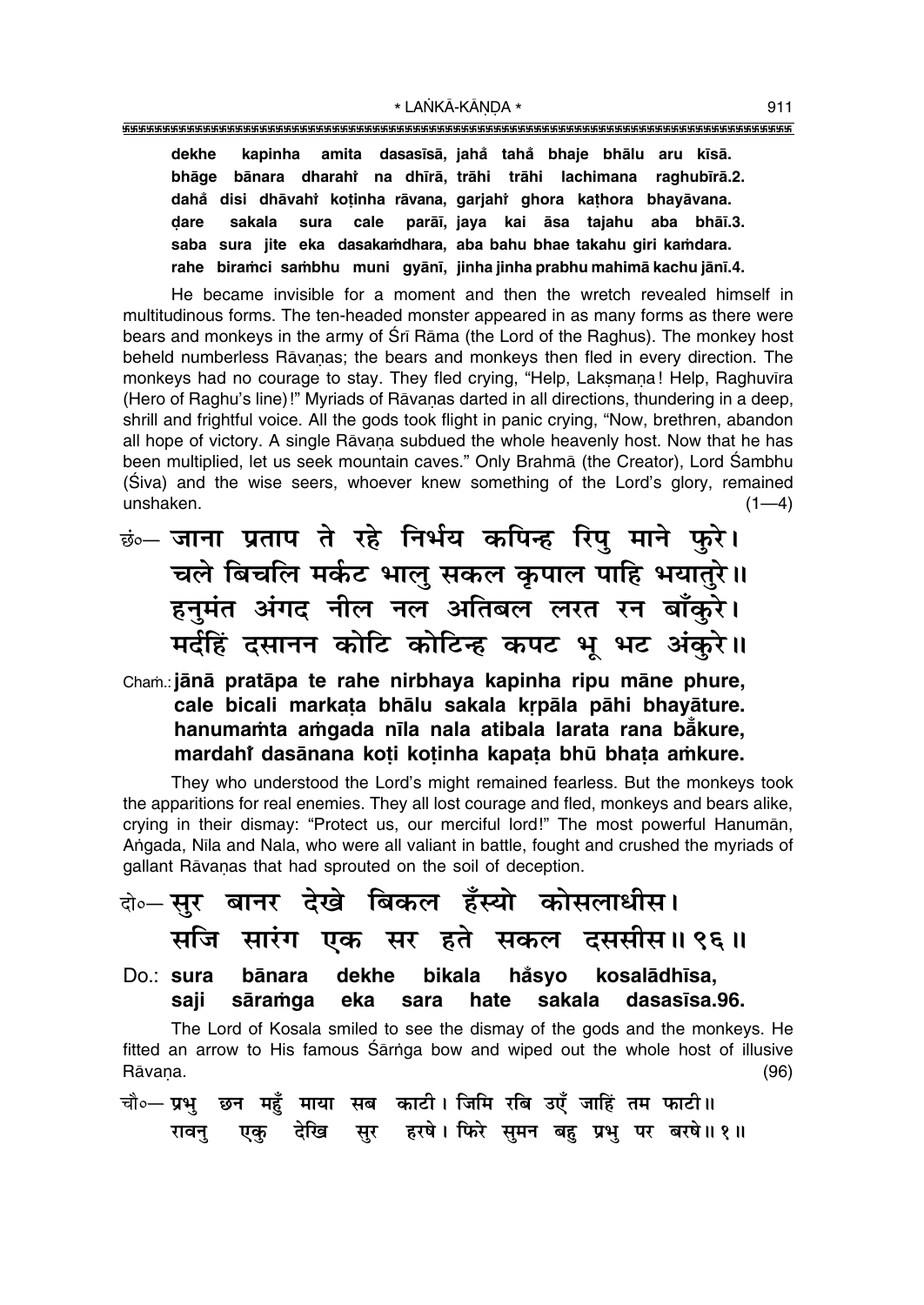कपि फेरे। फिरे टेरे ॥ रघपति एक एकन्ह तब भज उठाड भाल कपि धाए। तरल तमकि संजग महि आए॥२॥ प्रभ बल पाइ देवतन्हि देखें। भयउँ एक मैं इन्ह के लेखें॥ अस्तति करत तम्ह मोर मरायल। अस कहि कोपि गगन पर धायल॥ ३॥ सठह सदा भागे। खलह जाह कहँ मोरें आगे॥ सुर हाहाकार करत अंगद धायो। कुदि चरन गहि भूमि गिरायो॥४॥ देखि बिकल सर Cau.: prabhu chana mahů māyā saba kātī, jimi rabi uě jāhř tama phātī. eku dekhi sura harase, phire sumana bahu prabhu para barase.1. rāvanu bhuja uthāi raghupati kapi phere, phire ekanha taba eka tere. prabhu balu pāi bhālu kapi dhāe, tarala tamaki samjuga mahi āe.2. astuti karata devatanhi dekhě, bhayaů eka mař inha ke lekhě. sathahu sadā tumha mora marāyala, asa kahi kopi gagana para dhāyala.3. bhāge, khalahu jāhu kahå morė āge. hāhākāra karata sura dekhi bikala sura amgada dhāyo, kūdi carana gahi bhūmi girāyo.4.

In a trice the Lord dispersed the whole phantom, even as the veil of darkness is torn asunder with the rising of the sun. The gods rejoiced to see only one Ravana and, turning back, rained abundant flowers on the Lord. Raising His arm, the Lord of the Raghus rallied the monkeys, who returned, each shouting to other. Inspired by the might of their lord, the bears and monkeys ran; and leaping briskly they arrived on the battlefield. When Rāvana saw the gods extolling Srī Rāma, he thought to himself, "They think I am now reduced to one." "Fools ! you have ever been victims of my thrashing !" So saying he sprang into the air with great indignation. As the gods fled uttering a piteous cry, Rāvana said, "Wretches whither can you go from my presence?" Seeing the distress of the gods, Angada rushed forward and with a bound seized Rāvana by the foot and threw him to the ground.  $(1-4)$ 

# छं - गहि भूमि पार्त्यो लात मार्त्यो बालिसुत प्रभु पहिं गयो। संभारि उठि दसकंठ घोर कठोर रव गर्जत भयो।। करि दाप चाप चढ़ाइ दस संधानि सर बहु बरषई। किए सकल भट घायल भयाकुल देखि निज बल हरषई॥

Cham.: gahi bhūmi pāryo lāta māryo bālisuta prabhu pahř gayo, sambhāri uthi dasakamtha ghora kathora rava garjata bhayo. kari dāpa cāpa caRhāi dasa samdhāni sara bahu baraṣaī, kie sakala bhata ghāyala bhayākula dekhi nija bala harasaī.

Having seized Rāvana and thrown him to the ground, Vāli's son (Angada) gave him a kick and then rejoined his lord. The ten-headed monster, on recovering himself, rose again and roared terribly in a shrill voice. Proudly drawing the string of all his ten bows he fitted a dart to each and rained a flight of arrows, wounding all the warriors in the enemy's ranks to their utter dismay and confusion; and rejoiced to see his own might.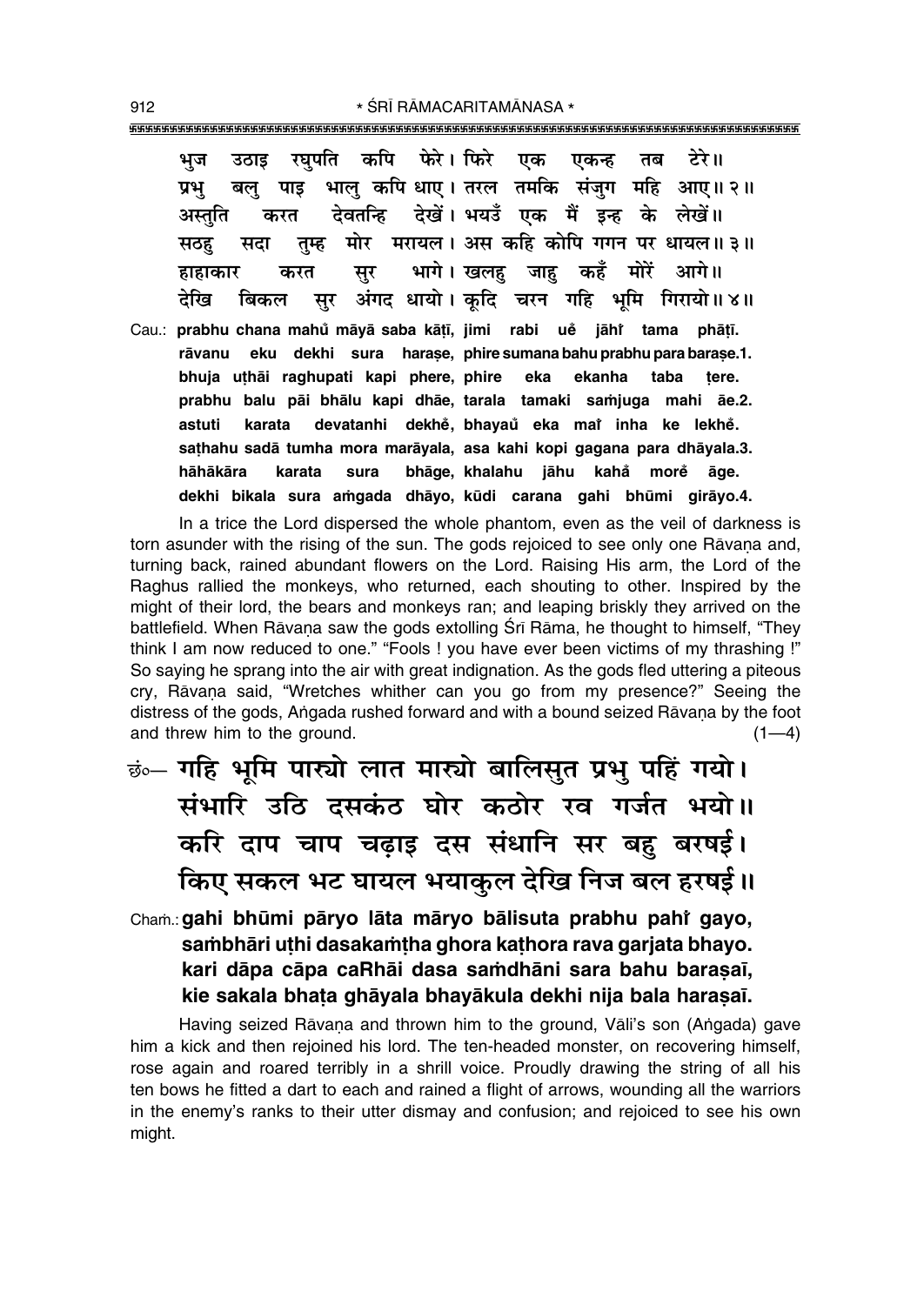## के-तब रघुपति रावन के सीस भुजा सर चाप। काटे बहुत बढ़े पुनि जिमि तीरथ कर पाप॥९७॥

#### Do.: taba raghupati rāvana ke sīsa bhujā sara cāpa, kāte bahuta baRhe puni jimi tīratha kara pāpa.97.

Thereupon the Lord of the Raghus tore off Ravana's heads and arms, alongwith the arrows and bows; more than once. But each time they all multiplied like sins committed in a holy place.  $(97)$ 

- चौ०—सिर भुज बाढ़ि देखि रिपु केरी। भालु कपिन्ह रिस भई घनेरी॥ मरत न मूढ़ कटेहुँ भुज सीसा। धाए कोपि भालु भट कीसा॥१॥ बालितनय मारुति नल नीला।बानरराज दबिद बलसीला॥ बिटप महीधर करहिं प्रहारा। सोड गिरि तरु गहि कपिन्ह सो मारा॥ २॥ एक नखन्हि रिपु बपुष बिदारी। भागि चलहिं एक लातन्ह मारी॥ तब नल नील सिरन्हि चढि गयऊ। नखन्हि लिलार बिदारत भयऊ॥३॥ रुधिर देखि बिषाद उर भारी। तिन्हहि धरन कहँ भुजा पसारी॥ गहे न जाहिं करन्हि पर फिरहीं। जन् जुग मधुप कमल बन चरहीं॥४॥ कोपि कदि द्वौ धरेसि बहोरी। महि पटकत भजे भजा मरोरी॥ पुनि सकोप दस धनु कर लीन्हे। सरन्हि मारि घायल कपि कीन्हे॥५॥ हनुमदादि मुरुछित करि बंदर।पाइ प्रदोष दसकंधर॥ हरष मरुछित देखि सकल कपि बीरा। जामवंत रनधीरा॥ ६ ॥ धायउ तरु धारी । मारन लगे पचारि पचारी॥ संग भाल भुधर रावन बलवाना । गहि पद महि पटकइ भट नाना ॥ ७ ॥ भयउ क्रद्ध भालपति निज दल घाता।कोपि माझ उर मारेसि लाता॥८॥ देखि
- Cau.: sira bhuja bāRhi dekhi ripu kerī, bhālu kapinha risa bhaī ghanerī. marata na mūRha katehů bhuja sīsā, dhāe kopi bhālu bhata kīsā.1. nīlā, bānararāja bālitanava māruti nala dubida balasīlā. bițapa mahīdhara karahî prahārā, soi giri taru gahi kapinha so mārā.2. eka nakhanhi ripu bapuşa bidārī, bhāgi calahi eka lātanha mārī. taba nala nīla siranhi caRhi gayaū, nakhanhi lilāra bidārata bhayaū.3. rudhira dekhi bişāda ura bhārī, tinhahi dharana kahů bhujā pasārī. gahe na jāhi karanhi para phirahi, janu juga madhupa kamala bana carahi.4. kopi kūdi dvau dharesi bahorī, mahi patakata bhaje bhujā marorī. puni sakopa dasa dhanu kara līnhe, saranhi māri ghāyala kapi kīnhe.5. hanumadādi muruchita kari bamdara, pāi pradosa harasa dasakamdhara. muruchita dekhi sakala kapi bīrā, jāmavamta dhāyau ranadhīrā.6. samga bhālu bhūdhara taru dhārī, mārana lage pacāri pacārī. bhayau kruddha rāvana balavānā, gahi pada mahi patakai bhata nānā.7. dekhi bhālupati nija dala ghātā, kopi mājha māresi lātā.8. ura

The bears and monkeys grew furious when they saw the repeated renewal of Rāvana's heads and arms. "This fool would not die even though his arms and heads are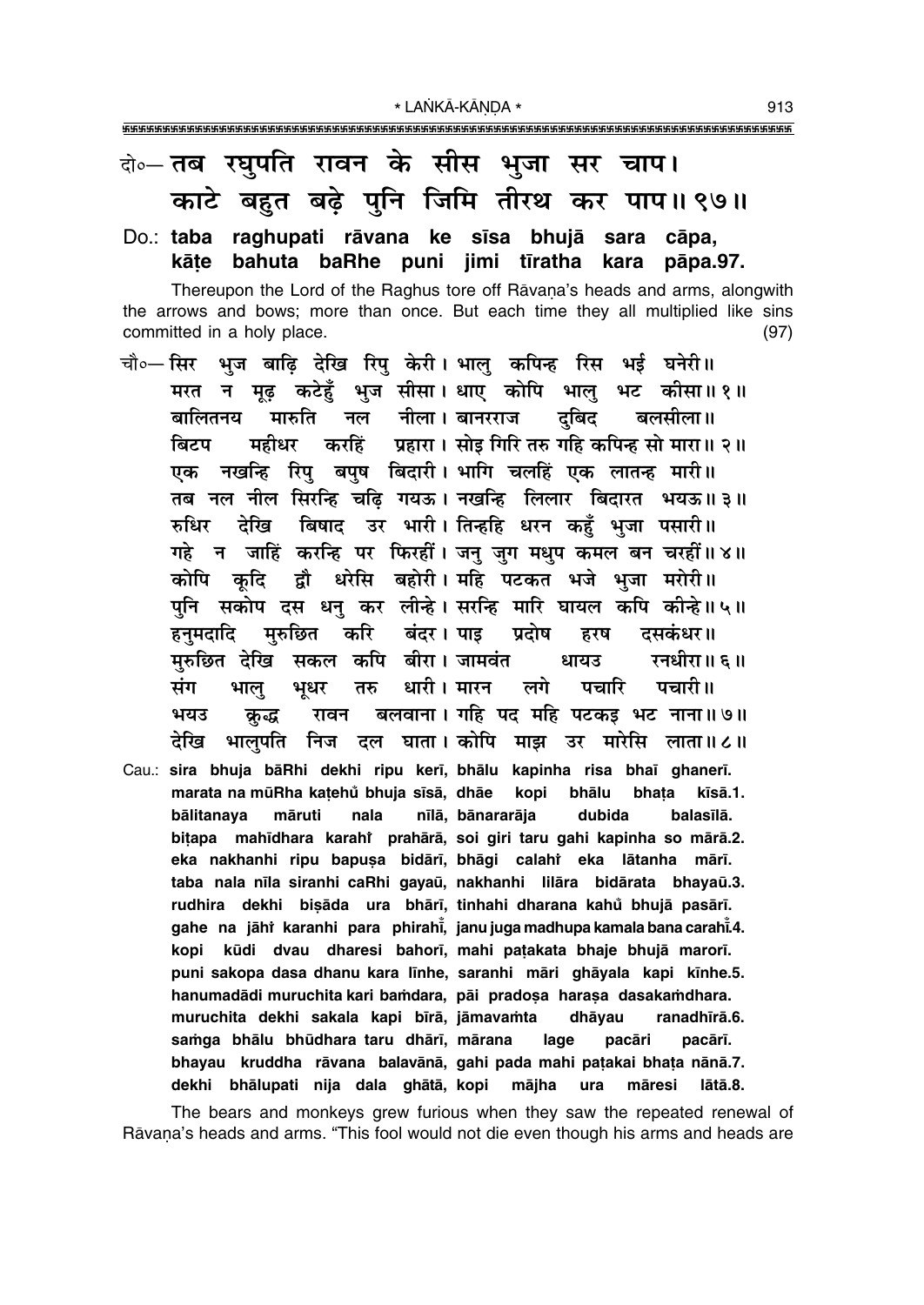cut off!" So saying, the bear and monkey warriors darted towards him in great fury. Vāli's son (Angada), the son of the wind-god, Nala, Nīla, Sugrīva (the king of the monkeys) and Dwivida, all mighty heroes, hurled trees and rocks on him. Råvana, however, caught them and threw the same back upon the monkeys. Some of the monkeys tore the enemyís body with their claws, while others would kick him and run away. Then Nala and Nīla climbed up his heads and set to tearing his foreheads with their claws. When he saw blood coming, he felt much troubled at heart and moved up his arms to catch hold of the monkeys. But they were not to be caught and leapt about from one hand to another like a pair of bees hovering over a bed of lotuses. At last with a furious bound he clutched them both; but before he could dash them to the ground, they twisted his arms and ran away. Again in his fury he took ten bows in his hands and with his arrows struck and wounded the monkeys. Having rendered Hanumån and other monkey chiefs senseless he rejoiced to see the approach of night. Seeing all the monkey heroes in a swoon the valiant Jåmbavån rushed forward with a host of bears carrying rocks and trees, which they hurled upon him, challenging him again and again. This enraged the mighty Rāvana, who seized a number of the warriors by the foot and began dashing them to the ground. Jåmbavån (the king of the bears) flew into a rage when he saw the havoc wrought on his host, and gave Rāvana a kick on the breast.  $(1-8)$ 

 $\vec{v}_{0}$ — उर लात घात प्रचंड लागत बिकल रथ ते महि परा। <u>गहि भालु बीसहँ</u> कर मनहँ कमलन्हि बसे निसि मधुकरा॥ <u>मु</u>रुछित बिलोकि बहोरि पद हति भालुपति प्रभु पहिं गयो। <u>निसि जानि स्यंदन घालि तेहि तब सूत जतनु करत भयो।</u>

Cham.: **ura lāta ghāta pracamda lāgata bikala ratha te mahi parā, gahi bhålu b∂sahu° kara manahu° kamalanhi base nisi madhukarå. muruchita biloki bahori pada hati bhålupati prabhu pahiÚ gayo,** nisi jāni syamdana ghāli tehi taba sūta jatanu karata bhayo.

The violent impact of the foot on his breast made Rāvana senseless and he fell from his chariot to the ground, grasping a bear in each of his twenty hands, like bees reposing by night in the folds of the lotus. Seeing him unconscious, the king of the bears struck him with his foot once more and rejoined the Lord. Perceiving that it was night, the charioteer lifted him on to his chariot and then tried to bring him back to his senses.

बे**०– मरुछा बिगत भालु कपि सब आए प्रभु पास। निसिचर सकल रावनहि घेरि रहे अति त्रास॥९८॥** 

Do.: **muruchå bigata bhålu kapi saba åe prabhu påsa, nisicara sakala råvanahi gheri rahe ati tråsa.98.**

On recovering from their swoon the bears and monkeys all arrived in the presence of the Lord, while all the demons stood round Rāvana in great consternation. (98)

[PAUSE 26 FOR A THIRTY-DAY RECITATION]

चौ०— तेही निसि सीता पहिं जाई । त्रिजटा कहि सब कथा सुनाई॥ **सिर भुज बाढि सुनत रिपु केरी। सीता उर भइ त्रास घनेरी॥१॥**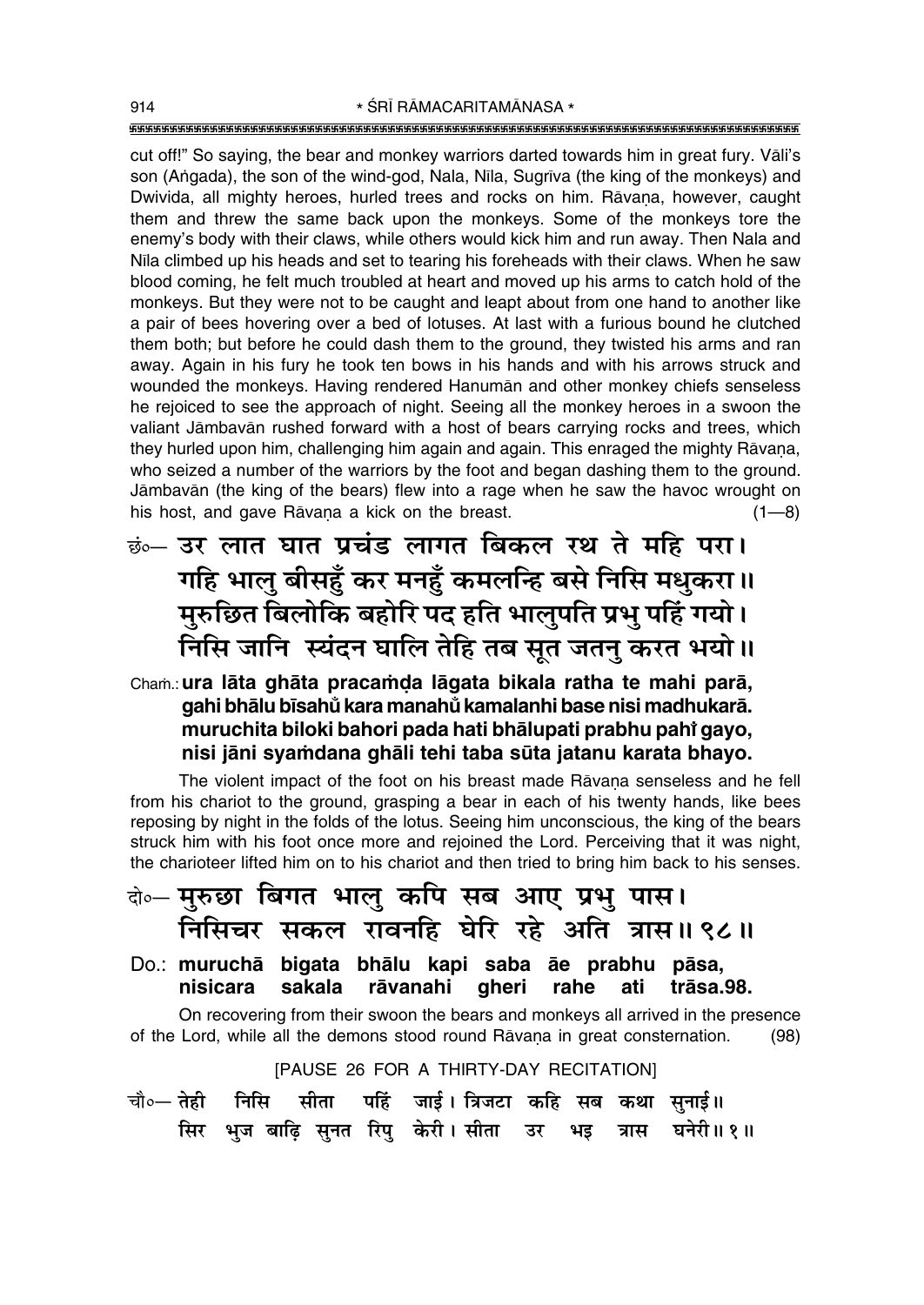मलीन उपजी चिंता । त्रिजटा सन बोली तब सीता॥ मन मख कहा कहसि किन माता। केहि बिधि मरिहि बिस्व दखदाता॥२॥ होडहि रघपति सर सिर कटेहँ न मरई। बिधि बिपरीत चरित सब करई॥ जिआवत ओही। जेहिं हौं हरि पद कमल बिछोही॥ ३॥ मोर अभाग्य कृत कपट कनक मृग झुठा। अजहँ सो दैव मोहि पर रूठा॥ जेहिं जेहिं बिधि मोहि दुख दुसह सहाए। लछिमन कहुँ कटु बचन कहाए॥४॥ रघपति बिरह सबिष सर भारी।तकि तकि मार बार बह मारी॥ दख जो राख मम प्राना। सोड़ बिधि ताहि जिआव न आना॥५॥ ऐसेहँ बिधि कर बिलाप जानकी। करि करि सरति कपानिधान की॥ बह राजकमारी । उर सर सरारी॥६॥ त्रिजटा लागत कह सन मरड तेही। एहि ताते के बसति बैदेही॥ ७॥ प्रभ हतड न हृदयँ उर

Cau.: tehī nisi sītā paht jāī, trijatā kahi saba kathā sunāī. trāsa sira bhuja bāRhi sunata ripu kerī, sītā ura bhai ghaneri.1. mukha malīna upajī mana cimtā, trijatā bolī taba sītā. sana kina mātā, kehi bidhi marihi bisva dukhadātā.2. hoihi kahā kahasi raghupati sara sira katehů na marai, bidhi biparita carita saba karai. ohī, jehř haů hari pada kamala bichohī.3. mora abhāgya jiāvata jehi krta kapata kanaka mrga jhūthā, ajahu so daiva mohi para rūthā. jehi bidhi mohi dukha dusaha sahāe, lachimana kahů kațu bacana kahāe.4. raghupati biraha sabişa sara bhārī, taki taki māra bāra bahu mārī. aisehů dukha jo rākha mama prānā, soi bidhi tāhi jiāva ānā.5. na bahu bidhi kara bilāpa jānakī, kari kari surati krpānidhāna kī. kaha trijatā rājakumārī, ura surārī.6. sunu lāgata marai sara prabhu tāte ura hatai na tehī, ehi ke hrdayå basati baidehī.7.

That very night the demoness Trijatā called on Sītā and told Her the whole story. When Sita heard of the renewal of the enemy's heads and arms, She felt much dismayed at heart. She wore a doleful countenance and Her mind was filled with anxiety. Then Sītā addressed Trijatā thus: "Why do you not tell me, mother, what is going to happen? How can this plaque of the universe be obliterated? He does not die even though the arrows of Sri Rama (the Lord of the Raghus) have struck off his heads. It is Heaven who is disposing of things perversely. Nay, it is my ill luck that sustains him, the same misfortune which separated me from Sri Hari's lotus-feet. The fate which created the phantom of a fictitious deer of gold still frowns at me. The same Providence who made me suffer terrible woes and prompted me to speak harsh words to Laksmana, nay, who pierced me through and through time and again with the mighty and poisoned shafts of separation from the Lord of the Raghus, and who keeps me alive even under such trying circumstances—it is He and He alone who is conserving Rāvaṇa's life." With many such words did Janaka's Daughter make lament as She recalled to Her mind the All-merciful. Trijață replied: "Listen, O Princess: the enemy of the gods will surely die if an arrow pierces his breast. But the Lord is careful not to strike him there; for He knows that Videha's Daughter (Yourself) abides in his heart.  $(1 - 7)$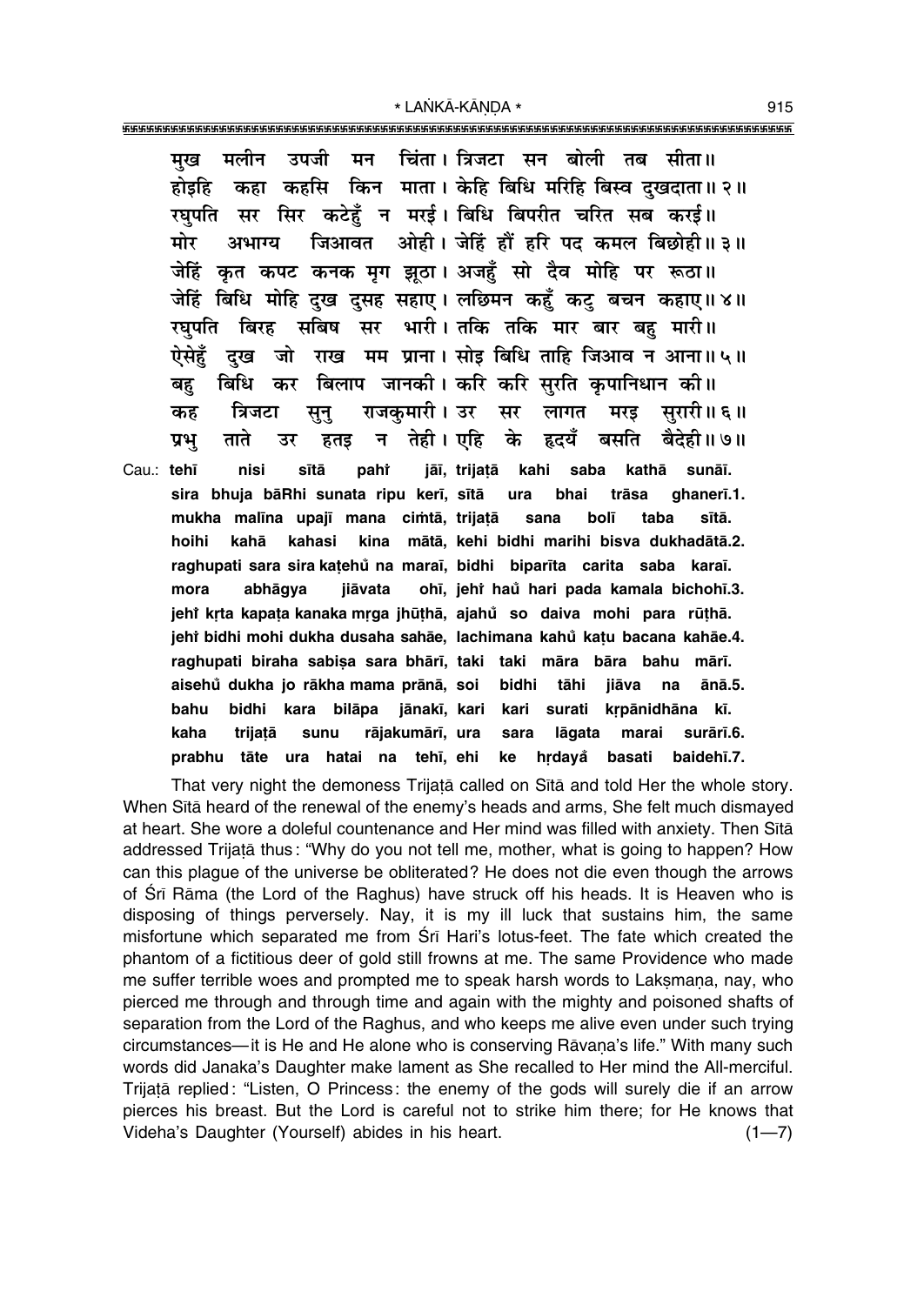# <u>कं— एहि के हृदयँ बस जानकी जानकी उर मम बास है।</u> मम उदर भुअन अनेक लागत बान सब कर नास है।। सुनि बचन हरष बिषाद मन अति देखि पुनि त्रिजटाँ कहा। अब मरिहि रिपु एहि बिधि सुनहि सुंदरि तजहि संसय महा।।

Cham.: ehi ke hrdayå basa jānakī jānakī ura mama bāsa hai, mama udara bhuana aneka lāgata bāna saba kara nāsa hai. suni bacana harasa bisāda mana ati dekhi puni trijatā kahā, aba marihi ripu ehi bidhi sunahi sumdari tajahi samsaya mahā.

"He is prevented by the thought that Janaka's Daughter dwells in Rāvana's heart and that Jānakī's heart is His own abode; in His belly, again, are contained the numberless spheres, which will all perish the moment His arrow pierces Rāvana's heart." Trijatā's explanation filled Sītā's mind with both joy and sorrow in a superlative degree. Perceiving this Trijata spoke again: "Now listen, fair lady, how your enemy will meet his death, and shake off the great misgiving which still haunts your mind."

## बेन काटत सिर होइहि बिकल छुटि जाइहि तव ध्यान। तब रावनहि हृदय महुँ मरिहहिं रामु सुजान॥९९॥

## Do.: kātata sira hoihi bikala chuti jāihi tava dhyāna, taba rāvanahi hrdaya mahů marihahi rāmu sujāna.99.

"Rāvana will get disconcerted when his heads are cut off, with the result that you will escape his mind. That particular moment will the all-wise Srī Rāma strike him in his heart."  $(99)$ 

चौ०— अस कहि बहुत भाँति समुझाई। पुनि त्रिजटा निज भवन सिधाई॥ सुमिरि बैदेही। उपजी बिरह बिथा अति तेही॥१॥ सभाउ राम निसिहि ससिहि निंदति बह भाँती। जुग सम भई सिराति न राती॥ करति बिलाप मनहिं मन भारी। राम बिरहँ जानकी दखारी॥ २॥ जब अति भयउ बिरह उर दाह। फरकेउ बाम नयन अरु बाह॥ सगन बिचारि धरी मन धीरा। अब मिलिहर्हि कपाल रघबीरा॥३॥ इहाँ रावनु जागा। निज सारथि सन खीझन लागा॥ अर्धनिसि छड़ाइसि मोही। धिग धिग अधम मंदमति तोही॥४॥ रनभमि सठ तेहिं पद गहि बहु बिधि समुझावा। भोरु भएँ रथ चढि पनि धावा॥ सूनि केरा। कपिदल खरभर घनेरा॥ ५॥ आगवन् दसानन भयउ बिटप उपारी। धाए जहँ तहँ भुधर कटकटाइ भट भारी॥६॥ Cau.: asa kahi bahuta bhati samujhāī, puni trijatā nija bhavana sidhāī. subhāu sumiri baidehī, upajī biraha bithā rāma ati tehī.1. nisihi sasihi nimdati bahu bhatī, juga sama bhaī sirāti na rātī. karati bilāpa manahi mana bhārī, rāma birahå jānakī dukhārī.2.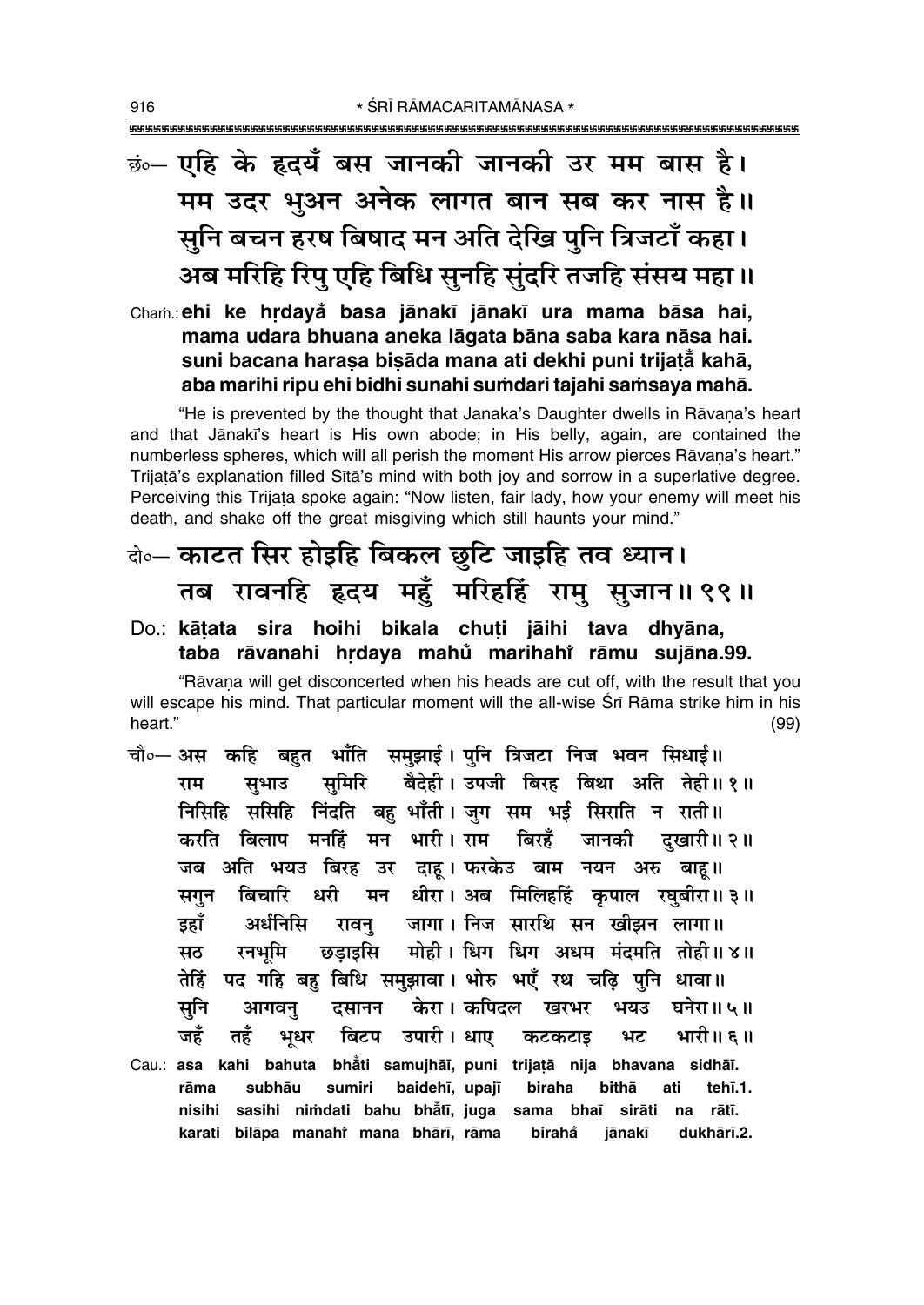|      |           | jaba ati bhayau biraha ura dāhū, pharakeu bāma nayana aru bāhū. |  |  |  |       |                                                                         |
|------|-----------|-----------------------------------------------------------------|--|--|--|-------|-------------------------------------------------------------------------|
|      |           |                                                                 |  |  |  |       | saguna bicāri dharī mana dhīrā, aba milihahi krpāla raghubīrā.3.        |
| ihẳ  | ardhanisi | rāvanu                                                          |  |  |  |       | jāgā, nija sārathi sana khījhana lāgā.                                  |
|      |           |                                                                 |  |  |  |       | satha ranabhūmi chaRāisi mohī, dhiga dhiga adhama mamdamati tohī.4.     |
|      |           |                                                                 |  |  |  |       | tehî pada gahi bahu bidhi samujhāvā, bhoru bhaĕ ratha caRhi puni dhāvā. |
| suni |           |                                                                 |  |  |  |       | āgavanu dasānana kerā, kapidala kharabhara bhayau ghanerā.5.            |
|      |           | jahå tahå bhūdhara bitapa upārī, dhāe katakatāj                 |  |  |  | bhata | bhārī.6.                                                                |

With many such words did Trijatā comfort Sītā and then returned to her residence. As She recalled Śrī Rāma's kind disposition Videha's Daughter was overwhelmed with the anguish of separation from Him. She reproached the night and the moon in many ways. "The night has already assumed the length of an age and does not end" She added. Disconsolate at Her separation from Śrī Rāma, Janaka's Daughter grievously lamented within Herself. When Her agony of separation grew acute, Her left eye and arm throbbed. Considering it to be a good omen, She took heart and said to Herself, "The gracious Hero of Raghu's line will surely meet me." In his palace Rāvana recovered from his swoon at midnight and cut up rough with his charioteer, "Fool, to have severed me from the battlefield; shame, shame on you, O vile dullard!î The charioteer clasped his feet and deprecated his anger in many ways. As soon as it was dawn Rāvana mounted his car and sallied forth again. There was a great stir in the monkey host at the news of Rāvana's return. Tearing up mountains and trees from wherever they could, mighty warriors rushed forward gnashing their teeth.  $(1-6)$ 

ङं⊙— **धाए जो मर्कट बिकट भालु कराल कर भूधर धरा।** <u>अति कोप करहिं प्रहार मारत भजि चले रजनीचरा॥</u> **बिचलाइ दल बलवंत कीसन्ह घेरि पुनि रावनु लियो।** <u>चहुँ</u> दिसि चपेटन्हि मारि नखन्हि बिदारि तनु ब्याकुल कियो ॥

Cha≈.:**dhåe jo marka¢a bika¢a bhålu karåla kara bhµudhara dharå, ati kopa karahiÚ prahåra mårata bhaji cale rajan∂carå.** bicalāi dala balavamta kīsanha gheri puni rāvanu liyo, **cahu° disi cape¢anhi måri nakhanhi bidåri tanu byåkula kiyo.**

The fierce monkeys and terrible bears darted with mountains in their hands, which they hurled forth with the utmost fury. The demons, who were unable to resist the onslaught, turned and fled. Having thus scattered the enemy ranks, the powerful monkeys next closed around Rāvana and discomfited him by buffeting him on every side and tearing his body with their claws.

## बे**०– देखि महा मर्कट प्रबल रावन कीन्ह बिचार।** अंतरहित होइ निमिष महुँ कृत माया बिस्तार॥१००॥

#### Do.: **dekhi mahå marka¢a prabala råvana k∂nha bicåra, a≈tarahita hoi nimi¶a mahu° kæta måyå biståra.100.**

Finding the monkeys most powerful, Rāvana took thought. Consequently he became invisible and in a moment revealed his illusive power. (100)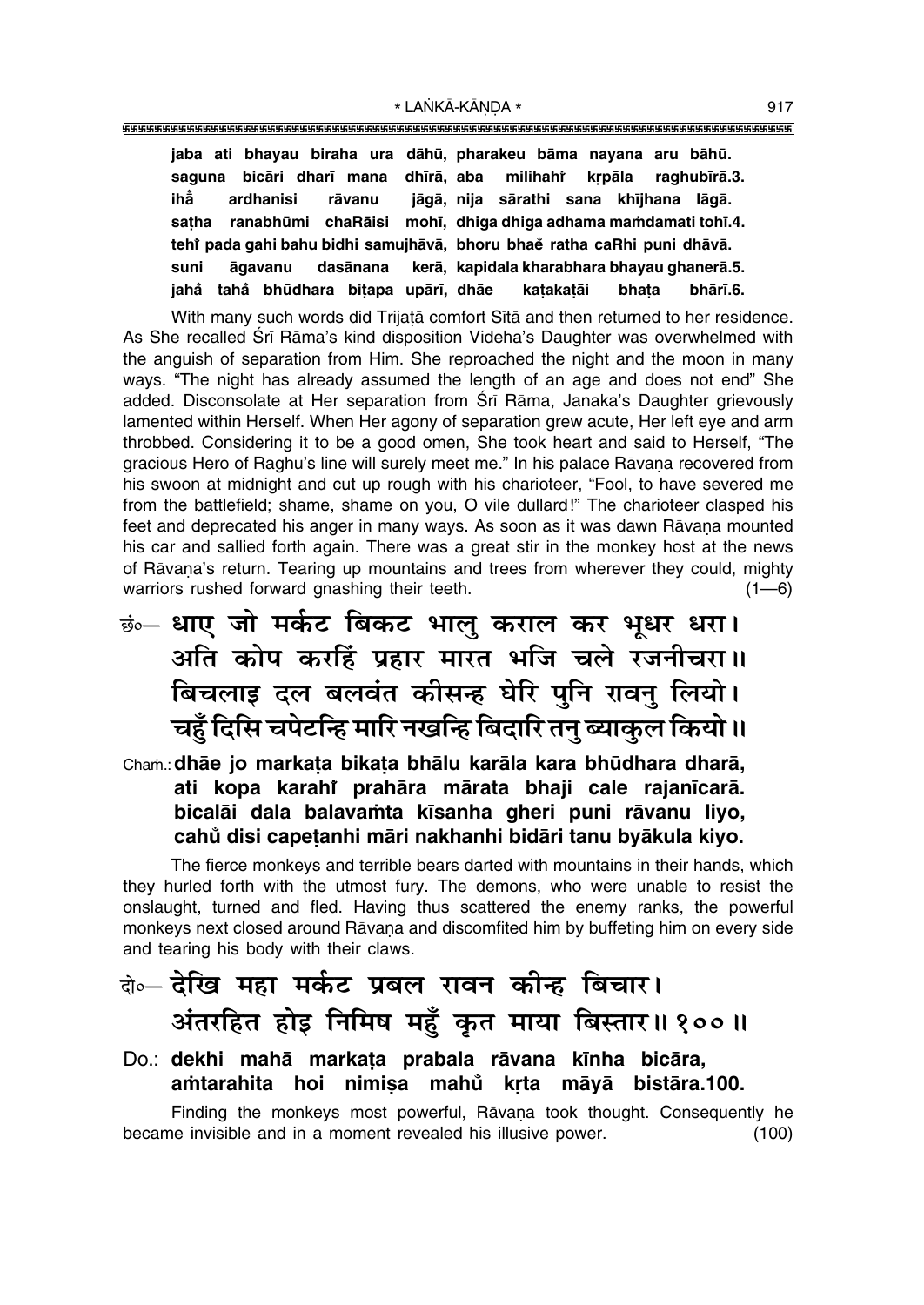<u>छं— जब कीन्ह तेहिं पाषंड। भए प्रगट जंतु प्रचंड॥</u> बेताल भूत पिसाच। कर धरें धनु नाराच॥ १॥ जोगिनि गहें करबाल। एक हाथ मनुज कपाल॥ करि सद्य सोनित पान। नाचहिं करहिं बहु गान॥ २॥ धरु मारु बोलहिं घोर। रहि पूरि धुनि चहँ ओर॥ मख बाड़ धावहिं खान। तब लगे कीस परान॥ ३॥ जहँ जाहिं मर्कट भागि। तहँ बरत देखहिं आगि॥ भए बिकल बानर भालु। पुनि लाग बरषै बालु॥४॥ जहँ तहँ थकित करि कीस। गर्जेउ बहुरि दससीस॥ लछिमन कपीस समेत। भए सकल बीर अचेत॥५॥ राम हा रघुनाथ। कहि सुभट मीजहिं हाथ॥ हा एहि बिधि सकल बल तोरि। तेहिं कीन्ह कपट बहोरि॥ ६॥ प्रगटेसि बिपुल हनुमान। धाए गहे पाषान॥ तिन्ह रामु घेरे जाइ। चहुँ दिसि बरूथ बनाइ॥ ७॥ मारह़ धरह़ जनि जाइ। कटकटहिं पूँछ उठाइ॥ दहँ दिसि लँगूर बिराज। तेहिं मध्य कोसलराज॥८॥ Cham.: jaba kīnha tehi pāsamda, bhae pragata jamtu pracamda. pisāca, kara dhare dhanu nārāca.1. betāla bhūta karabāla, eka hātha manuja kapāla. ioaini aahe kari sadya sonita pāna, nācahi karahi bahu gāna.2. dharu māru bolahi ghora, rahi pūri dhuni cahů ora. mukha bāi dhāvahi khāna, taba lage kīsa parāna.3. jahå jāhi markata bhāgi, tahå barata dekhahi āgi. bhae bikala bānara bhālu, puni lāga barasai bālu.4. jahå tahå thakita kari kīsa, garjeu bahuri dasasīsa. lachimana kapīsa sameta, bhae sakala bīra aceta.5. hā rāma hā raghunātha, kahi subhata mījahi hātha. ehi bidhi sakala bala tori, tehi kinha kapata bahori.6. pragatesi bipula hanumāna, dhāe qahe pāsāna. tinha rāmu ghere jāi, cahů disi barūtha banāi.7. mārahu dharahu jani jāi, katakatahi pūcha uthāi. disi lågūra birāja, tehi madhya kosalarāja.8. dahå

As he let loose his illusive power terrible beings appeared on the scene-goblins,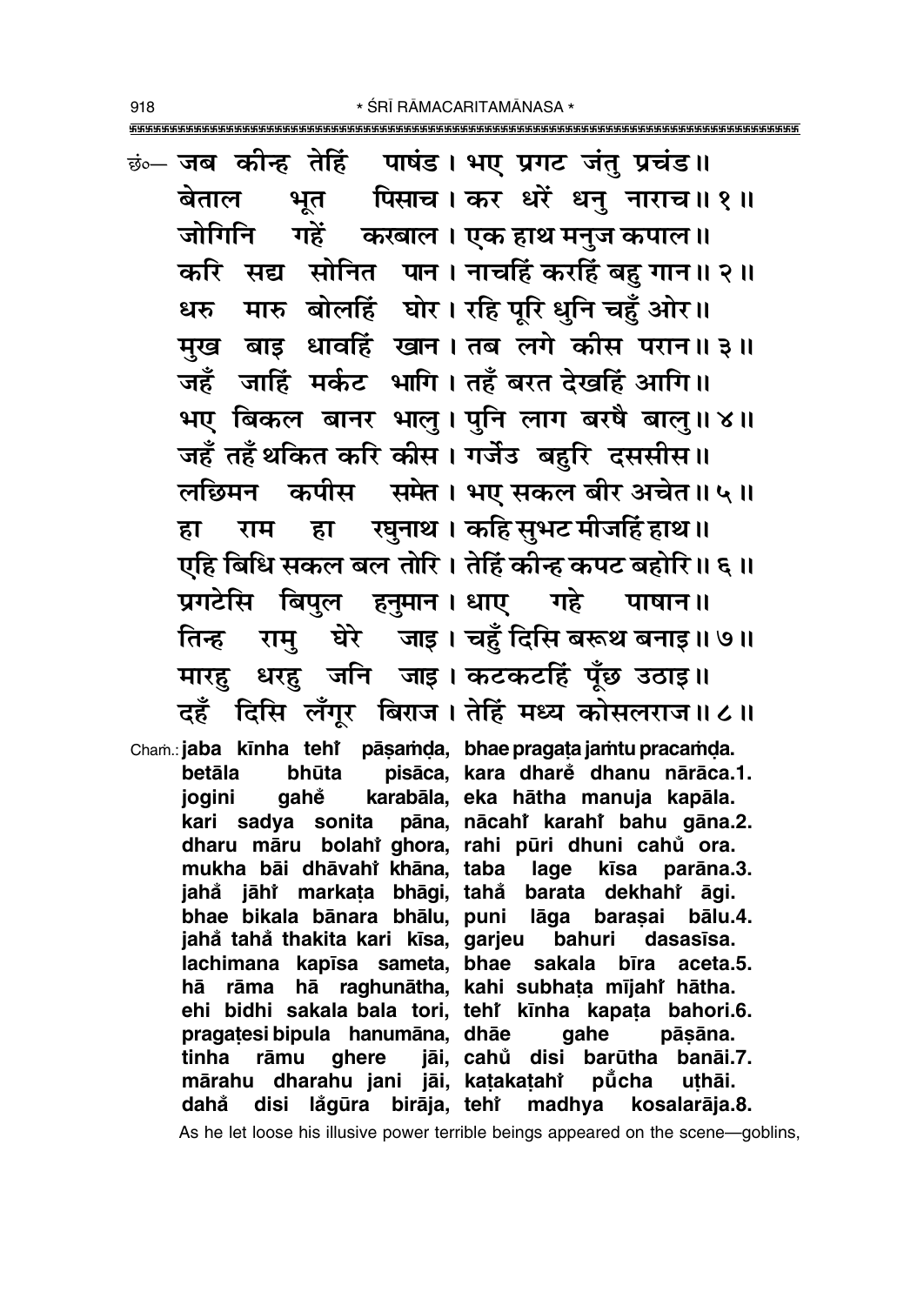ghosts and ghouls with bows and arrows in their hands. Yoginis holding a sword in one hand and a human skull in another, from which they quaffed draughts of fresh blood, danced and sang many a song. They uttered horrible cries of "Seize and kill !", which echoed all round. With their mouths wide open they rushed to devour the monkeys, who then took to their heels. But whithersoever they turned in their flight they saw a blazing fire. The monkeys and bears were thus in a quandary. Then Ravana began raining on them a shower of sand. Having thus flabbergasted the monkeys on all sides, the tenheaded monster roared again. All the heroes, including Laksmana and Sugriva (the king of the monkeys), fainted. The bravest of them wrung their hands, crying "Ah, Rāma! Alas, Raghunātha (Lord of the Raghus)!" Having thus crushed the might of all, he wrought another delusion. He manifested a host of Hanumans, who rushed forward with rocks in their hands and encircled Śrī Rāma in a dense cordon on every side. With uplifted tails and gnashing their teeth they shouted, "Seize and kill him; let him not escape!" Surrounded by their tails on every side, the Lord of Kosala shone in their midst. (1-8)

<u>छं तेहिं मध्य कोसलराज सुंदर स्याम तन सोभा लही।</u> जनु इंद्रधनुष अनेक को बर बारि तुंग तमालही॥ प्रभु देखि हरष बिषाद उर सुर बदत जय जय जय करी। रघुबीर एकहिं तीर कोपि निमेष महुँ माया हरी॥१॥ माया बिगत कपि भालु हरषे बिटप गिरि गहि सब फिरे। सर निकर छाड़े राम रावन बाहु सिर पुनि महि गिरे।। श्रीराम रावन समर चरित अनेक कल्प जो गावहीं। सत सेष सारद निगम कबि तेउ तदपि पार न पावहीं ॥ २ ॥

Cham.: tehi madhya kosalarāja sumdara syāma tana sobhā lahī, janu imdradhanusa aneka kī bara bāri tumga tamālahī. prabhu dekhi harasa bisāda ura sura badata jaya jaya jaya karī, raghubīra ekahi tīra kopi nimesa mahu māyā harī.1. māyā bigata kapi bhālu harase bitapa giri gahi saba phire, sara nikara chāRe rāma rāvana bāhu sira puni mahi gire. śrīrāma rāvana samara carita aneka kalpa jo gāvahi, sata sesa sārada nigama kabi teu tadapi pāra na pāvahī.2.

In their midst the King of Kosala with His dark-hued body shone forth as resplendent as a lofty Tamala tree encircled by a magnificent hedge of multitudinous rainbows. The gods experienced in their heart a mixed feeling of joy and sorrow and raised the cries of "Victory! Victory!! Victory!!!" The Hero of Raghu's line now flew into a rage and with a single arrow instantly dispersed the delusion. The delusion having vanished, the monkeys and bears rejoiced and all turned back with trees and rocks in their hands. Śrī Rāma shot forth a volley of arrows, which once more cut off Rāvana's arms and heads to the ground. If hundreds of Sesas (serpent-gods), Saradas (goddesses of speech), the Vedas and bards were to recite the story of the battle between Sri Rama and Rāvana and that too for many cycles together, even they would never be able to do justice to it.  $(1-2)$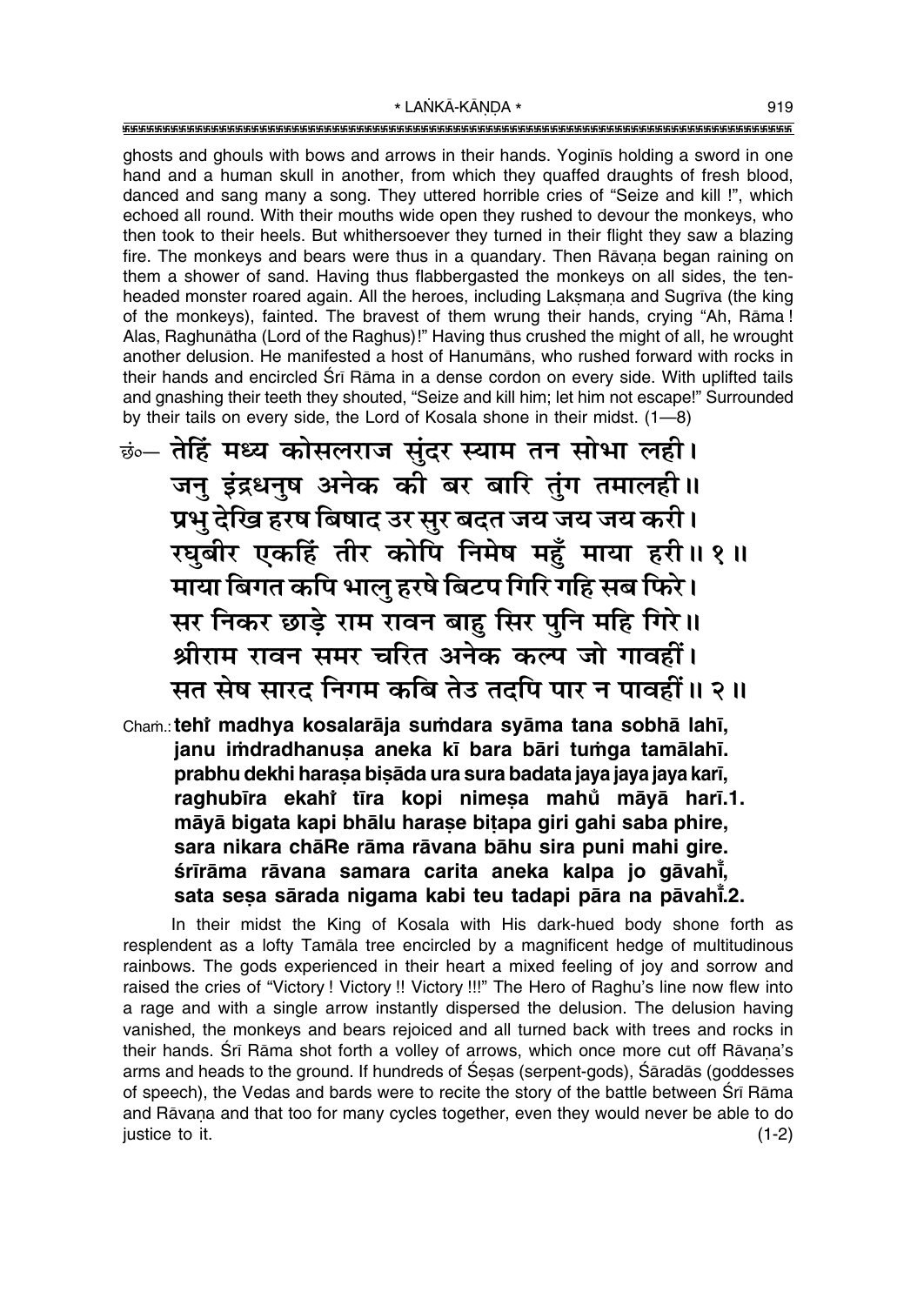# के- ताके गुन गन कछ कहे जड़मति तुलसीदास। जिमि निज बल अनुरूप ते माछी उड़इ अकास॥ १०१ (क)॥ काटे सिर भुज बार बहु मरत न भट लंकेस। प्रभु क्रीड़त सुर सिद्ध मुनि ब्याकुल देखि कलेस॥ १०१ ( ख )॥

Do.: tāke guna gana kachu kahe jaRamati tulasīdāsa, bala anurūpa māchī iimi nija te uRai akāsa.101(A). kāte sira bhuja bāra bahu marata na bhata lamkesa, prabhu krīRata sura siddha muni byākula dekhi kalesa.101(B).

The dull-witted Tulasīdāsa has described only a few salient features of that combat just as a fly wings the sky according to its own capacity. The valiant lord of Lanka could not be killed even though his heads and arms were struck off many times over. It was simply a pastime for the Lord; while the gods, the Siddhas and the sages fidgeted to see  $(101 A-B)$ the Lord struggling (with him).

- मीस समदाई। जिमि प्रति लाभ लोभ अधिकाई॥ चौ∘— काटत बढहिं भयउ बिसेषा। राम बिभीषन तन तब देखा॥१॥ मरइ न रिपु श्रम ईछा। सो प्रभु जन कर प्रीति परीछा॥ उमा जाकीं काल मर नायक। प्रनतपाल सुर मुनि सुखदायक॥२॥ सून् सरबग्य चराचर याकें। नाथ जिअत रावन बल ताकें॥ नाभिकंड पियष बस सूनत बिभीषन कपाला। हरषि गहे कर बान कराला॥३॥ बचन तब नाना। रोवहिं खर सुकाल बह स्वाना॥ असभ होन लागे हेतु । प्रगट भए नभ जहँ तहँ केतु ॥ ४ ॥ आरति बोलहिं खग जग दस दिसि दाह होन अति लागा। भयउ परब बिन् रबि उपरागा॥ भारी। प्रतिमा स्त्रवहिं नयन मग बारी॥५॥ मंदोदरि कंपति उर baRhaht samudāī, jimi prati lābha lobha adhikāī. Cau.: kātata sīsa marai na ripu śrama bhayau biseșā, rāma bibhīșana tana taba dekhā.1. umā kāla mara iākī īchā, so prabhu jana kara prīti parīchā. sunu sarabagya carācara nāyaka, pranatapāla sura muni sukhadāyaka.2. yākě, nātha nābhikumda piyūsa basa jiata rāvanu bala tāke. bibhīsana bacana krpālā, harasi gahe kara bāna karālā.3. sunata
	- nānā, rovahi khara srkāla bahu svānā. asubha lāge taba hona hetū, pragața bhae nabha jahă tahă ketū.4. bolahi khaga ārati jaga dāha hona ati lāgā, bhayau paraba binu rabi uparāgā. dasa disi mamdodari ura kampati bhārī, pratimā sravahi nayana maga bārī.5.

No sooner were Rāvana's heads cut off than a fresh crop grew like covetousness, which increases with every new gain. The enemy could not be killed in spite of the prolonged struggle; Śrī Rāma then looked at Vibhīsana. Umā, (continues Lord Śiva,) the Lord whose will causes the death of Death himself thereby tested the devotion of His servant. "Listen, all-wise Ruler of the animate and inanimate creation, Protector of the suppliant, delight of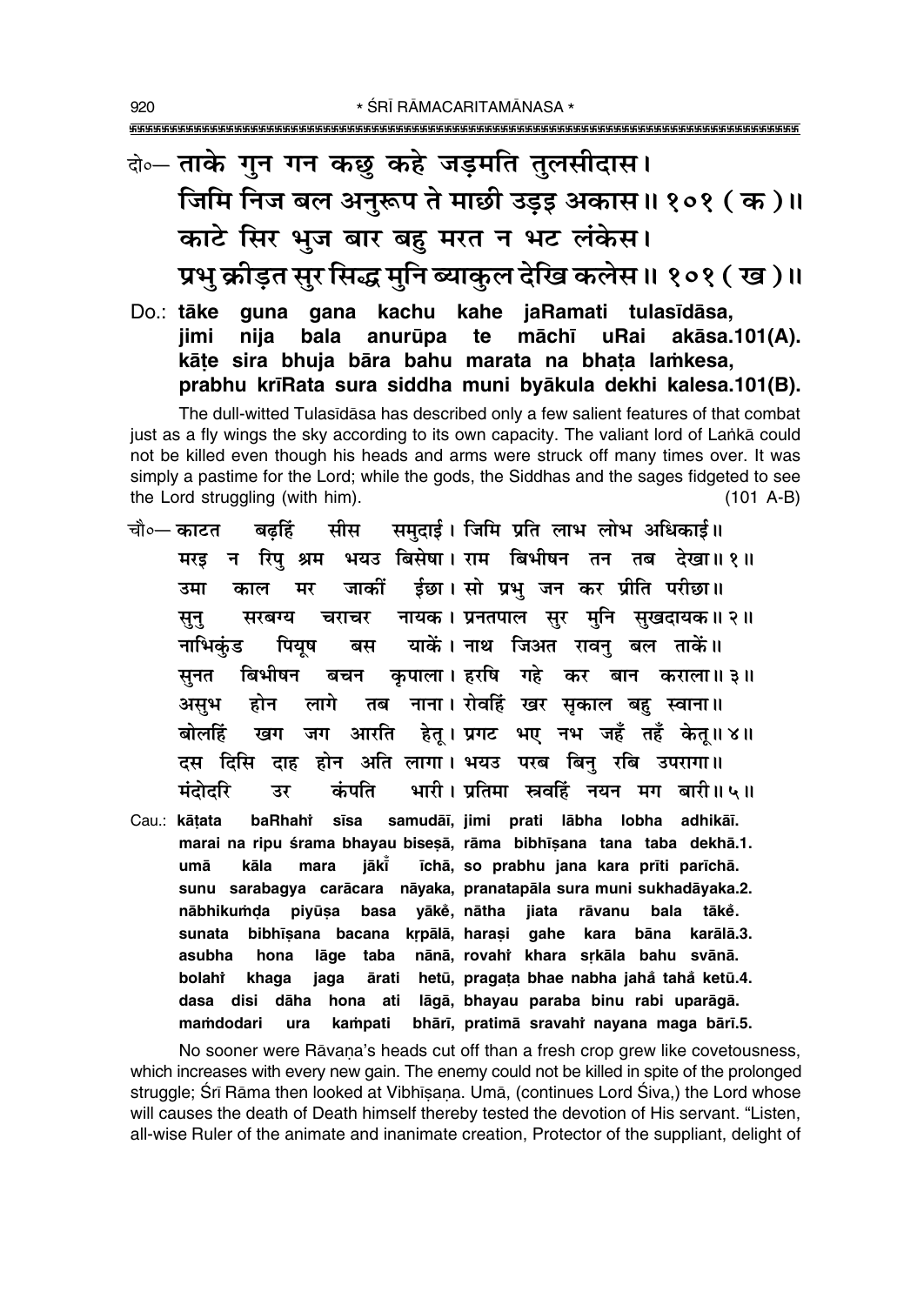the gods and sages : nectar abides in the depth of his navel; by virtue of it, my lord, Rāvana survives." The All-merciful rejoiced to hear the words of Vibhisana and took terrible shafts in His hands. Many ill-omens manifested themselves at that time. Donkeys, jackals and dogs howled in large numbers. Birds too screamed, and thereby portended a world calamity: and comets appeared in every quarter of the heavens. There was a preternatural and unusual glow in the horizon on all sides and a solar eclipse occurred even without the day of the new moon (when the sun and the moon are in conjunction). Mandodari's heart beat wildly and idols shed tears from their eyes.  $(1 - 5)$ 

छं— प्रतिमा रुदहिं पबिपात नभ अति बात बह डोलति मही। बरषहिं बलाहक रुधिर कच रज असुभ अति सक को कही ॥ उतपात अमित बिलोकि नभ सुर बिकल बोलहिं जय जए। सुर सभय जानि कृपाल रघुपति चाप सर जोरत भए।।

## Cham.: pratimā rudahi pabipāta nabha ati bāta baha dolati mahī, barasahi balahaka rudhira kaca raja asubha ati saka ko kahi. utapāta amita biloki nabha sura bikala bolahi jaya jae, sura sabhaya jāni krpāla raghupati cāpa sara jorata bhae.

Idols wept, lightning flashed with thunderclap in the air, furious winds blew, the earth quaked and the clouds dropped blood, hair and dust; who could recount the great ill-omens? The gods in heaven were dismayed at the sight of the boundless portentous phenomena and shouted "Victory ! Victory !!" And perceiving the distress of the gods the gracious Lord of the Raghus set an arrow to His bow.

## केन्-खैंचि सरासन श्रवन लगि छाड़े सर एकतीस। रघुनायक सायक चले मानहूँ काल फनीस॥१०२॥

Do.: khaici sarāsana śravana lagi chāRe sara ekatīsa, raghunāyaka sāyaka cale mānahů kāla phanīsa.102.

Drawing the bow-string right up to His ear the Lord of the Raghus let fly thirty-one shafts, which flew forth like the serpents of Death.  $(102)$ 

नाभि सर सोषा। अपर लगे भूज सिर करि रोषा॥ चौ∘— सायक एक चले नाराचा। सिर भुज होन रुंड महि नाचा॥१॥ सिर ले बाह धाव प्रचंडा। तब सर हति प्रभु कृत दुइ खंडा॥ धरनि धसड धर गर्जेउ घोर रव भारी। कहाँ राम रन हतौँ पचारी॥२॥ मरत गिरत दसकंधर। छुभित सिंधु सरि दिग्गज भूधर॥ डोली भमि बढाई। चापि भाल धरनि परेउ द्रौ खंड मर्कट समदाई॥ ३॥ सीसा। धरि सर चले जहाँ जगदीसा॥ मंदोदरि आगें भुज महु जाई। देखि सुरन्ह दुंदुभीं बजाई॥४॥ निषंग प्रबिसे सब संभु चतुरानन॥ प्रभु आनन । हरषे देखि तेज समान तास् पुरी ब्रह्मंडा। जय रघुबीर प्रबल भुजदंडा॥५॥ धनि जय जय समन देव मुनि बृंदा। जय कृपाल जय जयति मुकुंदा॥६॥ बरषहिं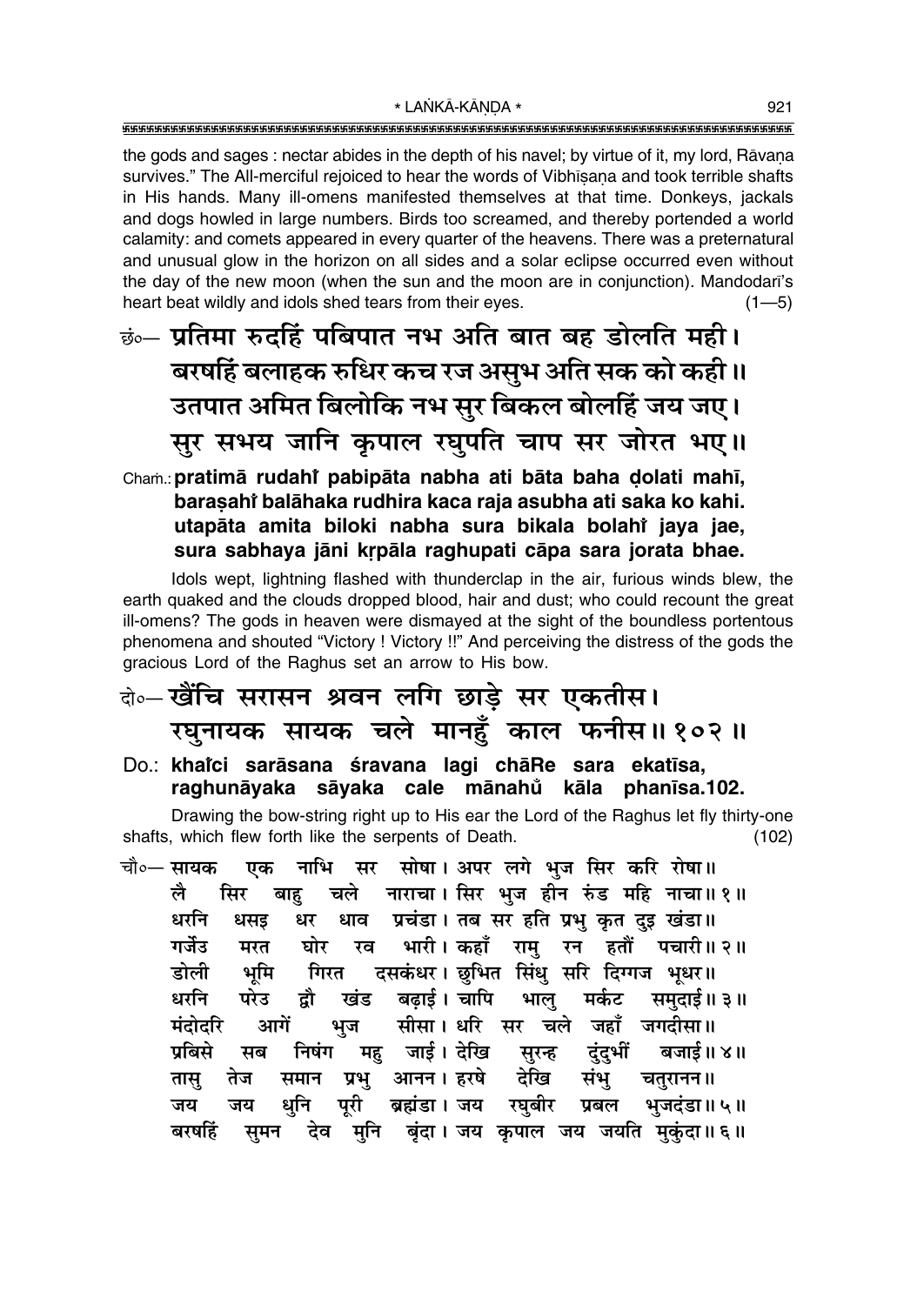\* ŚRĪ RĀMACARITAMĀNASA \* 

sara soșā, apara lage bhuja sira kari roșā. Cau.: sāyaka eka nābhi nārācā, sira bhuja hīna rumda mahi nācā.1. bāhu cale lai sira dharani dhasai dhara dhāya pracamdā, taba sara hati prabhu krta dui khamdā. garjeu marata ghora rava bhārī, kahā rāmu rana hataŭ pacārī.2. dolī bhūmi qirata dasakamdhara, chubhita simdhu sari diqqaja bhūdhara. markata dharani pareu dvau khamda baRhāī, cāpi bhālu samudāī.3. mamdodari āgě bhuja sīsā, dhari sara cale jahẵ jagadīsā. suranha dumdubhi bajāī.4. prabise saba nisamga mahu jāī, dekhi tāsu teja samāna prabhu ānana harase dekhi sambhu caturānana. jaya jaya dhuni pūrī brahmamdā, jaya raghubīra prabala bhujadamdā.5. barasahi sumana deva muni brmdā, jaya krpāla jaya jayati mukumdā.6.

One arrow sucked up the depths of the navel, while the rest struck his ten heads and twenty arms with impetuosity. The arrows carried off with them all his heads and arms, while the headless and armless trunk danced on the battle-field. The earth sunk under the weight of the trunk as it rushed violently on, till the Lord struck it with His arrow and split it in two. While dying he shouted with a loud and terrible roar: "Where is Rāma, that I may challenge and slay him in battle?" The earth reeled as the tenheaded monster fell; the ocean, the rivers, the elephants quarding the quarters, and the mountains were shaken. Expanding the two halves he dropped to the ground, crushing under their weight a host of bears and monkeys. After depositing the arms and heads before Mandodari, the darts returned to the Lord of the universe and all found their way back into the quiver. Seeing this, the gods sounded their kettle-drums. His soul entered the Lord's mouth in the form of effulgence. Lord Sambhu and the four-faced Brahma (the Creator) rejoiced to see the spectacle. The whole universe resounded with cries of "Victory! Victory!! Glory to the Hero of Raghu's line, mighty of arm!!!" Gods and sages rained down flowers, shouting "Glory, glory to the All-merciful! Glory to Mukunda (the Bestower of liberation) !!"  $(1-6)$ 

- <u>ं :- जय कृपा कंद मुकुंद द्वंद हरन सरन सुखप्रद प्रभो।</u> खल दल बिदारन परम कारन कारुनीक सदा बिभो॥ सुर सुमन बरषहिं हरष संकुल बाज दुंदुभि गहगही। संग्राम अंगन राम अंग अनंग बह सोभा लही।। १॥ सिर जटा मुकुट प्रसून बिच बिच अति मनोहर राजहीं। जन् नीलगिरि पर तड़ित पटल समेत उड़गन भ्राजहीं।। भुजदंड सर कोदंड फेरत रुधिर कन तन अति बने। जन् रायमुनीं तमाल पर बैठीं बिपुल सुख आपने ॥ २ ॥
- Cham.: jaya krpā kamda mukumda dvamda harana sarana sukhaprada prabho, khala dala bidārana parama kārana kārunīka sadā bibho. sura sumana barasahi harasa samkula bāja dumdubhi gahagahī, samgrāma amgana rāma amga anamga bahu sobhā lahī.1.

922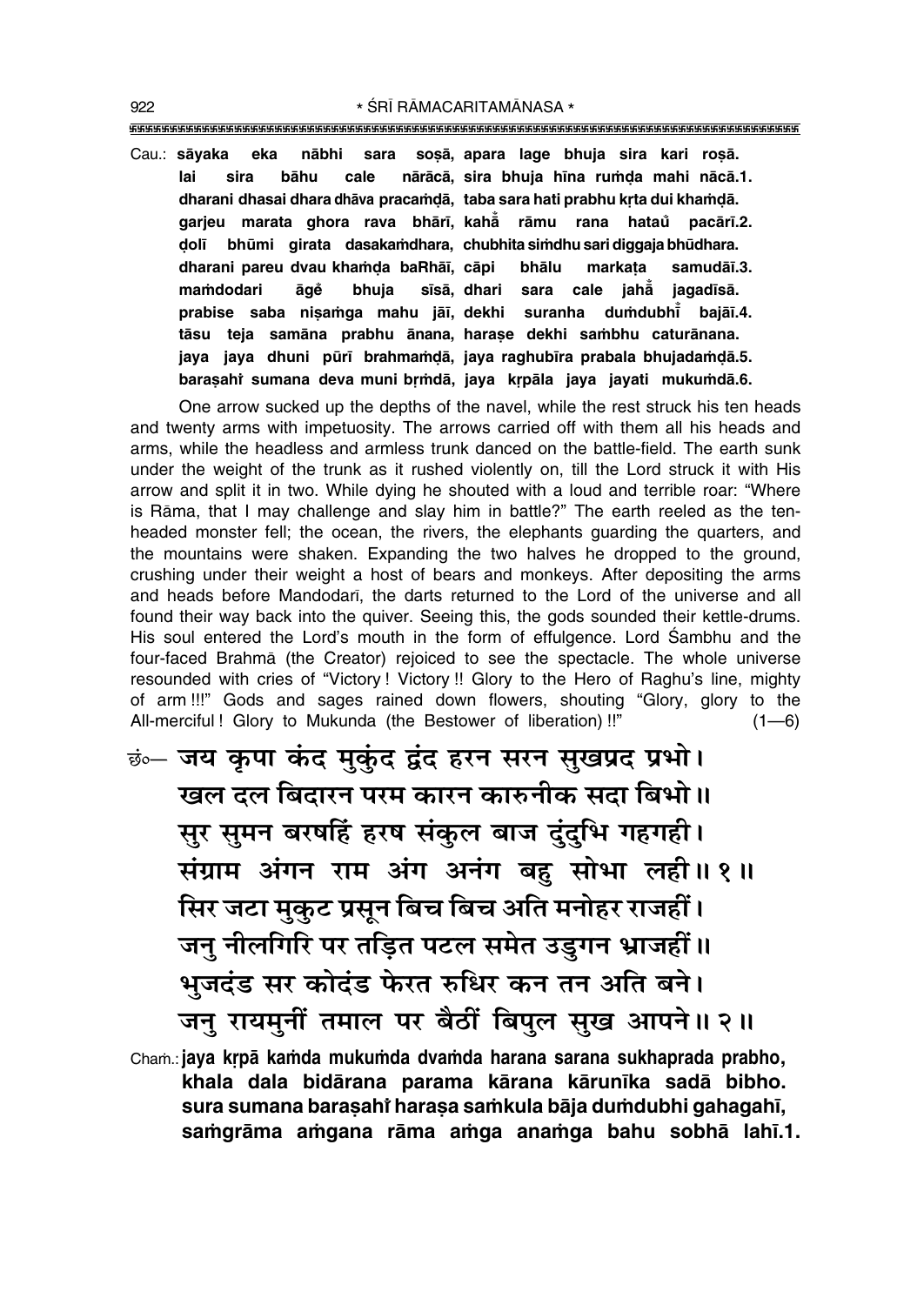## sira jatā mukuta prasūna bica bica ati manohara rājahī, janu nīlagiri para taRita patala sameta udugana bhrājahī. bhujadamda sara kodamda pherata rudhira kana tana ati bane, janu rāyamuni tamāla para baithi bipula sukha āpane.2.

"Glory to You, O Mukunda (the Bestower of liberation), the fountain of mercy, the dispeller of all fear of pairs of opposites, the delight of those who take refuge in You, the torment of the ranks of the wicked, the Prime Cause, the ever compassionate and omnipresent Ruler of all." Full of joy, the gods rained down flowers; their kettle-drums sounded with a crash. On the battle-field Srī Rāma's limbs displayed the beauty of a number of Cupids. The crown of matted hair on His head, interspersed with most beautiful flowers, gleamed like flashes of lightning on the star-lit peak of a dark mountain. As He stood turning His bow and arrow between His arms, specks of blood adorned His person, like a swarm of Raimuni\* birds perched on a Tamala tree absorbed in their delight.  $(1-2)$ 

# बे- कृपादृष्टि करि बृष्टि प्रभु अभय किए सुर बृंद। भालु कीस सब हरषे जय सुख धाम मुकुंद॥१०३॥

Do.: krpādrsti kari brsti prabhu abhaya kie sura brmda, bhālu kīsa saba harase java sukha dhāma mukumda.103.

With a shower of His gracious glances the Lord dispelled the fears of the gods; and the bears and monkeys all shouted in their joy : "Glory to Mukunda, the abode of Bliss!"  $(103)$ 

- चौ∘— पति मंदोदरी। मरुछित बिकल धरनि खसि परी॥ सिर देखत बंद रोवत उठि धाईं। तेहि उठाइ रावन पहिं आईं॥ १॥ जबति पति गति देखि ते करहिं पुकारा। छूटे कच नहिं बपुष सँभारा॥ ताडना करहिं बिधि नाना। रोवत करहिं प्रताप बखाना॥ २॥ उर तव बल नाथ डोल नित धरनी। तेज हीन पावक ससि तरनी॥ कमठ सहि सकहिं न भारा। सो तन् भूमि परेउ भरि छारा॥३॥ सेष सुरेस समीरा। रन सन्मुख धरि काहुँ न धीरा॥ कबेर बरुन भुजबल जितेहु काल जम साईं। आजु परेहु अनाथ की नाईं॥४॥ तुम्हारि प्रभुताई । सुत परिजन बल बरनि न जाई ॥ बिदित जगत बिमुख अस हाल तुम्हारा। रहा न कोउ कुल रोवनिहारा॥५॥ राम तव बस बिधि प्रपंच सब नाथा। सभय दिसिप नित नावहिं माथा॥ तव सिर भुज जंबुक खाहीं। राम बिमुख यह अनुचित नाहीं॥६॥ अब बिबस पति कहा न माना। अग जग नाथु मनुज करि जाना॥ ७॥ काल Cau.: pati sira dekhata mamdodarī, muruchita bikala dharani khasi parī. rovata uthi dhāi, tehi jubati brṁda uthāi rāvana paht āĭ.1. pati gati dekhi te karahi pukārā, chūțe kaca nahi bapușa såbhārā.
	- bidhi nānā, rovata karahi pratāpa bakhānā.2. ura tāRanā karahi

\* A tiny bird deep red in colour.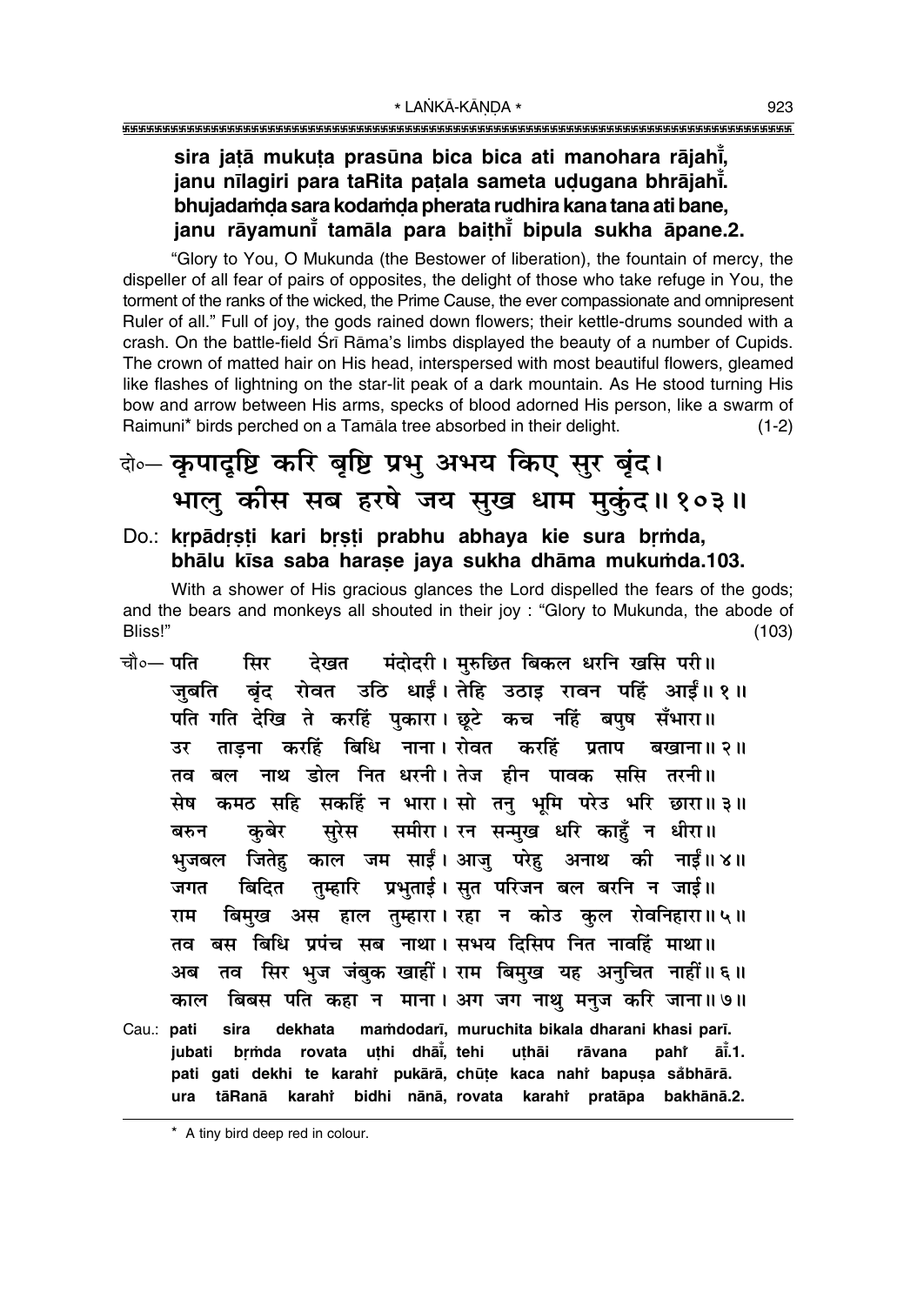**tava bala nåtha Œola nita dharan∂, teja h∂na påvaka sasi taran∂. se¶a kama¢ha sahi sakahiÚ na bhårå, so tanu bhµumi pareu bhari chårå.3. baruna kubera suresa sam∂rå, rana sanmukha dhari kåhu° na dh∂rå. bhujabala jitehu kåla jama så∂° , åju parehu anåtha k∂ nå∂° .4. jagata bidita tumhåri prabhutå∂, suta parijana bala barani na jå∂. råma bimukha asa håla tumhårå, rahå na kou kula rovanihårå.5.** tava basa bidhi prapaṁca saba nāthā, sabhaya disipa nita nāvahi māthā. **aba tava sira bhuja ja≈buka khåh∂° , råma bimukha yaha anucita nåh∂° .6. kåla bibasa pati kahå na månå, aga jaga nåthu manuja kari jånå.7.**

The moment Mandodarī (Rāvana's principal spouse) saw her lord's heads she fainted in her grief and dropped to the ground. His other wives too sprang up and rushed to the spot weeping; lifting up and supporting Mandodarī they all arrived where Rāvana's remains lay. Seeing their lord's condition they set up a shriek; their hair flew loose and they became oblivious of their body. Wildly beating their bosom and weeping, they recounted his glory. "At your might, my Lord, the earth ever shook; fire, the moon and the sun stood obscure before your splendour. Even Sesa (the serpent-god) and the divine Tortoise could not bear the weight of your body, which is now lying on the ground soiled with dust. Varuna (the god presiding over the waters), Kubera (the god of riches), Indra (the lord of the celestials) and the wind-god-none of these ever had the courage to confront you in battle. By the might of your arm, my lord, you conquered Death as well as Yama (the god who punishes evil-doers in the other world); yet you lie today like a forlorn creature. Your greatness is known all the world over; even your sons and kinsmen possessed untold strength. Hostility with Råma has, however, reduced you to such a plight : not one of your stock is left to lament over your death. The whole of Godís creation, my lord, was under your control; the frightened regents of the eight quarters ever bowed their heads to you. But now jackals feast on your heads and arms, a fate in no way undeserved by an enemy of Śrī Rāma. Doomed to death, my lord, you heeded not my words, and took the Ruler of all animate and inanimate beings for an ordinary mortal.  $(1-7)$ 

|  | छं⊶ जान्यो मनुज करि दनुज कानन दहन पावक हरि स्वयं।    |  |  |  |
|--|------------------------------------------------------|--|--|--|
|  | जेहि नमत सिव ब्रह्मादि सुर पिय भजेहु नहिं करुनामयं ॥ |  |  |  |
|  | आजन्म ते परद्रोह रत पापौघमय तव तनु अयं।              |  |  |  |
|  | तुम्हहू दियो निज धाम राम नमामि ब्रह्म निरामयं।।      |  |  |  |

Chaṁ.: **jānyo manuja kari danuja kānana dahana pāvaka hari svayam,** jehi namata siva brahmādi sura piya bhajehu nahì karunāmayaṁ. **åjanma te paradroha rata påpaughamaya tava tanu aya≈,** tumhahū diyo nija dhāma rāma namāmi brahma nirāmayam.

"You took for a mere man Śrī Hari Himself, a veritable fire to consume the forest of the demon race, and did not adore the All-merciful, to whom, my beloved spouse, Lord Siva, Brahmā (the Creator) and other gods do homage. This body of yours had taken delight from its very birth in harming others and was a sink of multitudinous sins; yet Śrī Råma has absorbed you in His own being ! I bow to Him, the immutable Brahma.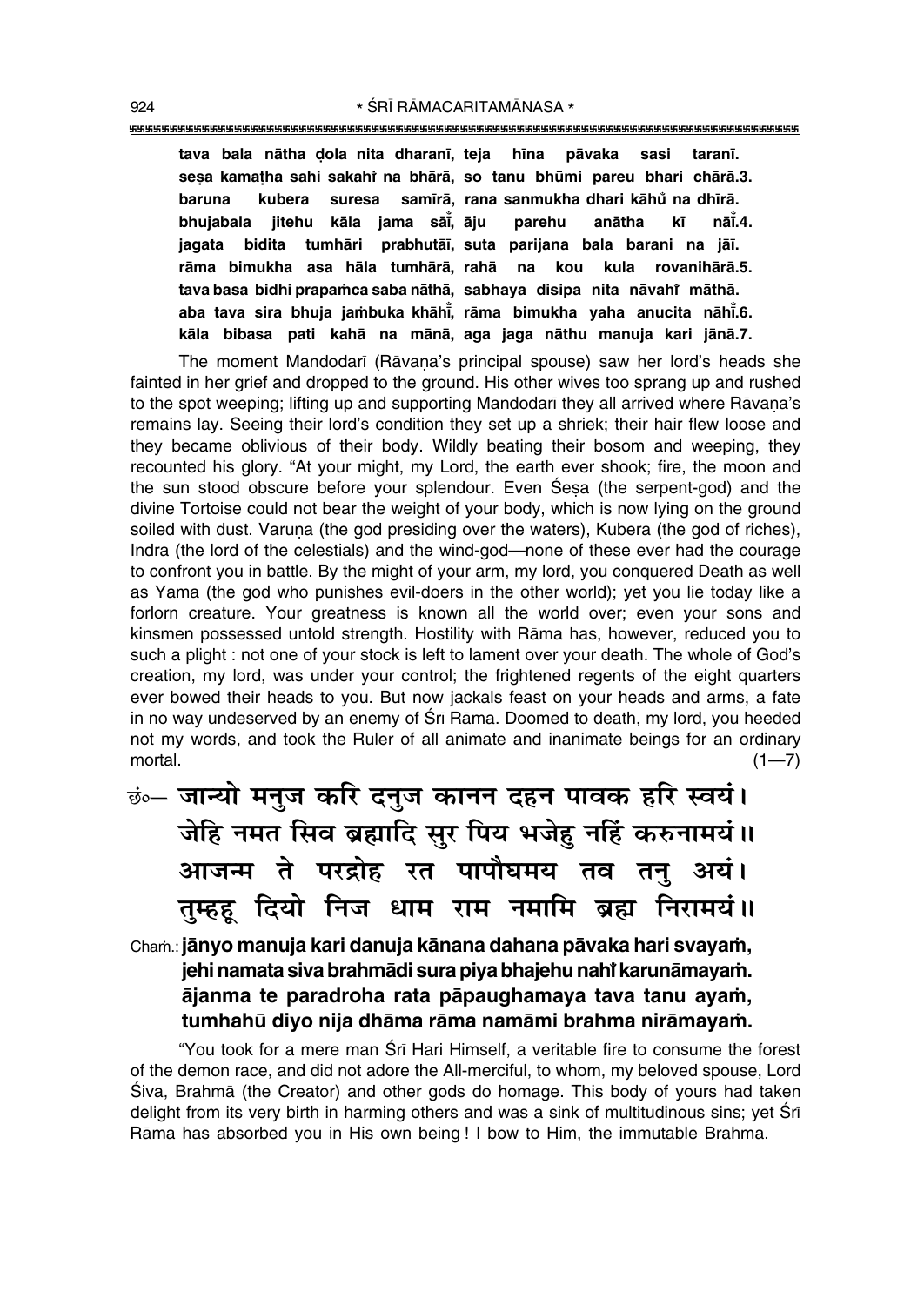## बे-अहह नाथ रघुनाथ सम कृपासिंधु नहिं आन। जोगि बुंद दर्लभ गति तोहि दीन्हि भगवान॥१०४॥

#### Do.: ahaha nātha raghunātha sama krpāsimdhu nahi āna, jogi brmda durlabha gati tohi dinhi bhagavāna.104.

"Ah, my lord! there is none else so gracious as the divine Srī Rāma (the Lord of the Raghus), who bestowed on you a state which is difficult even for the Yogis to attain."  $(104)$ 

- चौ०— **मंदोदरी** सुनि काना। सुर मुनि सिद्ध सबन्हि सुख माना॥ बचन महेस सनकादी। जे मनिबर परमारथबादी॥१॥ अज नारट लोचन रघुपतिहि निहारी।प्रेम मगन सब भए सुखारी॥ र्भार देखीं सब नारी। गयउ बिभीषन् मन दख भारी॥ २॥ रुटन करत बंधु दसा बिलोकि दुख कीन्हा।तब प्रभु अनुजहि आयसु दीन्हा॥ लछिमन तेहि बहु बिधि समुझायो। बहुरि बिभीषन प्रभु पहिं आयो॥३॥ बिलोका। करह क्रिया परिहरि सब सोका॥ कपादष्टि प्रभ ताहि कोन्हि क्रिया प्रभ आयस मानी। बिधिवत देस काल जियँ जानी॥४॥
- Cau.: mamdodarī bacana suni kānā, sura muni siddha sabanhi sukha mānā. mahesa nārada sanakādī, je aja munibara paramārathabādī.1. locana raghupatihi nihārī, prema magana saba bhae sukhārī. bhari karata dekhi saba nārī, gayau bibhīṣanu mana dukha bhārī.2. rudana bamdhu dasā biloki dukha kīnhā, taba prabhu anujahi āyasu dīnhā. lachimana tehi bahu bidhi samujhāyo, bahuri bibhīṣana prabhu pahi āyo.3. prabhu tāhi bilokā, karahu kriyā parihari saba sokā. krpādrsti kīnhi kriyā prabhu āyasu mānī, bidhivata desa kāla jivå iānī.4.

The gods, sages and Siddhas, all rejoiced to hear Mandodari's words. Brahma, the great Lord Śiva, Nārada, Sanaka and his three brothers (Sanandana, Sanātana and Sanatkumāra) and all other great sages who taught the highest truth (the identity of the individual soul with the supreme Spirit) were all overwhelmed with emotion as they feasted their eyes on the Lord of the Raghus, and felt supremely gratified. Seeing all the women making lamentation Vibhisana approached them with a very heavy heart and was grieved to see his Brother's condition. The Lord thereupon gave an order to His younger brother, Laksmana, who consoled him in many ways. Then Vibhisana returned to his lord, who looked upon him with an eye of compassion and said, "Abandon all sorrow and perform the funeral rites." In obedience to the Lord's command he celebrated the obsequies, strictly observing the scriptural ordinance and with due regard to time and place.  $(1-4)$ 

वे∘– मंदोदरी आदि सब देइ तिलांजलि ताहि। भवन गईं रघुपति गुन गन बरनत मन माहि॥१०५॥ Do.: mamdodarī ādi saba dei tilāmjali tāhi. bhavana gai raghupati guna gana baranata mana māhi.105.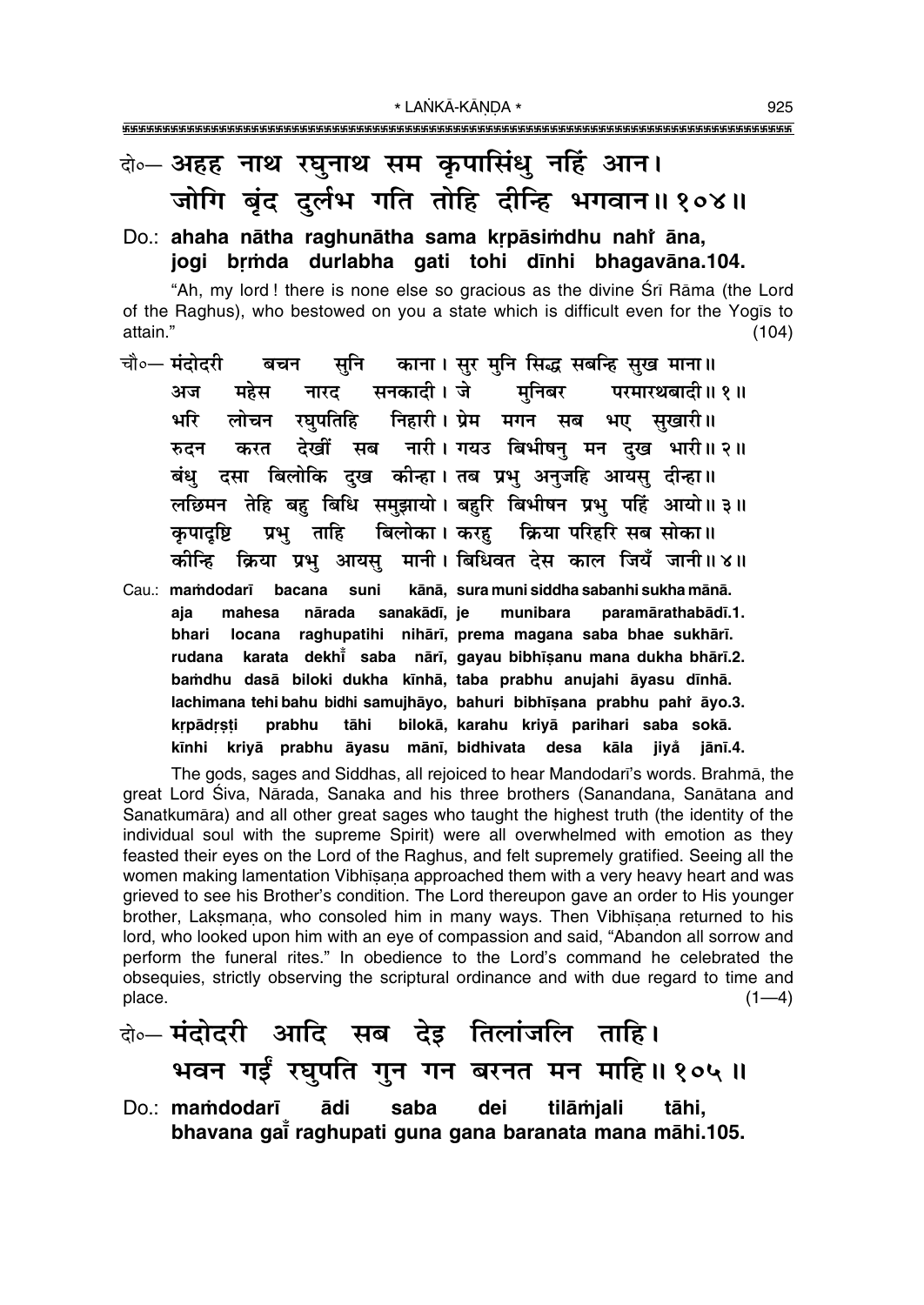After offering to the deceased handfuls of water and sesamum seeds (for the propitiation of his soul) Mandodari and all the other queens returned to their palace, recounting to themselves the host of excellences of Sri Rama (the Lord of the Raghus).  $(105)$ 

- चौ०— आइ बिभीषन पनि सिरु नायो। कपासिंध तब अनज बोलायो॥ तम्ह कपीस अंगद नल नीला । जामवंत मारुति नयसीला॥ १॥ सब मिलि जाह बिभीषन साथा। सारेह तिलक कहेउ रघनाथा॥ पिता बचन मैं नगर न आवडँ। आप सरिस कपि अनज पठावडँ॥ २॥ तुरत चले कपि सुनि प्रभु बचना। कीन्ही जाइ तिलक की रचना॥ बैठारी। तिलक सारि अस्तुति अनुसारी॥३॥ सिंहासन सादर सिर नाए। सहित बिभीषन प्रभु पहिं आए॥ जोरि पानि सबहीं तब रघुबीर बोलि कपि लीन्हे। कहि प्रिय बचन सुखी सब कीन्हे॥४॥
- puni siru nāyo, krpāsimdhu taba anuja bolāyo. Cau.: ai bibhīsana tumha kapīsa amgada nala nīlā, jāmavamta māruti navasīlā.1. mili jāhu bibhīsana sāthā, sārehu tilaka kaheu raghunāthā. saba pitā bacana mai nagara na āvaŭ, āpu sarisa kapi anuja pațhāvaŭ.2. turata cale kapi suni prabhu bacanā, kīnhī jāi tilaka kī racanā. baițhārī, tilaka sādara simhāsana sāri astuti anusārī.3. iori pāni sabahi sira nãe, sahita bibhīsana prabhu pahr āe. taba raghubīra boli kapi līnhe, kahi priya bacana sukhī saba kīnhe.4.

(After finishing the obsequies) Vibhisana came and bowed his head once more. The All-merciful then called His younger brother. "Do you and Sugriva (the lord of the monkeys) as well as Angada, Nala and Nīla with Jāmbayān and Hanumān (the son of the wind-god), sagacious as you are, all of you accompany Vibhisana and make arrangements for his coronation," said the Lord of the Raghus. "In deference to my father's command I may not enter a town, but send the monkeys and my younger brother, who are as good as myself." On hearing the Lord's command the monkeys proceeded at once and arriving in the town made preparations for the installation. With due reverence they seated him on the throne and applying a sacred mark on his forehead as a token of sovereignty) they glorified him. Nay, joining their palms, they all bowed their head to him; and then with Vibhisana they returned to the Lord. The Hero of Raghu's line next called the monkeys together and gratified them all by addressing kind words to them.  $(1-4)$ 

- छं किए सुखी कहि बानी सुधा सम बल तुम्हारें रिपु हयो। पायो बिभीषन राज तिहुँ पुर जसु तुम्हारो नित नयो।। मोहि सहित सुभ कीरति तुम्हारी परम प्रीति जो गाइहैं। संसार सिंधु अपार पार प्रयास बिनु नर पाइहैं॥
- Cham.: kie sukhī kahi bānī sudhā sama bala tumhāre ripu hayo, pāyo bibhīsana rāja tihů pura jasu tumhāro nita nayo. mohi sahita subha kīrati tumhārī parama prīti jo gāihai, samsāra simdhu apāra pāra prayāsa binu nara pāihai.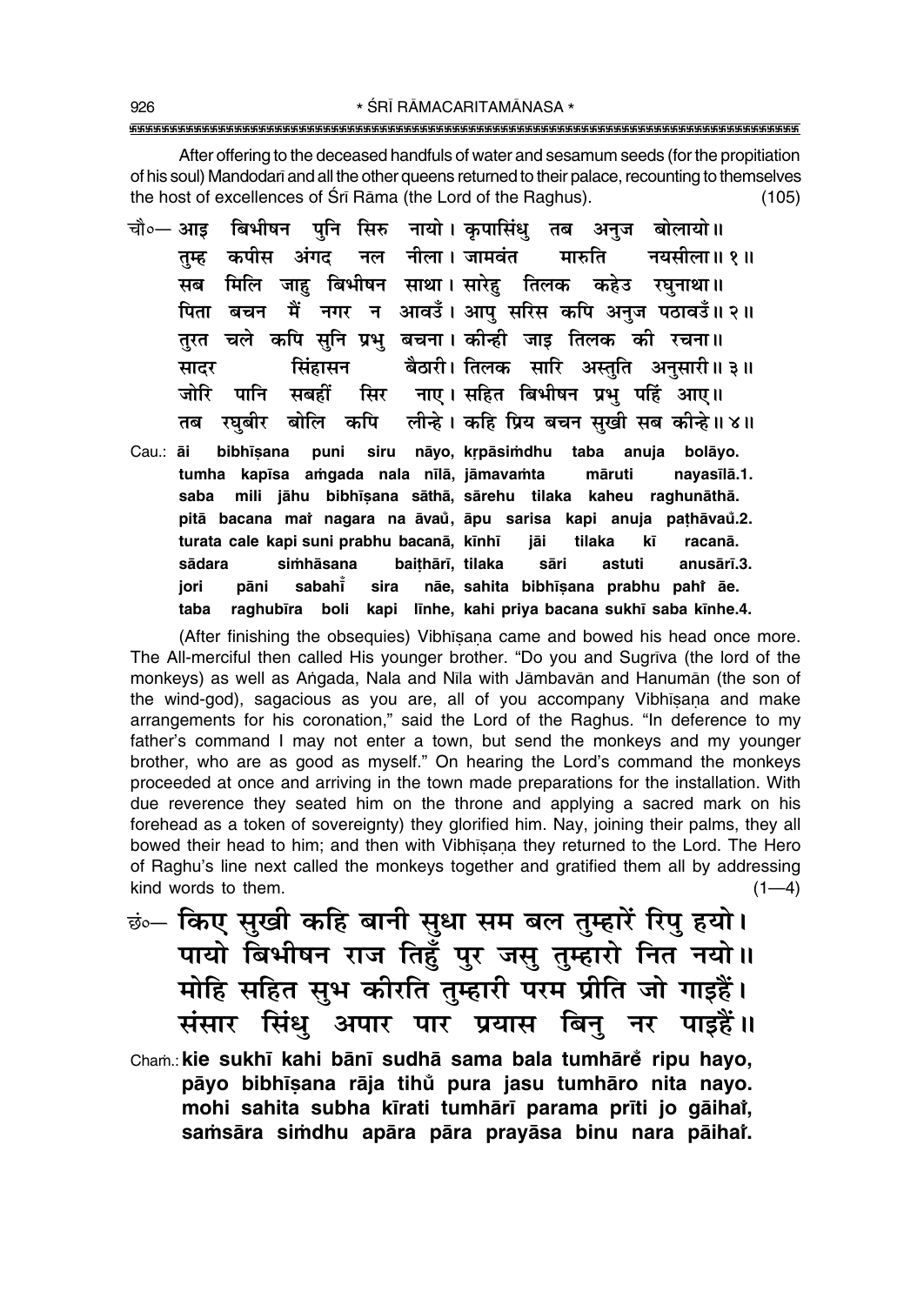The Lord cheered them by speaking to them words sweet as nectar: "It is by your might that the enemy has been killed and Vibhisana has got the kingdom (of Lanka); while your glory will remain ever fresh in all the three spheres. Men who sing your blessed glory alongwith Mine shall easily cross the boundless ocean of mundane existence."

# वे॰ प्रभु के बचन श्रवन सुनि नहिं अघाहिं कपि पुंज। बार बार सिर नावहिं गहहिं सकल पद कंज॥१०६॥

### Do.: prabhu ke bacana śravana suni nahi aghāhi kapi pumja, bāra bāra sira nāvahi gahahi sakala pada kamja.106.

The monkey host would never feel sated with listening to the Lord's words. They all bowed their head and clasped His lotus feet again and again.  $(106)$ 

- चौ०— पुनि प्रभु बोलि लियउ हनुमाना । लंका कहेउ भगवाना॥ जाह सुनावहु । तासु कुसल लै तुम्ह चलि आवहु॥१॥ जानकिहि समाचार महँ आए।सुनि निसिचरी निसाचर धाए॥ नगर तब हनमंत प्रकार तिन्ह पूजा कीन्ही।जनकसूता देखाइ पुनि दीन्ही॥२॥ बह प्रनाम कपि कीन्हा। रघपति जानकीं दत चीन्हा॥ दरिहि ते कपानिकेता। कसल अनज कपि सेन समेता॥३॥ प्रभ तात कहह कसल कोसलाधीसा। मात समर जीत्यो दससीसा॥ बिधि सब बिभीषन पायो। सनि कपि बचन हरष उर छायो॥४॥ अबिचल राज
- Cau.: puni prabhu boli liyau hanumānā, lamkā jāhu kaheu bhaqavānā. sunāvahu, tāsu kusala lai tumha cali āvahu.1. samācāra jānakihi taba hanumamta nagara mahů āe, suni nisicarī nisācara dhāe. prakāra tinha pūjā kīnhī, janakasutā dekhāi dīnhī.2. bahu puni dūrihi kapi kīnhā, raghupati jānakī cīnhā. te pranāma dūta kahahu tāta prabhu krpāniketā, kusala anuja kapi sena sametā.3. saba kosalādhīsā, mātu bidhi kusala samara jītvo dasasīsā. pāyo, suni kapi bacana harașa ura chāyo.4. abicala rāju bibhīsana

The Lord then called Hanumān. "Go to Lankā", said the Almighty, "and telling Janaka's Daughter all that has happened return with the news of her welfare." Thereupon Hanuman entered the city and on hearing of his arrival demons and demonesses ran to meet him. They did him all kinds of homage and thereafter conducted him into the presence of Janaka's Daughter. Hanuman made obeisance to Her from a respectable distance, and Janaka's Daughter recognized him as Śrī Rāma's own messenger. "Tell me, dear son, if my gracious lord is doing well with His younger brother and the monkey host." "All is well with the Lord of Kosala. Mother, the ten-headed monster has been conquered in battle, while Vibhisana has attained everlasting dominion (that will endure till the end of this Kalpa)." Her heart was filled with joy when She heard the monkey's words.  $(1-4)$ 

<u>छंन्स अति हरष मन तन पु</u>लक लोचन सजल कह पुनि पुनि रमा। का देउँ तोहि त्रैलोक महँ कपि किमपि नहिं बानी समा॥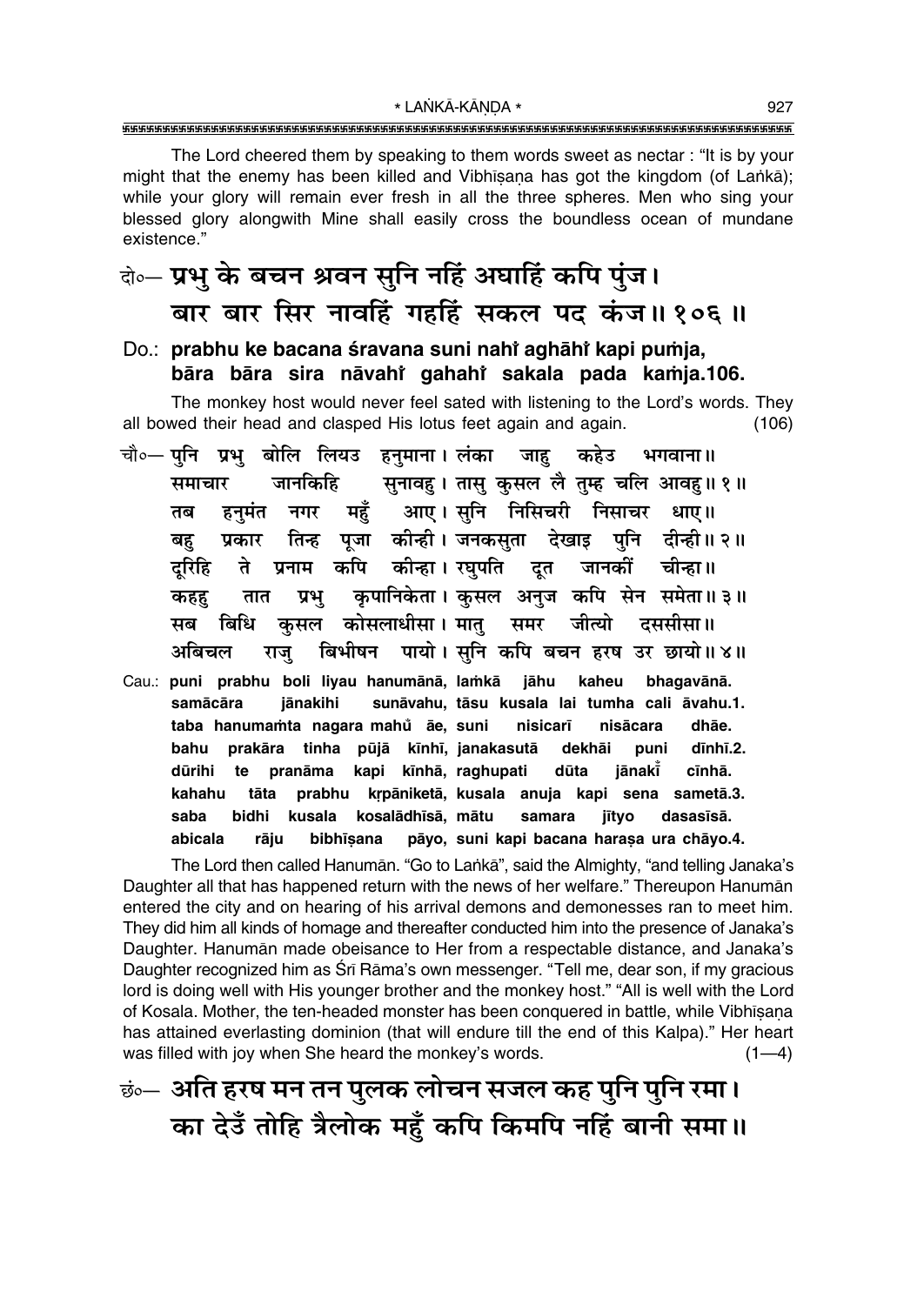## सूनु मातु मैं पायो अखिल जग राजु आजु न संसयं। रन जीति रिपुदल बंधु जुत पस्यामि राममनामयं ॥

## Cham.: ati harasa mana tana pulaka locana sajala kaha puni puni ramā, kā deů tohi trailoka mahů kapi kimapi nahř bānī samā. sunu mātu mai pāyo akhila jaga rāju āju na samsayam, rana jīti ripudala bamdhu juta pasyāmi rāmamanāmayam.

Her soul was overjoyed, a thrill ran through Her body and with eyes full of tears Ramā (Sītā) said again and again. "What can I give you? There is nothing in all the three worlds equal in value to this information." "Listen, mother: today I have doubtless attained the sovereignty of the entire creation when I find Sri Rama safe and sound with His brother after conquering the enemy's ranks on the battlefield."

# वे∘– सूनु सुत सदगुन सकल तव हृदयँ बसहुँ हुनुमंत। सानुकूल कोसलपति रहहुँ समेत अनंत॥१०७॥

#### Do.: sunu suta sadaguna sakala tava hrdayå basahů hanumamta, sānukūla kosalapati rahahů sameta anamta.107.

"Listen, Hanumān, my son : may all commendable virtues abide in your heart and may the Lord of Kosala with Ananta (Laksmana) be ever gracious to you."  $(107)$ 

- चौ०— अब सोइ जतन करह तुम्ह ताता। देखौं नयन स्याम मृद गाता॥ पहिं जाई। जनकसता कै कसल सनाई॥१॥ तब राम हनमान सूनि भानुकुलभूषन । बोलि लिए जुबराज बिभीषन॥ संदेस सिधावह। सादर जनकसतहि लै आवह॥२॥ के संग मारुतसत सकल गए जहँ सीता।सेवहिं सब निसिचरीं बिनीता॥ तरतहिं बिभीषन तिन्हहि सिखायो। तिन्ह बहु बिधि मज्जन करवायो॥३॥ बेगि पहिराए। सिबिका रुचिर साजि पनि ल्याए॥ बह प्रकार भूषन हरषि बैदेही। समिरि राम सखधाम सनेही॥४॥ चढी ता पर पासा। चले सकल मन परम हलासा॥ बेतपानि चहँ रच्छक सब आए। रच्छक निवारन देखन भाल कीस कोपि धाए॥५॥ रघबीर मम मानह । सीतहि पयादें कहा सखा आनह।। कह की नाईं। बिहसि कपि कहा देखहॅ जननी गोसाईं॥ ६ ॥ रघनाथ सुनि प्रभु बचन भालु कपि हरषे। नभ ते सुरन्ह सुमन बहु बरषे॥ महँ राखी। प्रगट कीन्हि चह अंतर साखी॥७॥ प्रथम सीता अनल Cau.: aba soi jatana karahu tumha tātā, dekhaŭ nayana syāma mrdu gātā.
- rāma pahi jāī, janakasutā taba hanumāna kai kusala sunāī.1. samdesu bhānukulabhūsana, boli jubarāja bibhīsana. suni lie mārutasuta ke samga sidhāvahu, sādara janakasutahi lai āvahu.2. sakala gae jahå sītā, sevahi turatahî saba nisicari binītā. bibhīsana tinhahi sikhāyo, tinha bahu bidhi majjana karavāyo.3. beai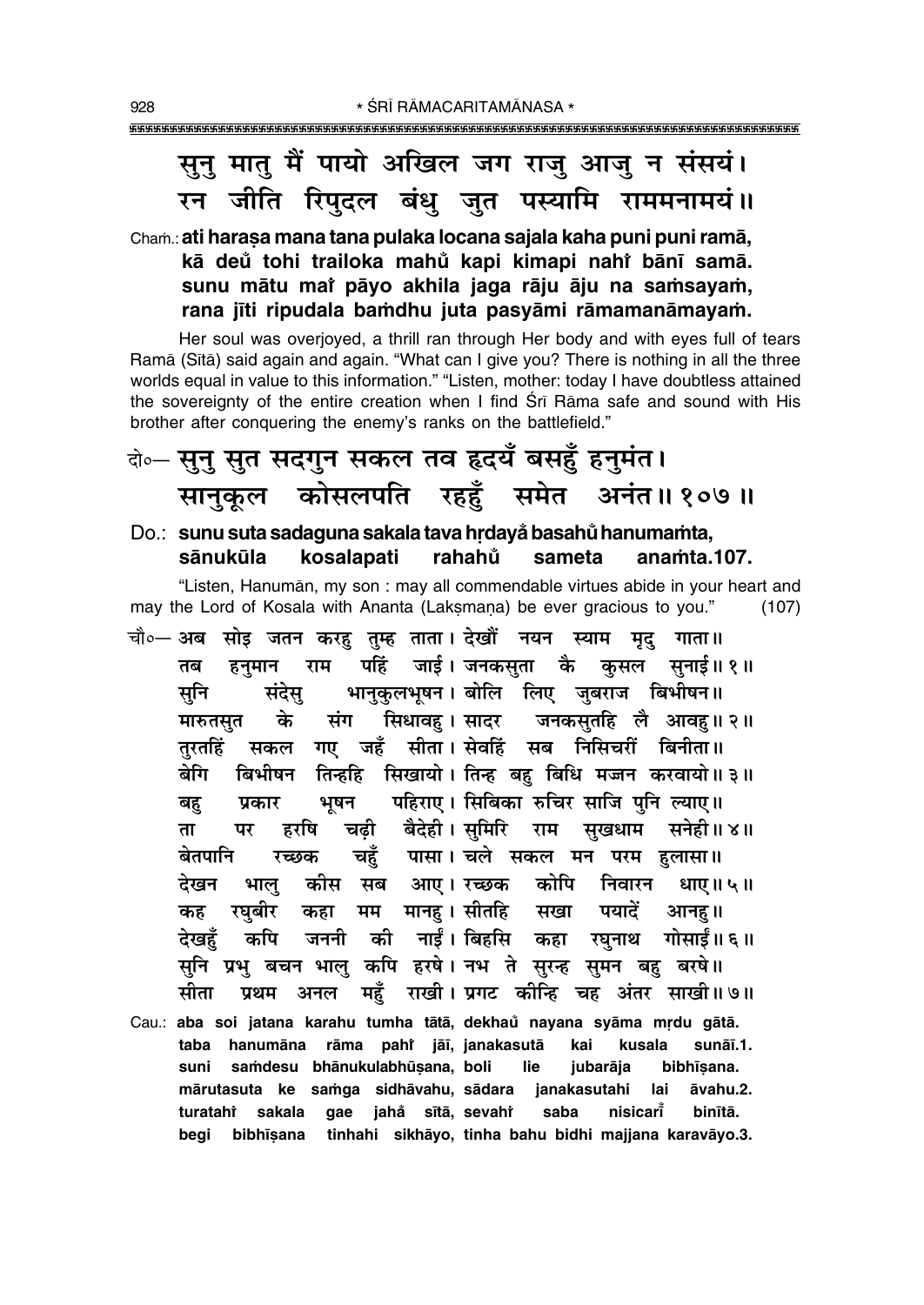|            |                                                                            | bahu prakāra bhūsana pahirāe, sibikā rucira sāji puni lyāe.        |  |  |  |
|------------|----------------------------------------------------------------------------|--------------------------------------------------------------------|--|--|--|
|            |                                                                            |                                                                    |  |  |  |
| tā<br>para |                                                                            | harasi caRhī baidehī, sumiri rāma sukhadhāma sanehī.4.             |  |  |  |
|            |                                                                            | betapāni racchaka cahů pāsā, cale sakala mana parama hulāsā.       |  |  |  |
|            |                                                                            | dekhana bhālu kīsa saba āe racchaka kopi nivārana dhāe.5.          |  |  |  |
|            |                                                                            | kaha raghubīra kahā mama mānahu, sītahi sakhā payādě ānahu.        |  |  |  |
|            |                                                                            | dekhahů kapi jananī kī nāi̇̃, bihasi kahā raghunātha gosāi̇̃.6.    |  |  |  |
|            | suni prabhu bacana bhālu kapi harase, nabha te suranha sumana bahu barase. |                                                                    |  |  |  |
|            |                                                                            | sītā prathama anala mahů rākhī, pragața kīnhi caha amtara sākhī.7. |  |  |  |

"Now, my dear son, devise some means whereby I may behold with my own eyes the tender swarthy limbs of my Lord." Then Hanumān returned to Śrī Rāma and apprised Him of Sītā's welfare. On hearing Her tidings the Ornament of the solar race called Prince Angada and Vibhīsana. "Both of you accompany the son of the wind-god and respectfully escort Janaka's Daughter here." Forthwith all went to the place where Sītā was and found a whole host demonesses waiting on Her in all humility. Vibhīsana gave prompt instructions to the demonesses, who washed Her body in all possible ways. They also decked Her with ornaments of every description and then brought a beautiful palanquin duly equipped. Videhaís Daughter gladly mounted it with Her thoughts fixed on the all-blissful Råma, Her loving lord. Guards marched on all four sides, staves in hand; they were all supremely delighted at heart. The bears and monkeys all came to have a look at Her; but the guards darted in a fury to keep them back. Said the Hero of Raghu's line, "Follow my advice, Vibhīṣaṇa and bring Sītā on foot." "Let the monkeys gaze on Her as they would on their own mother," smilingly added the Almighty Lord of the Raghus. The bears and monkeys rejoiced to hear the Lordís words, while from the heavens the gods rained down flowers in profusion. Sītā (it will be remembered) had been previously lodged in fire (vide Aranyakānda XXIII. 1-2); Srī Rāma (the inner Witness of all) now sought to bring Her back to light.  $(1-7)$ 

## दो०— **तेहि कारन करुनानिधि कहे कछुक दुर्बाद।** सूनत जातुधानीं सब लागीं करै बिषाद॥१०८॥

#### Do.: **tehi kårana karunånidhi kahe kachuka durbåda, sunata jåtudhån∂° saba låg∂° karai bi¶åda.108.**

It was for this reason that the All-merciful addressed some reproachful words to Her. On hearing them the demon ladies (who had accompanied Her) all began to lament. (108)

चौ०– प्रभु के बचन सीस धरि सीता। बोली मन क्रम बचन पुनीता॥ लछिमन होह धरम के नेगी।**पावक प्रगट करह तम्ह बेगी॥१॥** सुनि लछिमन सीता कै बानी।।बिरह बिबेक धरम निति सानी॥ लोचन सजल जोरि कर दोऊ। प्रभु सन**कछु कहि सकत न ओऊ॥ २**॥ देखि राम रुख लछिमन धाए। पावक प्रगटि काठ बहु लाए॥ **पावक प्रबल देखि बैदेही**। हृदयँ हरष नहिं भय कछ तेही॥३॥ <u>जौं मन बच क्रम मम उर माहीं। तजि रघबीर आन गति नाहीं॥</u> तौ कुसान् सब कै गति जाना। मो कहँ होउ श्रीखंड समाना॥४॥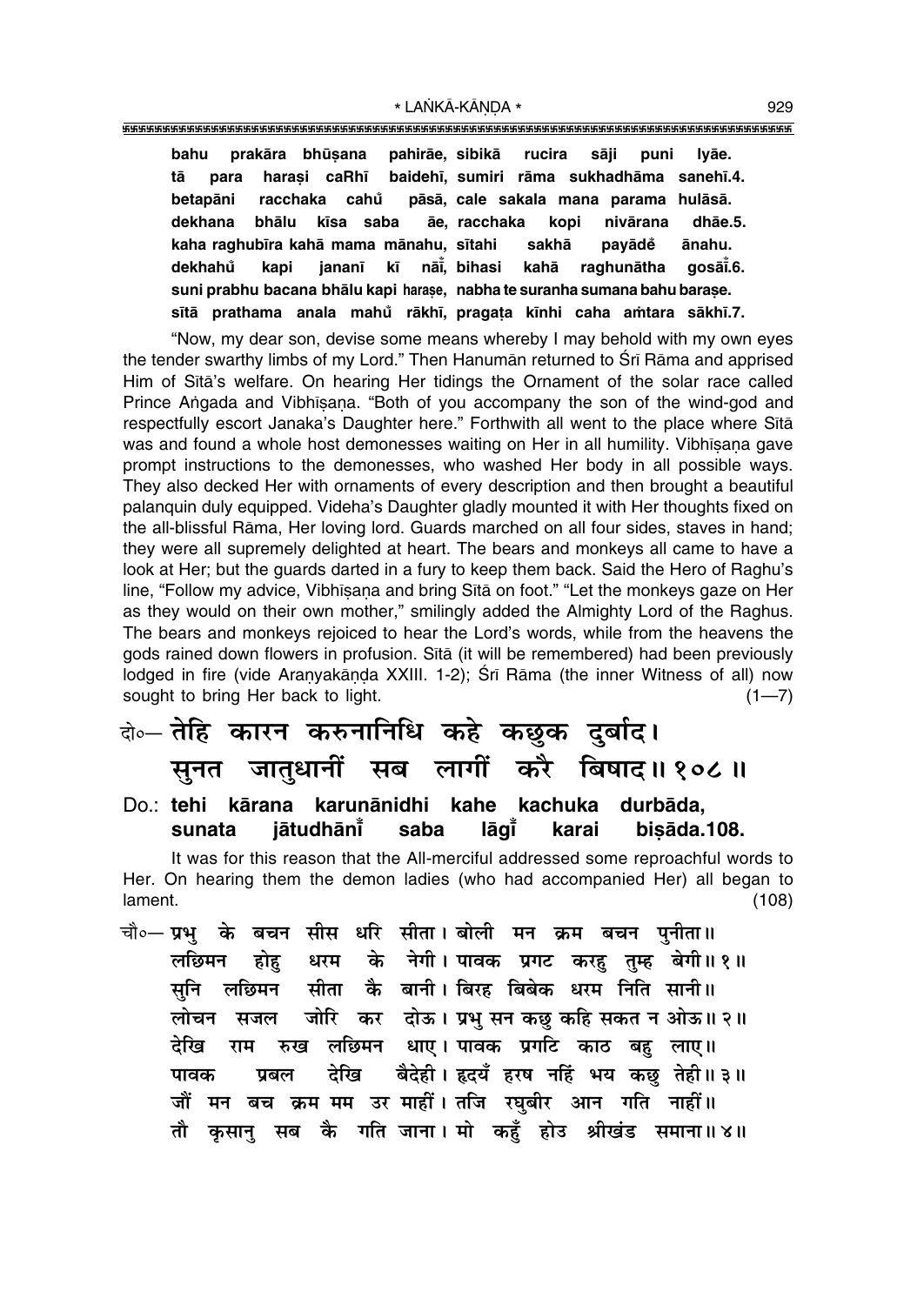""""""""""""""""""""""""""""""""""""""""""""""""""""""""""""""""""""""""""""""""""" 930 \* SRĪ RĀMACARITAMĀNASA \*

Cau.: **prabhu ke bacana s∂sa dhari s∂tå, bol∂ mana krama bacana pun∂tå. lachimana hohu dharama ke neg∂, påvaka praga¢a karahu tumha beg∂.1. suni lachimana s∂tå kai bån∂, biraha bibeka dharama niti sån∂.** locana sajala jori kara doū, prabhu sana kachu kahi sakata na oū.2. **dekhi råma rukha lachimana dhåe, påvaka praga¢i kå¢ha bahu låe.** pāvaka prabala dekhi baidehī, hṛdayå haraṣa nahi<sup>∙</sup>bhaya kachu tehī.3. **jau° mana baca krama mama ura måh∂° , taji raghub∂ra åna gati nåh∂° .** tau krsānu saba kai gati jānā, mo kahů hou śrīkhamda samānā.4.

Sītā, however, bowed to the Lord's command—pure as She was in thought, word and deed—and said, "Laksmana, help me as a priest in the performance of this sacred rite and quickly kindle me a fire." When Lakṣmaṇa heard Sītā's words, full of anguish caused by separation (from Her Lord) and imbued with critical insight, piety and prudence, tears rushed to his eyes and he joined his palms in prayer; but he too could not speak a word to the Lord. Reading Śrī Rāma's tacit approval in His looks, however, Laksmana ran and after kindling a fire brought plenty of firewood. Videha's Daughter rejoiced at heart to perceive the blazing fire and did not flinch at all. "If in thought, word and deed I have never set my heart on anyone other than the Hero of Raghuís line, may this fire, which knows the working of all minds, become cool like sandal-paste to me."  $(1-4)$ 

- $\vec{v}$  श्रीखंड सम पावक प्रबेस कियो सुमिरि प्रभु मैथिली। जय कोसलेस महेस बंदित चरन रति अति निर्मली ।। प्रतिबिंब अरु लौकिक कलंक प्रचंड पावक महुँ जरे। प्रभ चरित काहूँ न लखे नभ सुर सिद्ध मुनि देखहिं खरे ॥ १ ॥ र्धारे रूप पावक पानि गहि श्री सत्य श्रुति जग बिदित जो। **जिमि छीरसागर इंदिरा रामहि समर्पी आनि सो।।** सो राम बाम बिभाग राजति रुचिर अति सोभा भली। नव नील नीरज निकट मानहुँ कनक पंकज की कली॥२॥
- Cham.: **śrīkhamda sama pāvaka prabesa kiyo sumiri prabhu maithilī, jaya kosalesa mahesa ba≈dita carana rati ati nirmal∂. pratibi≈ba aru laukika kala≈ka praca≈Œa påvaka mahu° jare, prabhu carita kåhu° na lakhe nabha sura siddha muni dekhahiÚ khare.1.** dhari rūpa pāvaka pāni gahi śrī satya śruti jaga bidita jo, **jimi ch∂rasågara i≈dirå råmahi samarp∂ åni so. so råma båma bibhåga råjati rucira ati sobhå bhal∂, nava n∂la n∂raja nika¢a månahu° kanaka pa≈kaja k∂ kal∂.2.**

With Her thoughts fixed on the Lord, the Princess of Mithilå entered the flames as though they were cool like sandal-paste, crying "Glory to the Lord of Kosala, whose feet are adored by the great Lord Siva with the purest devotion !" Both Her shadow-form as well as the social stigma (occasioned by Her forced residence at Rāvana's) were consumed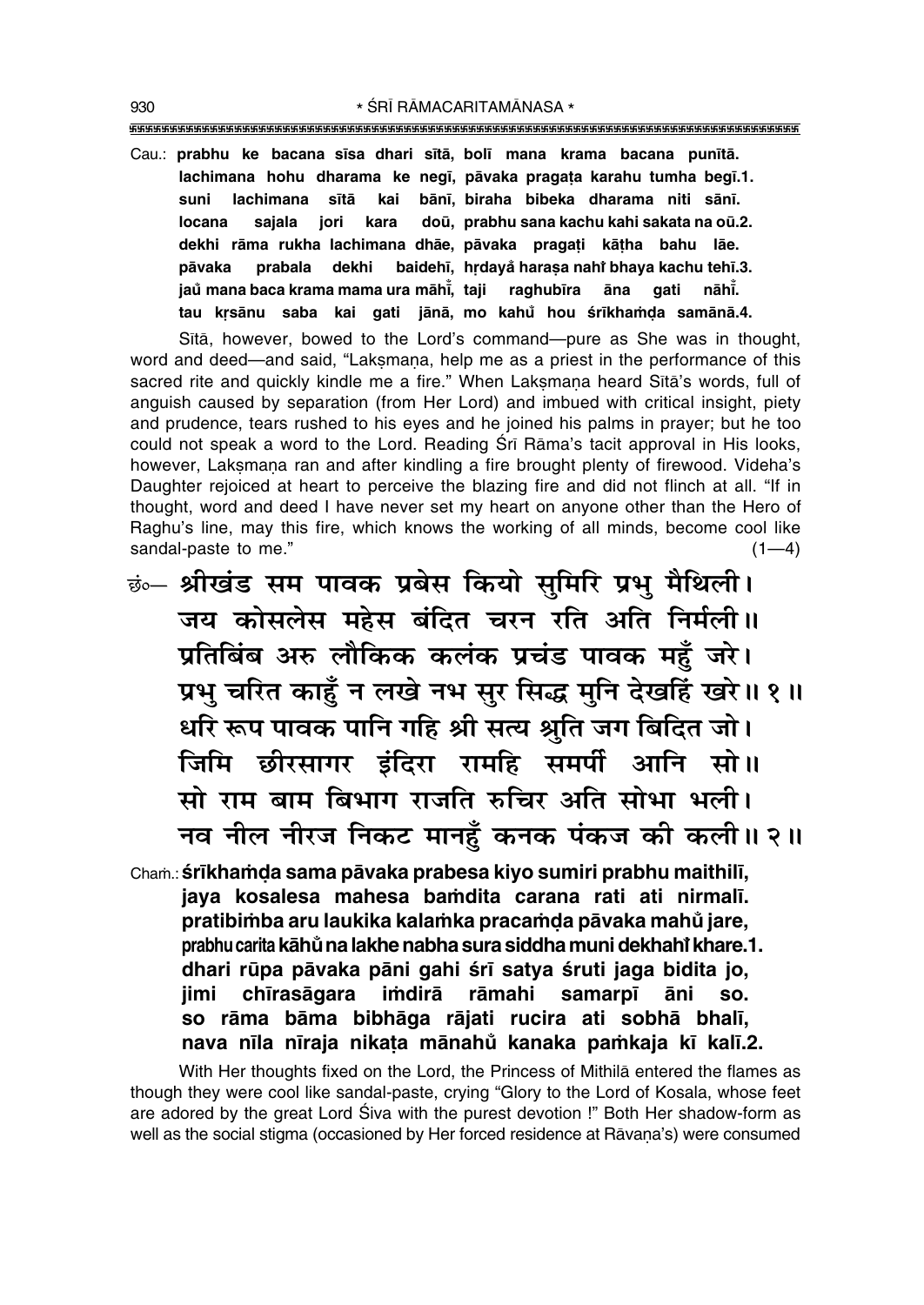in the blazing fire; but no one could know the secret of the Lord's doings. Even the gods, Siddhas and sages stood gazing in the air. Fire assumed a bodily form and, taking by the hand the real Srī (Sītā), celebrated alike in the Vedas and the world, escorted and presented Her to Śrī Rāma even as the Ocean of milk presented Goddess Indirā (Lakṣmī) to Lord Visnu. Standing on the left side of Srī Rāma, She shone resplendent in Her exquisite beauty like the bud of a gold lily beside a fresh blue lotus.  $(1-2)$ 

- केन्चरषहिं सुमन हरषि सुर बाजहिं गगन निसान। गावहिं किंनर सुरबधु नाचहिं चढ़ीं बिमान॥१०९ ( क )॥ जनकसुता समेत प्रभु सोभा अमित अपार। देखि भालु कपि हरषे जय रघुपति सुख सार॥ १०९ ( ख )॥
- Do.: barasahi sumana harasi sura bājahi gagana nisāna, gāvahi kimnara surabadhū nācahi caRhi bimāna.109(A). janakasutā sameta prabhu sobhā amita apāra, dekhi bhālu kapi harase jaya raghupati sukha sāra.109(B).

The gods in their delight rained down flowers and kettledrums sounded in the air. The Kinnaras sang their melodies and the celestial nymphs danced, all mounted on their aerial cars. The beauty of the Lord reunited with Janaka's Daughter was beyond all measure and bound. The bears and monkeys rejoiced at the sight and shouted "Glory to the Lord of the Raghus, the essence of bliss."  $(109 A-B)$ 

पाई। मातलि चलेउ चरन सिरु नाई॥ चौ०— **तब** रघुपति अनसासन स्वारथी। बचन कहहिं देव परमारथी॥ १॥ आए सदा जन् रघुराया। देव कीन्हि देवन्ह दीन बंध दयाल पर दाया ॥ बिस्व द्रोह रत यह खल कामी। निज अघ गयउ कुमारगगामी॥२॥ अबिनासी। सदा तुम्ह समरूप ब्रह्म एकरस सहज उदासी।। अकल अगुन अज अनघ अनामय। अजित अमोघसक्ति करुनामय॥३॥ मीन कमठ नरहरी । बामन परसराम बप धरी॥ सकर जब नाथ सुरन्ह दुखु पायो। नाना तनु धरि तुम्हइँ नसायो॥४॥ जब खल मलिन सदा सुरद्रोही। काम लोभ मद रत अति कोही॥ यह पावा। यह हमरें मन बिसमय आवा॥५॥ अधम सिरोमनि तव पट अधिकारी। स्वारथ रत प्रभु भगति बिसारी॥ देवता परम हम परे। अब प्रभु पाहि ਮਕ प्रबाहॅ संतत हम सरन अनुसरे॥ ६॥ raghupati Cau.: taba anusāsana pāī, mātali caleu carana siru nāī. āe deva sadā svārathī, bacana kahahi janu paramārathī.1. bamdhu dayāla raghurāyā, deva kīnhi devanha para dāyā. dīna bisva droha rata yaha khala kāmī, nija agha gayau kumāragagāmī.2. tumha samarūpa brahma abināsī, sadā ekarasa sahaia udāsī. akala aguna aja anagha anāmaya, ajita amoghasakti karunāmaya.3. mīna kamatha sūkara naraharī, bāmana parasurāma bapu dharī. jaba jaba nātha suranha dukhu pāyo, nānā tanu dhari tumhai nasāyo.4.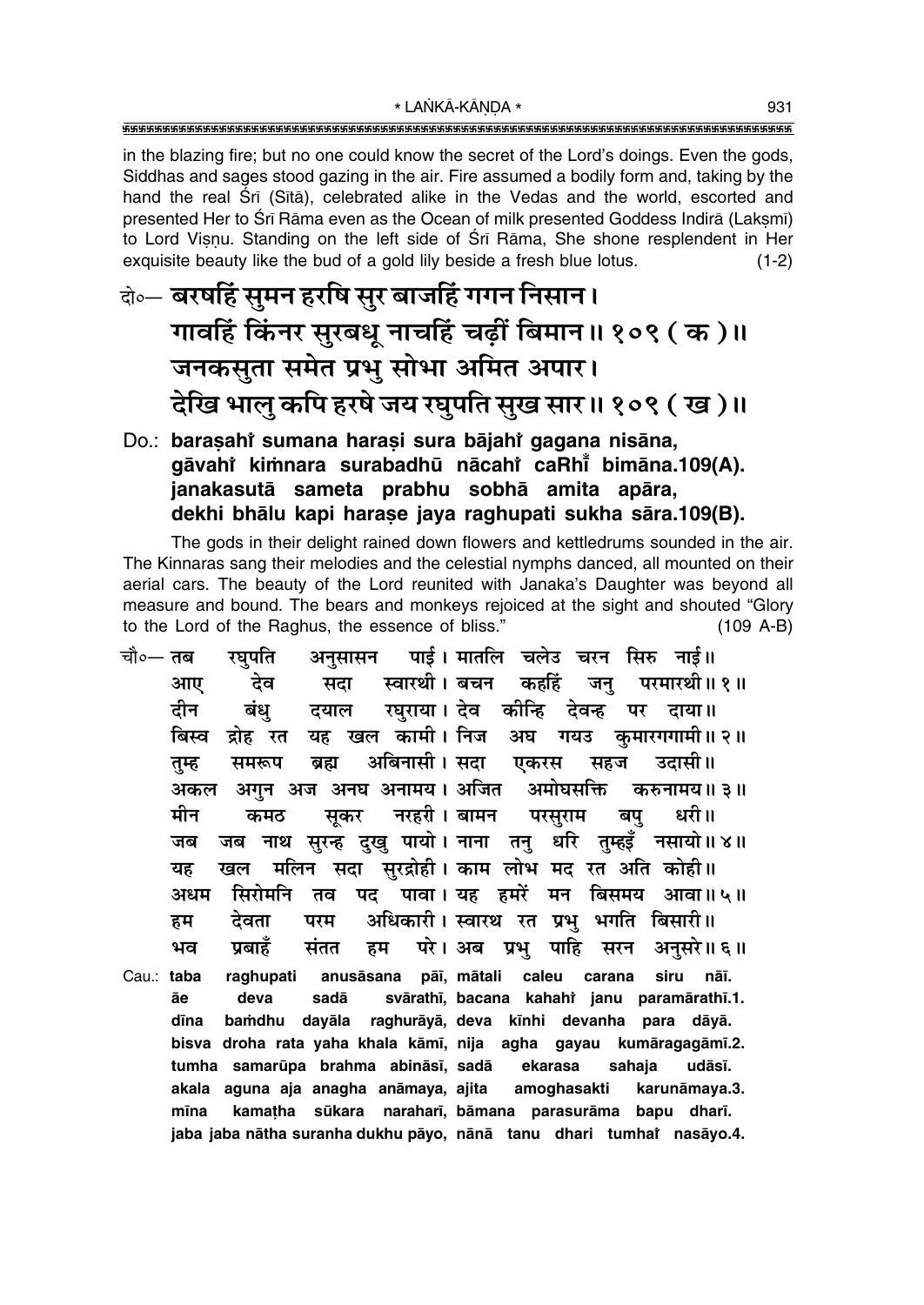## **yaha khala malina sadå suradroh∂, kåma lobha mada rata ati koh∂. adhama siromani tava pada påvå, yaha hamare° mana bisamaya åvå.5. hama devatå parama adhikår∂, svåratha rata prabhu bhagati bisår∂.**

**bhava prabåha° sa≈tata hama pare, aba prabhu påhi sarana anusare.6.**

Then, with the permission of Śrī Rāma (the Lord of the Raghus); Mātali (Indra's charioteer) left (for his abode in heaven) after bowing his head at the Lord's feet. Now came the gods, ever alive to their own selfish interests, and spoke words as though they were seekers of the highest truth : "Friend of the meek, gracious, and divine Lord of the Raghus, you have shown mercy to the gods. This sensual wretch, who took delight in doing mischief to the whole world and trod the evil way, has perished through his own sins. You are alike to all, the imperishable Brahma, ever unchangeable, impartial by nature, integral, devoid of material properties, unborn, sinless, immutable, invincible, unfailing in power, and full of compassion. It was You who assumed the form of a fish, a tortoise; a boar, a man-lion and a dwarf as well as that of Parasurama. Whenever, O Lord, the gods have been in trouble, You have put an end to it by appearing in one form or other. This impure wretch, a perpetual enemy of the gods, was given up to lust, greed and vanity, and very passionate too. That even this vilest creature attained Your state is a marvel to us. We gods are supremely qualified (for the highest state): yet, devoted as we are to our own selfish ends, we have forgotten the worship of our lord and are ever involved in the flood of birth and death. Now redeem us, O Lord, since we have sought shelter in You." (1—6)

# दो**०– करि बिनती सुर सिद्ध सब रहे जहँ तहँ कर जोरि।** <u>अति सप्रेम तन पु</u>लकि बिधि अस्तुति करत बहोरि॥ ११०॥

#### Do.: **kari binat∂ sura siddha saba rahe jaha° taha° kara jori, ati saprema tana pulaki bidhi astuti karata bahori.110.**

Having thus made their supplication, the gods and Siddhas all remained standing where they were with joined palms. Then, thrilling all over with excess of love, Brahmå (the Creator) commenced his prayer. (110)

**छं०— जय** राम सदा सुखधाम हरे। रघुनायक सायक चाप धरे॥ **भव बारन दारन सिंह प्रभो। गुन सागर नागर नाथ बिभो॥ १॥** तन काम अनेक अनूप छबी। गुन गावत सिद्ध मुनींद्र कबी ।। जसु पावन रावन नाग महा। खगनाथ जथा करि कोप गहा॥ २॥ जन रंजन भंजन सोक भयं। गतक्रोध सदा प्रभु बोधमयं ।। **अवतार उदार अपार गुनं। महि भार बिभंजन ग्यानघनं॥ ३॥** अज व्यापकमेकमनादि सदा। करुनाकर राम नमामि मुदा॥ **रघुबंस बिभूषन दूषन हा। कृत भूप बिभीषन दीन रहा॥ ४॥** गुन ग्यान निधान अमान अजं। नित राम नमामि बिभुं बिरजं॥ <u>भुजदंड प्रचंड प्रताप बलं। खल बृंद निकंद महा कुसलं॥ ५॥</u>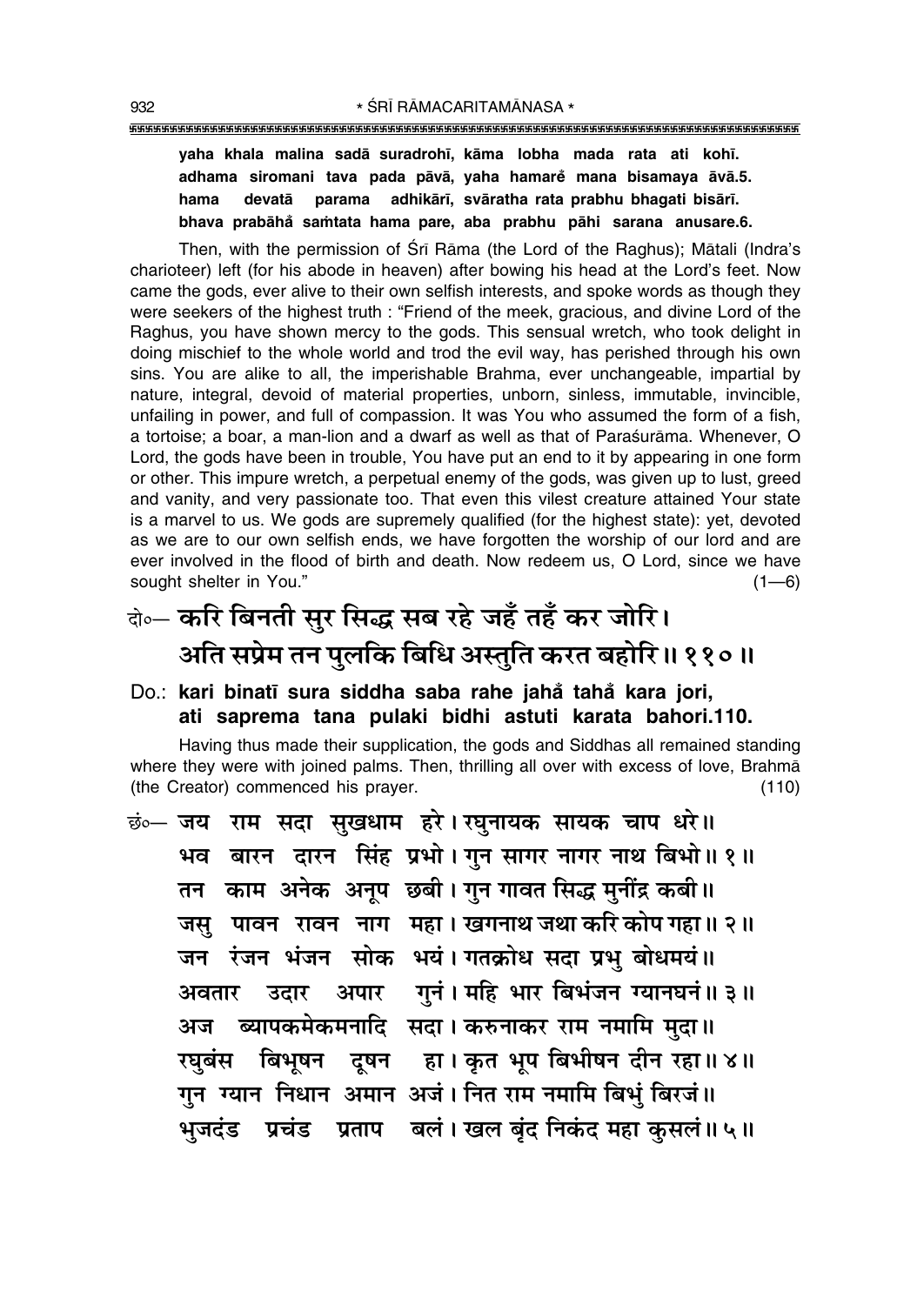कारन दीन दयाल हितं। छबि धाम नमामि रमा सहितं॥ बिन तारन कारन काज परं। मन संभव दारुन दोष हरं॥ ६ ॥ ਮਰ चाप मनोहर त्रोन धरं।जलजारुन लोचन भपबरं॥ मर मंदिर सुंदर श्रीरमनं । मद मार मुधा ममता समनं ॥ ७ ॥ सख अनवद्य अखंड न गोचर गो। सबरूप सदा सब होइ न गो॥ इति बेद बदंति न दंतकथा। रबि आतप भिन्नमभिन्न जथा॥ ८ ॥ कृतकृत्य बिभो सब बानर ए। निरखंति तवानन सादर ए॥ धिग जीवन देव सरीर हरे। तव भक्ति बिना भव भूलि परे॥ ९ ॥ दीनदयाल दया करिऐ। मति मोरि बिभेदकरी हरिऐ॥ अब जेहि ते बिपरीत क्रिया करिऐ। दुख सो सुख मानि सुखी चरिऐ॥१०॥ खंडन मंडन रम्य छमा। पद पंकज सेवित संभु उमा॥ खल दे बरदानमिदं । चरनांबज प्रेम सदा सभदं॥ ११॥ नायक नप Cham: jaya rāma sadā sukhadhāma hare, raghunāyaka sāvaka cāpa dhare. bhava bārana dārana simha prabho, guna sāgara nāgara nātha bibho. 1. kāma aneka anūpa chabī, guna gāvata siddha munīmdra kabī. tana pāvana rāvana nāga mahā, khaganātha jathā kari kopa gahā. 2. jasu jana ramjana bhamjana soka bhayam, gatakrodha sadā prabhu bodhamayam. avatāra udāra apāra gunam, mahi bhāra bibhamjana gyānaghanam. 3. aja byāpakamekamanādi sadā, karunākara rāma namāmi mudā. raghubamsa bibhūsana dūsana hā, krta bhūpa bibhīsana dīna rahā. 4. gyāna nidhāna amāna ajam, nita rāma namāmi bibhum birajam. quna bhujadamda pracamda pratāpa balam, khala brmda nikamda mahā kusalam. 5. binu kārana dīna dayāla hitam, chabi dhāma namāmi ramā sahitam. bhava tārana kārana kāja param, mana sambhava dāruna dosa haram. 6. sara cāpa manohara trona dharam, jalajāruna bhūpabaram. locana sukha mamdira sumdara śrīramanam, mada māra mudhā mamatā samanam. 7. anavadya akhamda na gocara go, sabarūpa sadā saba hoi na go. iti. beda badamti na damtakathā, rabi ātapa bhinnamabhinna jathā. 8. bibho saba bānara krtakrtya e, nirakhamti tavānana sādara e. jīvana deva sarīra hare, tava bhakti binā bhava bhūli pare. 9. dhiga kariai, mati bibhedakarī aba dīnadayāla dayā mori hariai. jehi biparīta krivā kariai, dukha so sukha māni sukhī cariai.10. te khala khamdana mamdana ramya chamā, pada pamkaja sevita sambhu umā. nāyaka de baradānamidam, caranāmbuja prema sadā subhadam.11. nrpa

"Glory to You, O Rāma, perpetual abode of bliss. O Hari (the reliever of suffering), O Chief of the Raghus, bearing a bow and arrows! Lord, You are a veritable lion to tear in pieces the elephant of mundane existence, and an ocean of virtues, my clever and omnipresent Master. In Your person stands concentrated the incomparable beauty

933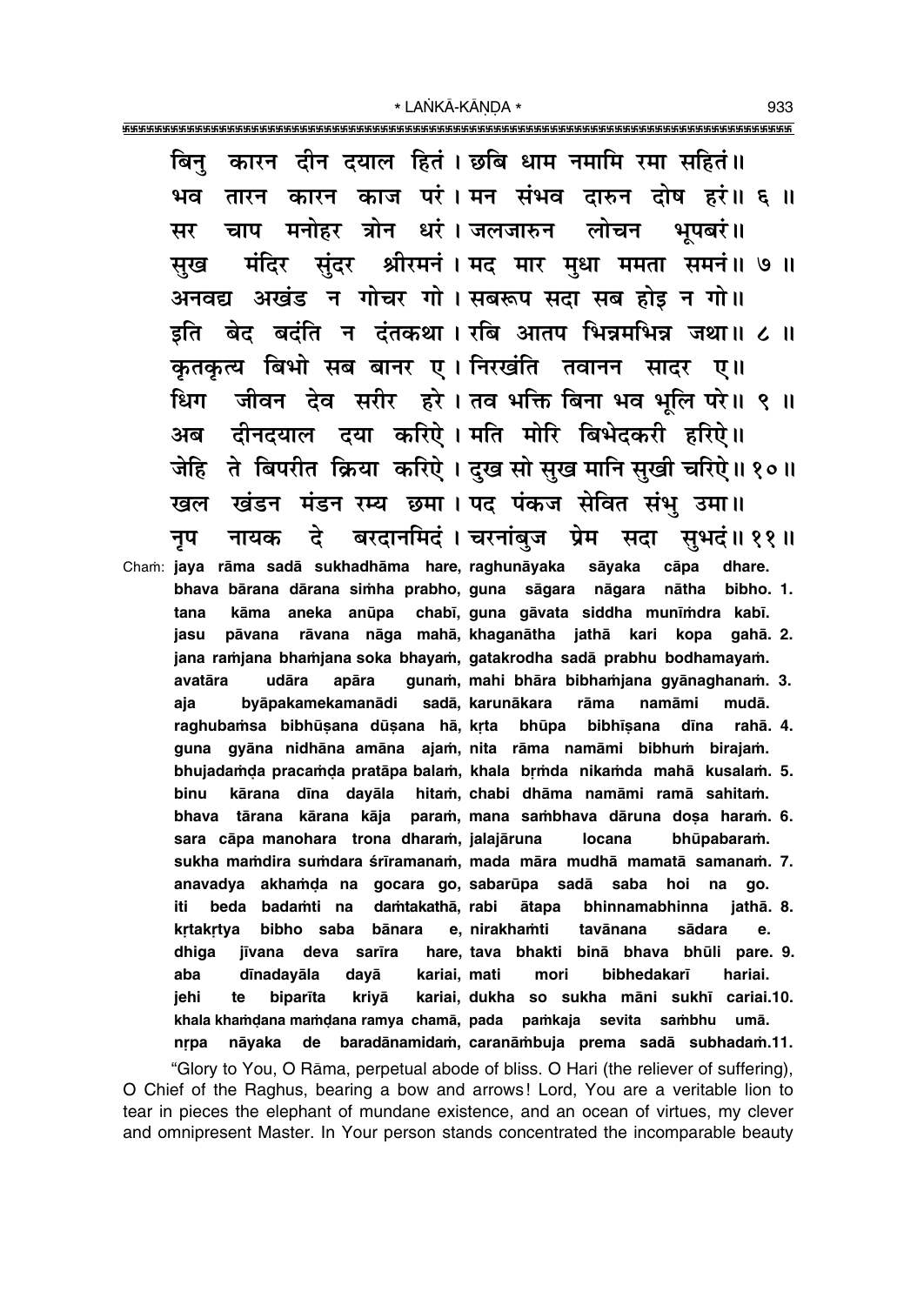#### """"""""""""""""""""""""""""""""""""""""""""""""""""""""""""""""""""""""""""""""""" 934 SRĪ RĀMACARITAMĀNASA \*

of a myriad Cupids; Siddhas, as well as the greatest of sages and bards sing Your praises. Your glory is not only sacred, it purifies all; in Your wrath You seized Rāvana even as Garuda (the king of the birds) might seize a huge serpent. Delight of devotees, and dispeller of their grief and fear, You are ever unmoved by passion, and are allintelligence, my lord. Your descent on the mortal plane is beneficent and full of untold virtues: You come to relieve Earth's burdens and Your manifestations on earth are wisdom personified. (Though descended on earth,) You are ever unborn, omnipresent, one (without a second) and beginningless. I gladly bow to You, O Råma, fountain of mercy ! Ornament of Raghu's race and Slayer of demon Dūsana (Rāvana's Cousin), You eradicate the faults of Your devotees and made Vibhīsana, destitute as he was, the Ruler of Lankā. Storehouse of virtue and wisdom and beyond all measure, You have no pride in You and are unborn, all pervading and free from the taint of Måyå; I constantly adore You, Råma. Terrible is the glory and might of Your arms, which are deft in exterminating the hordes of the impious. Compassionate and friendly to the poor without any ostensible reason and a reservoir of beauty, I adore You alongwith Ramā (Sītā). Deliverer from the rounds of birth and death, You are beyond both cause (Prakrti) and effect (the phenomenal universe) and eradicate the awful weaknesses of the (devotee's) mind. Armed with a charming bow, arrows, and quiver, You have eyes resembling a red lotus. A paragon of kings, home of bliss, Laksmī's lovely Consort, subduer of arrogance, lust and the false sense of mineness, You are free from blemish integral and imperceptible to the senses. Though manifest in all forms, You never transmuted Yourself into them all: so declare the Vedas; it is no mere gossip, as will be clear from the analogy of the sun and the sunshine, which are different and yet identical. Blessed are all these monkeys, O ubiquitous Lord, who reverently gaze on Your countenance; while accursed, O Hari, is our (so-called) immortal existence and our ethereal bodies in that we lack in devotion to You and are lost in worldly pleasures. Now show Your mercy to me, compassionate as You are to the afflicted, and take away my differentiating sense (which makes the world appear as apart from You), which leads me to wrong action and deluded by which I pass my days in merriment, mistaking woe for happiness. Destroyer of the wicked and lovely jewel of the earth, Your lotus feet are adored even by Śambhu (Lord Śiva) and Umā (Goddess Pārvatī). O King of kings, grant me this boon that I may cherish loving devotion to Your lotus feet, which is a perennial source of blessings."  $(1-11)$ 

- दो∘– **बिनय कीन्हि चतुरानन प्रेम पुलक अति गात।** सोभासिंध् बिलोकत लोचन नहीं अघात॥१११॥ Do.: **binaya k∂nhi caturånana prema pulaka ati gåta,**
- **sobhåsi≈dhu bilokata locana nah∂° aghåta.111.**

As the four-faced Brahmå thus prayed, his body was deeply thrilled with emotion. And his eyes knew no satiation as they gazed on the Ocean of beauty. (111)

<sub>.चौ०</sub>— तेहि अवसर दसरथ तहँ आए। तनय बिलोकि नयन जल छाए॥ <mark>अनुज सहित प्रभु बंदन कीन्हा ।आसिरबाद पिताँ तब दीन्हा ॥१ ॥</mark> तात सकल तव पुन्य प्रभाऊ।जजीत्यों अजय निसाचर राऊ॥ सुनि सुत बचन प्रीति अति**बाढी। नयन सलिल रोमावलि ठाढी॥२॥**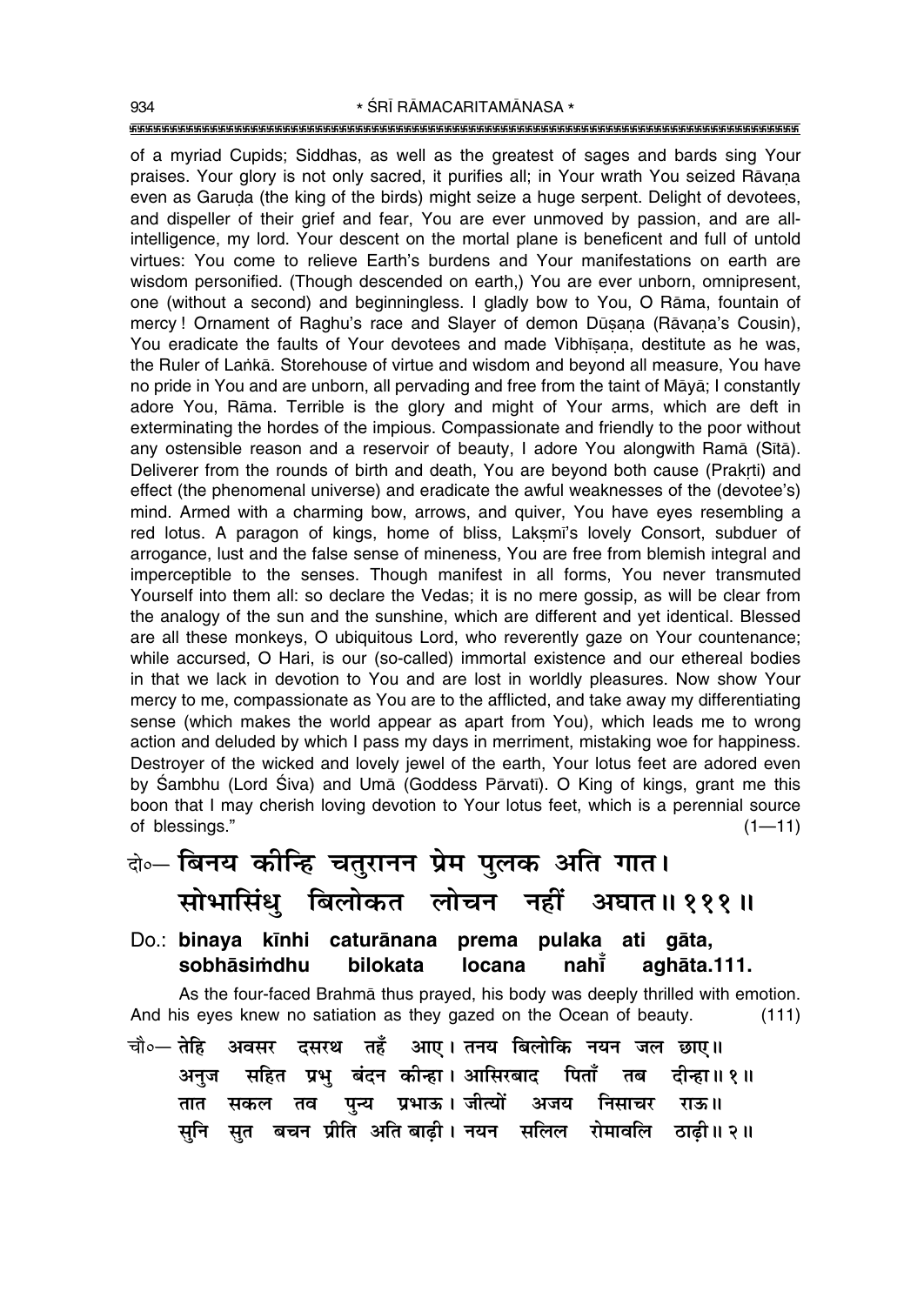| प्रथम प्रेम अनुमाना। चितइ पितहि दीन्हेउ दृढ़ ग्याना॥<br>रघुपात        |
|-----------------------------------------------------------------------|
| ताते उमा मोच्छ नहिं पायो।दसरथ भेद भगति मन लायो॥३॥                     |
| सगुनोपासक मोच्छ न लेहीं। तिन्ह कहुँ राम भगति निज देहीं॥               |
| बार बार करि प्रभुहि प्रनामा। दसरथ हरषि गए सुरधामा॥४॥                  |
| Cau.: tehi avasara dasaratha tahă āe, tanaya biloki nayana jala chāe. |
| anuja sahita prabhu bamdana kīnhā, āsirabāda pitā taba<br>dīnhā.1.    |
| tāta sakala tava punya prabhāū, jītyo ajaya nisācara<br>rāū.          |
| suni suta bacana prīti ati bāRhī, nayana salila romāvali thāRhī.2.    |
| raghupati prathama prema anumānā, citai pitahi dīnheu drRha gyānā.    |
| moccha nahi pāyo, dasaratha bheda bhagati mana lāyo.3.<br>tāte umā    |
| sagunopāsaka moccha na lehī, tinha kahŭ rāma bhagati nija dehī.       |
| bāra bāra kari prabhuhi pranāmā, dasaratha harasi gae suradhāmā.4.    |

That very moment King Dasaratha appeared on the scene (in his celestial form); his eyes were flooded with tears as he beheld his son (Srī Rāma). The Lord and His younger brother (Laksmana) made obeisance and the father in his turn gave them his blessing. "Dear father, it was all due to your religious merit that I conquered the invincible demon king." Dasaratha was overwhelmed with emotion when he heard his son's words; tears rushed to his eyes again and the hair on his body stood erect. The Lord of the Raghus understood that His father bore the same affection for Him as he did before; He, therefore, looked at His father and bestowed on him solid wisdom. Umå, (continues Lord Siva,) Dasaratha did not attain final beatitude for this simple reason that he set his heart on Devotion while maintaining his separate identity. Worshippers of God in His embodied form spurn final beatitude: to them Śrī Rāma vouchsafes devotion to His own person. Having prostrated himself before the Lord again and again, Dasaratha joyfully returned to his abode in heaven.  $(1-4)$ 

## बे**०– अनुज जानकी सहित प्रभु कुसल कोसलाधीस।** सोभा देखि हरषि मन अस्तुति कर सुर ईस ॥ ११२ ॥

Do.: **anuja jånak∂ sahita prabhu kusala kosalådh∂sa, sobhå dekhi hara¶i mana astuti kara sura ∂sa.112.**

Perceiving the Almighty Lord of Kosala safe and sound with His younger brother (Laksmana) and Janaka's Daughter, and beholding their beauty, Indra (the Lord of the  $c$ elestials) began extolling Him with a cheerful heart: $\left(112\right)$ 

|    | <sub>छं0—</sub> जय  राम सोभा धाम।दायक प्रनत बिश्राम॥ |  |  |
|----|------------------------------------------------------|--|--|
|    | धृत त्रोन बर सर चाप।भुजदंड प्रबल प्रताप॥१॥           |  |  |
|    | जय दूषनारि खरारि।मर्दन निसाचर धारि॥                  |  |  |
|    | यह दुष्ट मारेड नाथ। भए देव सकल सनाथ॥ २॥              |  |  |
| जय | हरन धरनी भार।महिमा उदार अपार॥                        |  |  |
|    | जय रावनारि कृपाल।किए जातुधान बिहाल॥३॥                |  |  |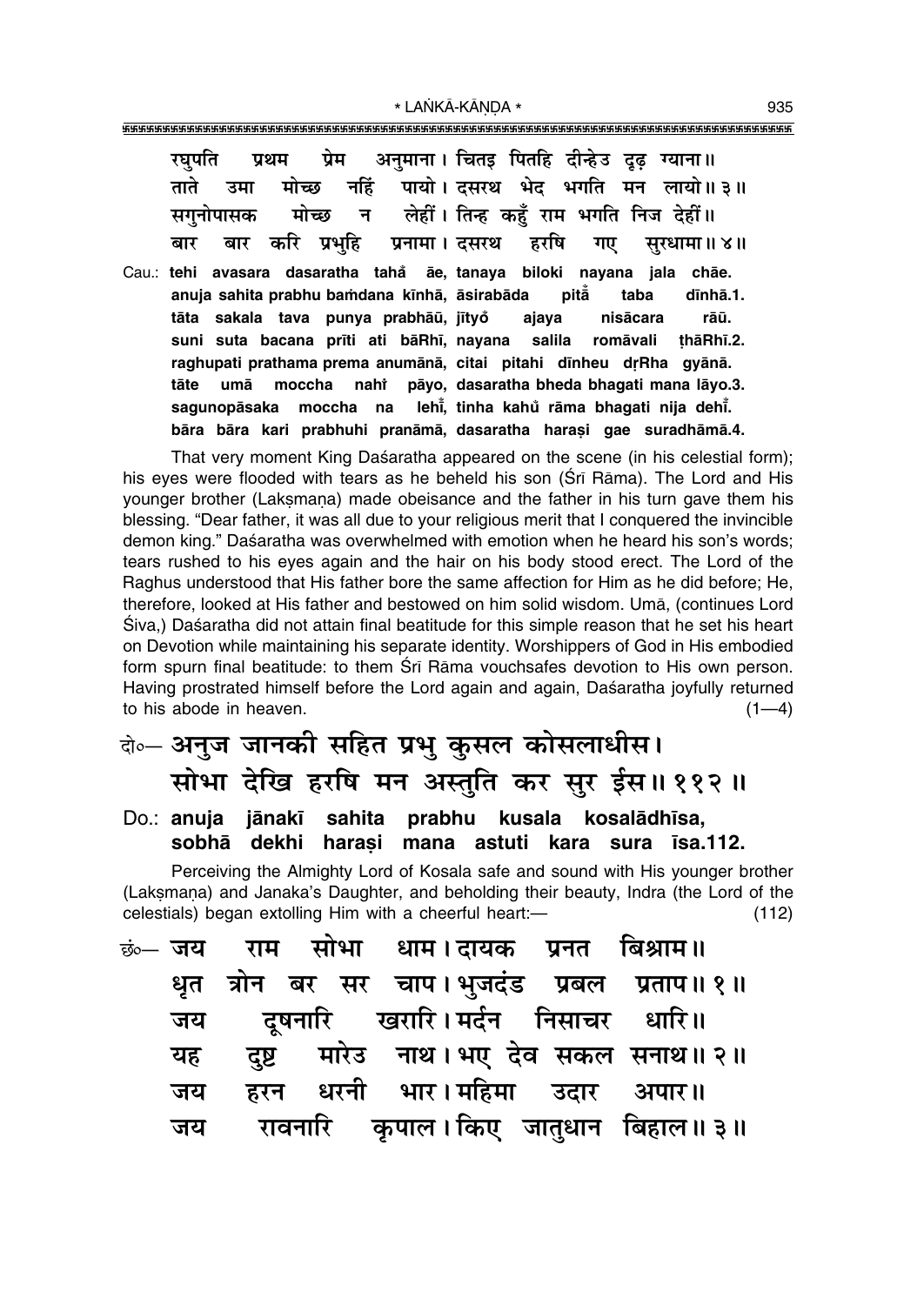गर्ब। किए बस्य सुर गंधर्ब॥ अति लंकेस बल मूनि सिद्ध नर खग नाग। हठि पंथ सब कें लाग॥ ४॥ अति दुष्ट। पायो सो फलु पापिष्ट।। परद्रोह रत सूनहु दीन दयाल।राजीव नयन बिसाल॥५॥ अब मोहि रहा अति अभिमान।नहिं कोउ मोहि समान॥ अब देखि प्रभु पद कंज।गत मान प्रद दुख पुंज॥६॥ कोउ ब्रह्म निर्गुन ध्याव।अब्यक्त जेहि श्रुति गाव॥ कोसल भूप। श्रीराम सगुन भाव सरूप॥ ७॥ समेत। मम हृदयँ करहु निकेत॥ बैदेहि अनुज मोहि जानिऐ निज दास।दे भक्ति रमानिवास॥ ८॥ jaya dūsanāri yaha jaya harana dharanī bhāra, mahimā udāra

rāma sobhā dhāma dāvaka pranata biśrāma. Cham.: **java** dhrta trona bara sara cāpa, bhujadamda prabala pratāpa.1. kharāri, mardana nisācara dhāri. dusta māreu nātha, bhae deva sakala sanātha.2. apāra. jātudhāna iava rāvanāri krpāla, kie bihāla.3. bala garba, kie basya sura gamdharba. lamkesa ati muni siddha nara khaganāga, hathi pamtha saba ke lāga.4. paradroha rata ati dusta, pāyo so phalu pāpista. sunahu dīna dayāla, rājīva aba navana bisāla.5. rahā ati abhimāna, nahi kou mohi samāna. mohi aba dekhi prabhu pada kamja, gata māna prada dukha pumja.6. kou brahma nirguna dhyāva, abyakta jehi śruti gāva. mohi bhāva kosala bhūpa, śrīrāma saguna sarūpa.7. anuja sameta, mama hrdayå karahu niketa. baidehi dāsa, de bhakti mohi jāniai nija ramānivāsa.8.

Glory to Sri Rama, beauty personified, the bestower of peace on the suppliant, equipped with an excellent bow, arrows and quiver and triumphing in His mighty strength of arm. Glory to the Slaver of Dūsana and Khara and the crusher of the demon hordes! Now that You have disposed of this wretch, my lord, all the gods enjoy full security. Glory to the Reliever of Earth's burden, whose greatness is beneficent and unbounded. Glory to the All-merciful Slayer of Rāvana, who reduced the demon host to a miserable plight. Outrageous was the pride of Rāvana (the lord of Lanka), who had subdued even gods and Gandharvas (the celestial musicians). Nay, he relentlessly pursued sages, the Siddhas, human beings, birds and Nāgas alike. He took delight in injuring others and was most wicked; the vile sinner has now reaped the fruit of his misdeeds. Now listen, my lord, possessed of eves as large as the lotus and compassionate to the humble: my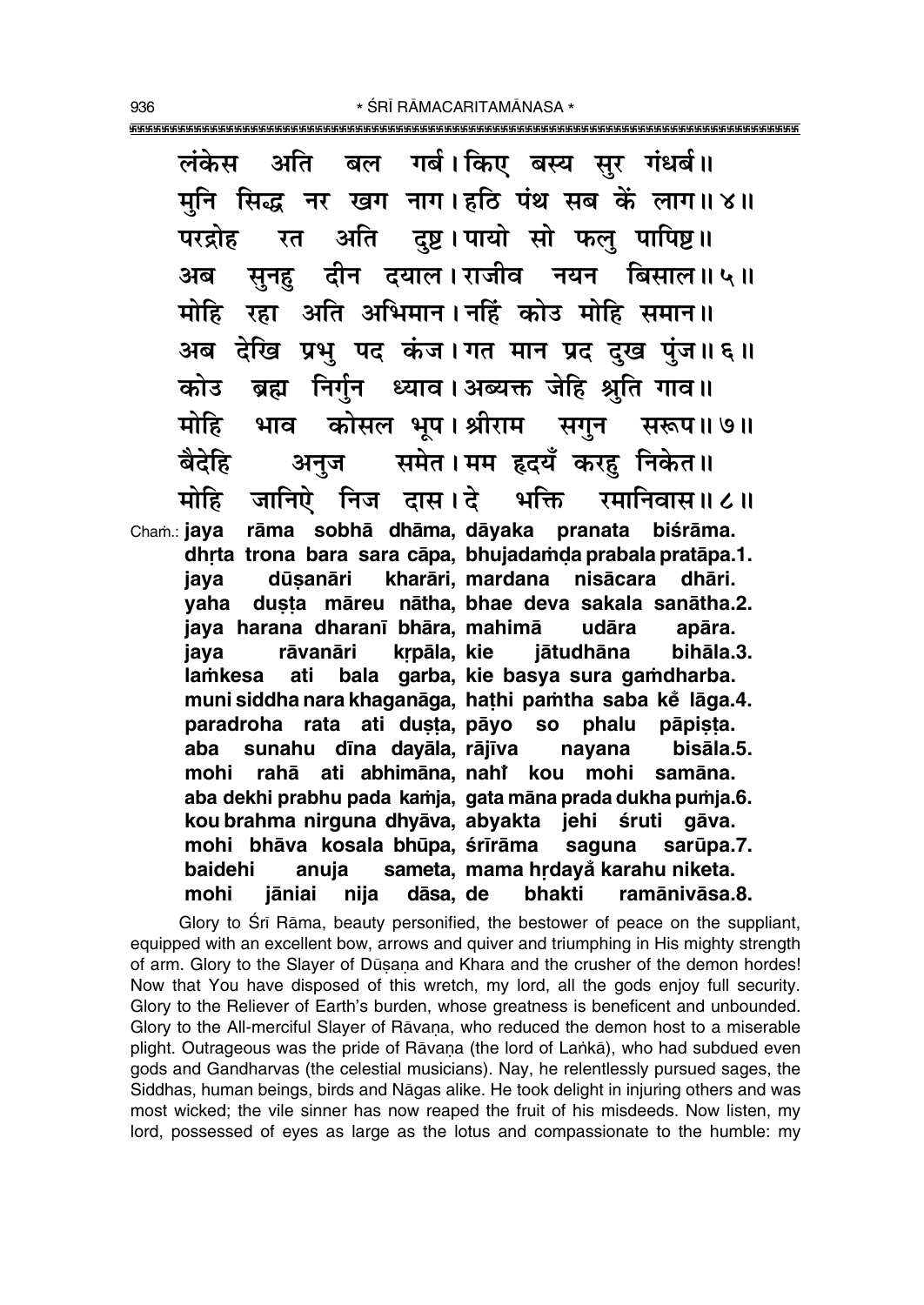pride was inordinate; I accounted no one as equal to me. At the sight of Your lotus feet, however, my pride, which entailed much woe, has taken leave of me. Some people meditate on the attributeless Brahma (the Absolute), whom the Vedas declare as unmanifest. What attracts my mind, however, is the Supreme embodied as Srī Rāma, King of Kosala. Together with Videha's Daughter and Your younger brother (Laksmana), therefore, pray abide in my heart; and recognizing me as Your own servant, bless me with devotion, O Abode of Ramā (Laksmī).  $(1 - 8)$ 

<u>छं—</u> दे भक्ति रमानिवास त्रास हरन सरन सुखदायकं। सुख धाम राम नमामि काम अनेक छबि रघुनायकं॥ सुर बृंद रंजन द्वंद भंजन मनुज तनु अतुलितबलं। ब्रह्मादि संकर सेब्य राम नमामि करुना कोमलं॥

## Cham.: de bhakti ramānivāsa trāsa harana sarana sukhadāyakam, sukha dhāma rāma namāmi kāma aneka chabi raghunāyakam. sura brmda ramjana dvamda bhamjana manuja tanu atulitabalam, brahmādi samkara sebya rāma namāmi karunā komalam.

"Grant me devotion to Your feet, O Abode of Rama, dispeller of fear and solace of the suppliant. I adore You, O blissful Rama, the Lord of the Raghus, possessing the beauty of a myriad Cupids. Delight of the hosts of heaven, Queller of contrary experiences (like joy and sorrow etc.), appearing in a human form possessing incomparable strength, worthy of adoration even to Brahmā (the creator) and Sankara, O Rāma, I bow to You, tender as You are through compassion."

## केन्ट अब करि कृपा बिलोकि मोहि आयस् देह कृपाल। काह करौं सुनि प्रिय बचन बोले दीनदयाल॥११३॥

Do.: aba kari krpā biloki mohi āyasu dehu krpāla, karaŭ suni priya bacana bole dīnadayāla.113. kāha

"Now cast Your gracious look on me, O merciful Lord, and command me what to do." Hearing these polite words, Srī Rāma, who is noted for His compassion to the meek, enjoined him as follows:- $(113)$ 

चौ०— सुनु सुरपति कपि भालु हमारे। परे भूमि निसिचरन्हि जे मारे॥ मम हित लागि तजे इन्ह प्राना। सकल जिआउ सुरेस सुजाना॥१॥ सुनु खगेस प्रभु कै यह बानी। अति अगाध जानहिं मुनि ग्यानी॥ प्रभु सक त्रिभुअन मारि जिआई। केवल सक्रहि दीन्हि बडाई॥ २॥ सुधा बरषि कपि भालु जिआए। हरषि उठे सब प्रभु पहिं आए॥ भै दुहु दल ऊपर। जिए भालु कपि नहिं रजनीचर॥३॥ सुधाबृष्टि तिन्ह के मन।मुक्त भए छूटे भव बंधन॥ रामाकार भए सुर अंसिक सब कपि अरु रीछा। जिए सकल रघुपति कीं ईछा॥४॥ को दीन हितकारी।कीन्हे मकत निसाचर झारी॥ राम सरिस खल मल धाम काम रत रावन। गति पाई जो मनिबर पाव न॥५॥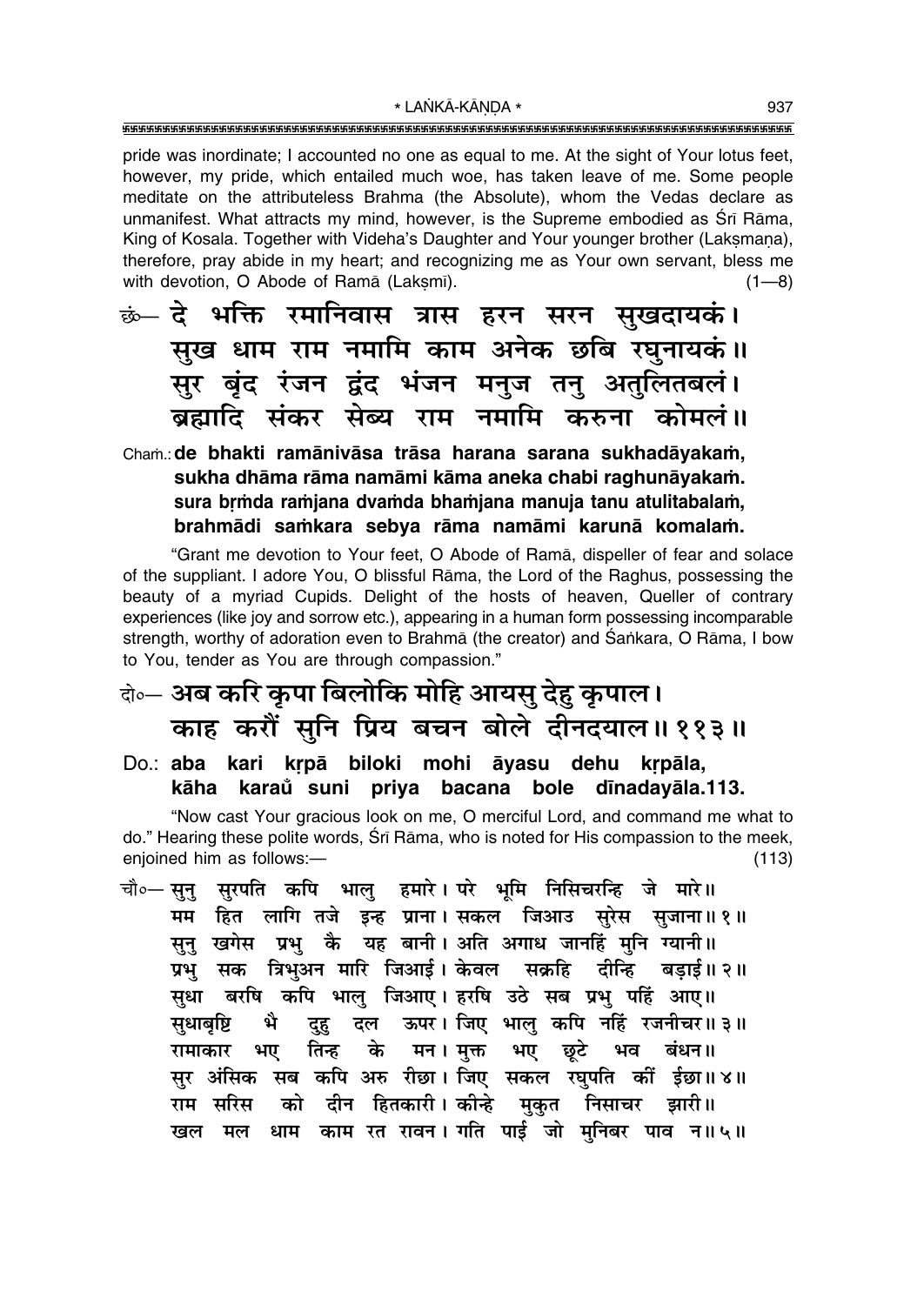""""""""""""""""""""""""""""""""""""""""""""""""""""""""""""""""""""""""""""""""""" 938 \* SRĪ RĀMACARITAMĀNASA \*

Cau.: **sunu surapati kapi bhålu hamåre, pare bhµumi nisicaranhi je måre. mama hita lågi taje inha prånå, sakala jiåu suresa sujånå.1. sunu khagesa prabhu kai yaha bån∂, ati agådha jånahiÚ muni gyån∂. prabhu saka tribhuana måri jiå∂, kevala sakrahi d∂nhi baRå∂.2. sudhå bara¶i kapi bhålu jiåe, hara¶i u¢he saba prabhu pahiÚ åe. sudhåbæ¶¢i bhai duhu dala µupara, jie bhålu kapi nahiÚ rajan∂cara.3. råmåkåra bhae tinha ke mana, mukta bhae chµu¢e bhava ba≈dhana. sura a≈sika saba kapi aru r∂chå, jie sakala raghupati k∂° ∂chå.4. råma sarisa ko d∂na hitakår∂, k∂nhe mukuta nisåcara jhår∂. khala mala dhåma kåma rata råvana, gati på∂ jo munibara påva na.5.**

"Listen, King of the gods: our monkeys and bears, those that were killed by the demons, are lying on the ground. They have laid down their lives in my service: therefore, restore them all to life, O wise lord of the celestials.î Listen, O king of the birds: (continues Kākabhuśundi,) these words of the Lord are profoundly mysterious; only enlightened sages can apprehend them. The Lord Himself can wipe out the inhabitants of the three spheres and bring them back to life; He wished only to give Indra honour. By a shower of nectar the latter restored the monkeys and bears to life. They all arose with delight and betook themselves to the Lord. Although the shower of nectar promiscuously fell on the dead of both the armies, it is the bears and monkeys alone that returned to life, but not the demons. Their mind was absorbed in the thought of Śrī Rāma when they gave up the ghost; that is why they got liberated and were rid of the bonds of mundane existence. As for the monkeys and bears, they were all part manifestations of the gods (who are all immortal): hence they all came to life by the will of Srī Rāma (the Lord of the Raghus). Is there anyone so kind to the afflicted as Śrī Rāma, who liberated the whole demon host? Even the wicked Rāvana, who was a sink of impurities and given up to sensuality, attained to an exalted state which is withheld even from the greatest of sages.  $(1-5)$ 

- दो**०– समन बरषि सब सुर चले चढि चढि रुचिर बिमान।** देखि सुअवसर प्रभु पहिं आयउ संभु सुजान॥११४(क)॥ परम प्रीति कर जोरि जुग नलिन नयन **भरि बारि**। पुलकित तन गदगद गिराँ बिनय करत त्रिपुरारि॥११४*(ख)*॥
- Do.: **sumana bara¶i saba sura cale caRhi caRhi rucira bimåna, dekhi suavasara prabhu pahiÚ åyau sa≈bhu sujåna.114(A). parama pr∂ti kara jori juga nalina nayana bhari båri, pulakita tana gadagada girå° binaya karata tripuråri.114(B).**

After raining down flowers the gods mounted each his own shining aerial car and departed. Finding it a welcome opportunity the all-wise Sambhu (Lord Siva) arrived in the presence of the Lord. Most lovingly, with joined palms, His lotus eyes full of tears and the hair on His body standing erect, the Slayer of the demon Tripura made the following supplication with choked voice :- (114 A-B)

**छं०— मामभिरक्षय रघुकुल नायक । धुत बर चाप रुचिर कर सायक ॥** <u>मोह</u> महा घन पटल प्रभंजन। संसय बिपिन अनल सुर रंजन॥ १॥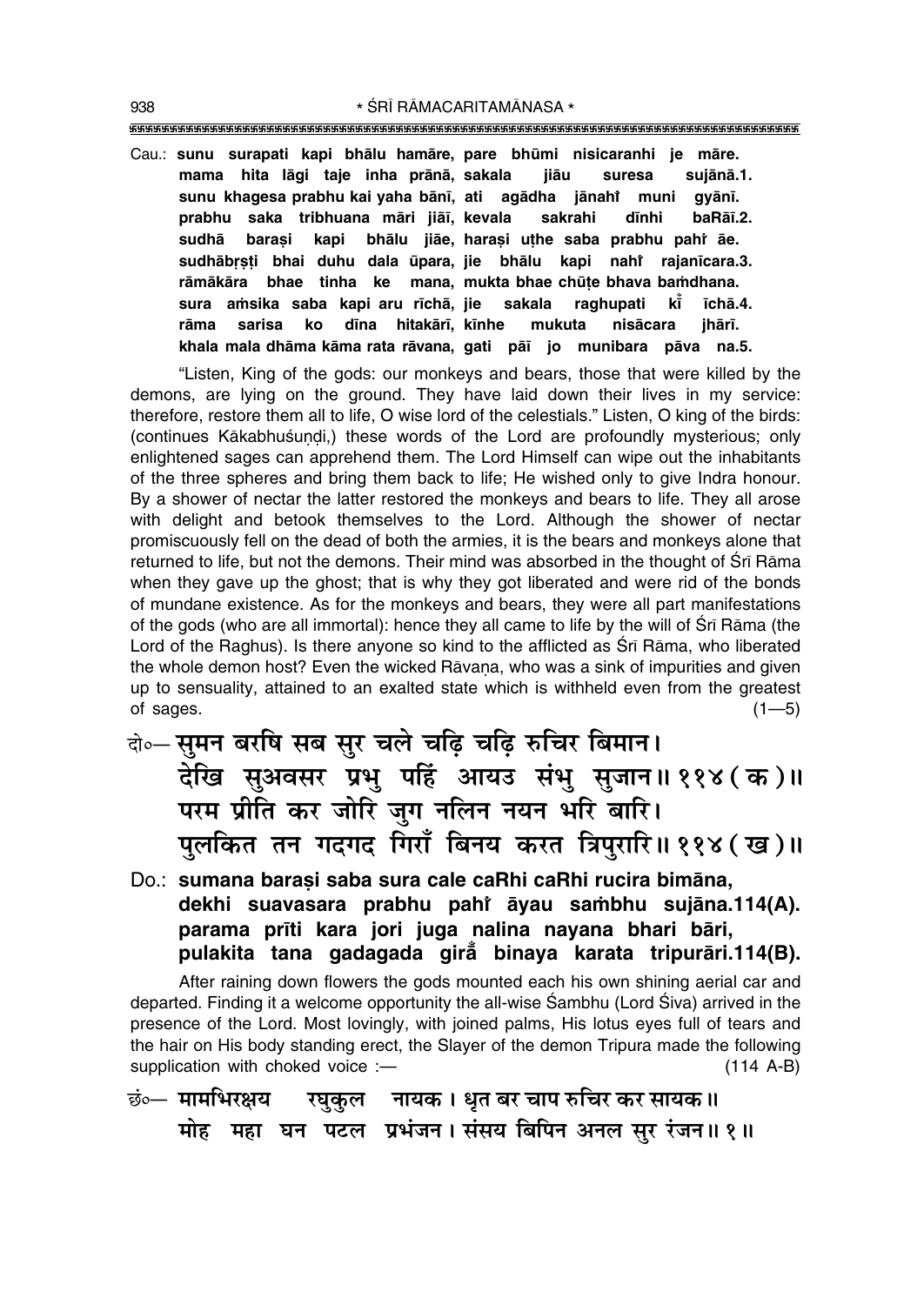गन मंदिर संदर। भ्रम तम प्रबल प्रताप दिवाकर॥ अगन सगन क्रोध मद गज पंचानन।बसह निरंतर जन मन कानन॥२॥ काम बिषय मनोरथ पंज कंज बन। प्रबल तुषार उदार पार मन ॥ बारिधि मंदर परमं दर । बारय तारय संसति ਮਰ दस्तर॥ ३॥ बिलोचन । दीन बंध राजीव प्रनतारति स्याम गात मोचन॥ सहित निरंतर। बसहु राम नृप मम उर अंतर॥४॥ जानकी अनज मंडल मंडन। तुलसिदास प्रभु त्रास बिखंडन॥५॥ महि मनि रंजन Cham.: māmabhirakṣaya raghukula nāyaka, dhṛta bara cāpa rucira kara sāyaka. moha mahā ghana paṭala prabhaṁjana, saṁsaya bipina anala sura raṁjana.1. aguna saguna guna mamdira sumdara, bhrama tama prabala pratāpa divākara. kāma krodha mada gaja pamcānana, basahu niramtara jana mana kānana.2. bisaya manoratha pumja kamja bana, prabala tusāra udāra pāra mana. bhava bāridhi mamdara paramam dara, bāraya tāraya samsrti dustara.3. bamdhu svāma aāta rāiīva bilocana, dīna pranatārati mocana anuia iānakī sahita niramtara, basahu rāma nrpa mama ura amtara.4. muni ramjana mahi mamdala mamdana, tulasidāsa prabhu trāsa bikhamdana.5.

"Save me, Chief of Raghu's line, bearing an excellent bow and shining arrows in Your hands. A furious wind to disperse the mass of clouds in the shape of colossal ignorance, a fire to consume the forest of doubts, and delight of the gods, You are both with and without attributes, a shrine of virtues and most lovely to look at; nay, You are a burning midday Sun to scatter the darkness of delusion. A veritable lion to kill the elephants of lust, anger and pride, pray, constantly abide in the forest of the devotee's mind. A severe frost to blast the lotus bed of sensual desires, You are generous beyond conception. Nay, playing the role of Mount Mandara for churning the ocean of mundane existence, kindly stave off my fear (of birth and death) and transport me across the stormy ocean of mundane existence. Possessed of a swarthy form with lotus eyes, befriender of the meek, reliever of the suppliant's agony, take up Your abode in my heart for ever, O King Rāma, with Your younger brother (Laksmana) and Janaka's Daughter, O Delight of the sages, Jewel of the terrestrial globe, lord of Tulasīdāsa and destrover of fear.  $(1 - 5)$ 

# बेन्नाथ जबहिं कोसलपुरीं होइहि तिलक तुम्हार। कुपासिंधु मैं आउब देखन चरित उदार॥११५॥

kosalapurt hoihi Do.: nātha jabahi tilaka tumhāra, krpāsimdhu mat **auba** dekhana carita udāra.115.

"When, my lord, Your Coronation takes place at Kosalapura (Ayodhyā), I will come to witness Your benevolent role, O Ocean of Mercy!  $(115)$ 

चौ∘— करि बिनती जब संभु सिधाए । तब प्रभु निकट बिभीषन् आए॥ नाइ चरन सिरु कह मृदु बानी।।बिनय सुनहु प्रभु सारँगपानी॥१॥ सकुल सदल प्रभु रावन मार्च्यो। पावन जस त्रिभुवन बिस्तार्त्यो॥ दीन मलीन हीन मति जाती।।मो पर कपा कीन्हि बहु भाँती॥२॥ 939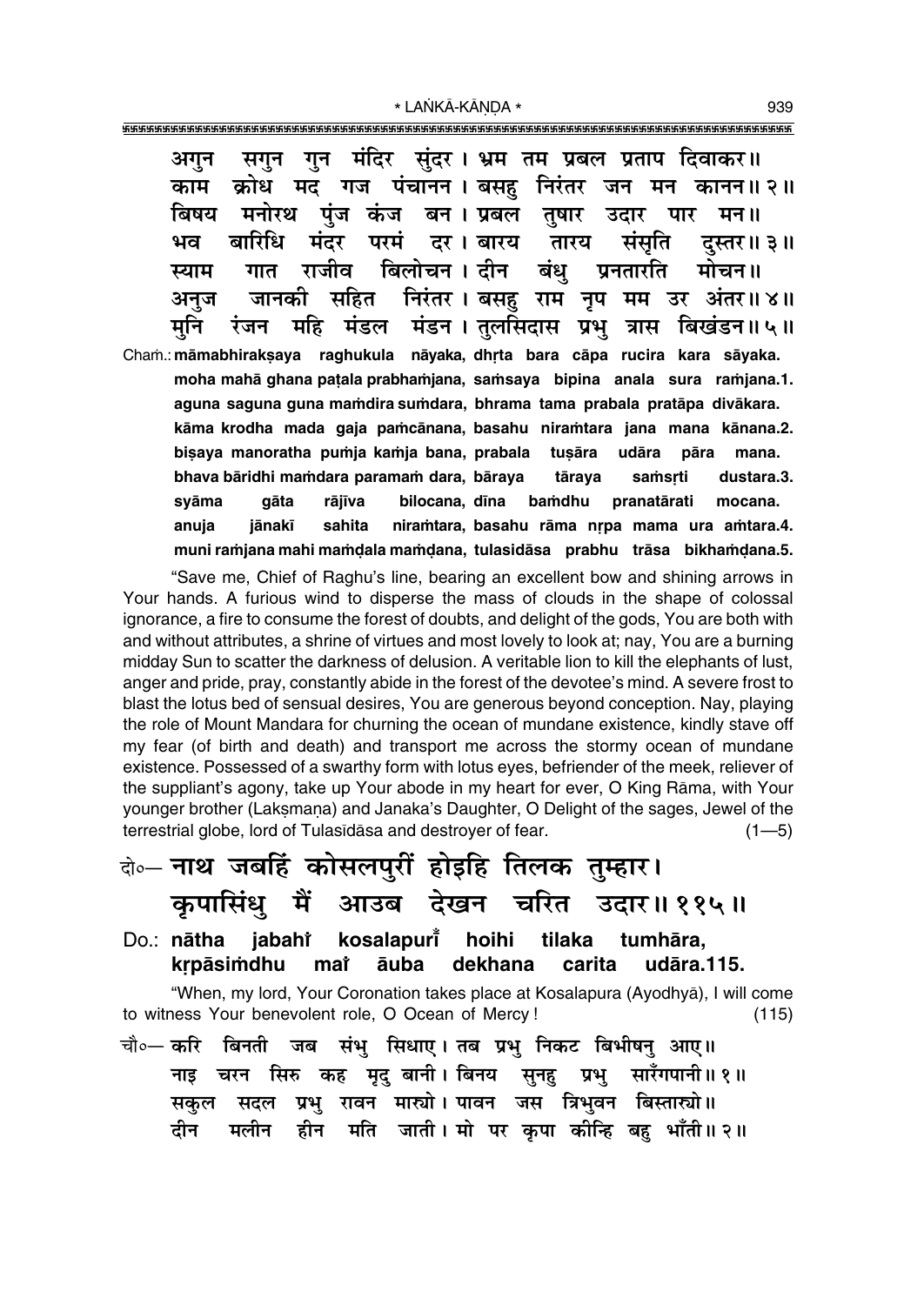| जन गृह पुनीत प्रभु कीजे।मज्जनु करिअ समर श्रम छीजे॥<br>अब<br>देखि<br>कोस मंदिर संपदा। देहु कृपाल कपिन्ह कहुँ मुदा॥ ३॥<br>सब बिधि नाथ मोहि अपनाइअ। पुनि मोहि सहित अवधपुर जाइअ॥<br>बचन मृदु दीनदयाला।सजल भए द्वौ नयन बिसाला॥४॥<br>सूनत                                                                                                                                                                                                                                                                                                                                      |
|--------------------------------------------------------------------------------------------------------------------------------------------------------------------------------------------------------------------------------------------------------------------------------------------------------------------------------------------------------------------------------------------------------------------------------------------------------------------------------------------------------------------------------------------------------------------------|
| Cau.: kari binatī jaba sambhu sidhāe, taba prabhu nikata bibhīsanu āe.<br>nāi carana siru kaha mrdu bānī, binaya sunahu prabhu sārågapānī.1.<br>sakula sadala prabhu rāvana māryo, pāvana jasa tribhuvana bistāryo.<br>malīna hīna mati jātī, mo para krpā kīnhi bahu bhātī.2.<br>dīna<br>aba jana grha punīta prabhu kīje, majjanu karia samara śrama chīje.<br>kosa mamdira sampadā, dehu krpāla kapinha kahů mudā.3.<br>dekhi<br>saba bidhi nātha mohi apanāia, puni mohi sahita avadhapura jāia.<br>sunata bacana mrdu dīnadayālā, sajala bhae dvau nayana bisālā.4. |

When Sambhu (Lord Siva) had finished His prayer and left, Vibhisana then approached the Lord. Bowing his head at the latter's feet, he submitted in gentle terms: "Listen to my prayer, O Lord wielding the Śārṅga bow. My lord, You have killed Rāyana with all his kinsfolk and army and spread Your sacred renown throughout the three spheres. And above all You have shown mercy in every way to me, humble, impure, lowborn and mean-minded as I am. Now, my lord, consecrate Your servant's abode (by Your holy presence), bathe Yourself and beguile the exertion of the battle. Then inspect the treasury, palaces and wealth and gladly bestow, my gracious lord, whatever You please on the monkeys. Pray, accept me as Your own in every way, my lord, and then proceed to Ayodhya taking me alongwith you". Even as the Lord, who is so compassionate to the meek, heard these polite words, His large eyes filled with tears.  $(1-4)$ 

- के-तोर कोस गृह मोर सब सत्य बचन सुनु भ्रात। भरत दसा सुमिरत मोहि निमिष कल्प सम जात॥११६ ( क )॥ तापस बेष गात कृस जपत निरंतर मोहि। देखौं बेगि सो जतनु करु सखा निहोरउँ तोहि॥११६ (ख)॥ बीतें अवधि जाउँ जौं जिअत न पावउँ बीर। सुमिरत अनुज प्रीति प्रभु पुनि पुनि पुलक सरीर॥ ११६ ( ग )॥ करेहु कल्प भरि राजु तुम्ह मोहि सुमिरेहु मन माहिं। पुनि मम धाम पाइहहु जहाँ संत सब जाहिं॥ ११६ (घ)॥
- Do.: tora kosa grha mora saba satya bacana sunu bhrāta, bharata dasā sumirata mohi nimisa kalpa sama jāta.116(A). tāpasa besa gāta krsa japata niramtara mohi. dekhaů begi so jatanu karu sakhā nihoraů tohi.116(B). jaů bītě avadhi jāů jiata pāvaů bīra, na sumirata anuja prīti prabhu puni puni pulaka sarīra.116(C). karehu kalpa bhari rāju tumha mohi sumirehu mana māhi, puni mama dhāma pāihahu jahā samta saba jāhi.116(D).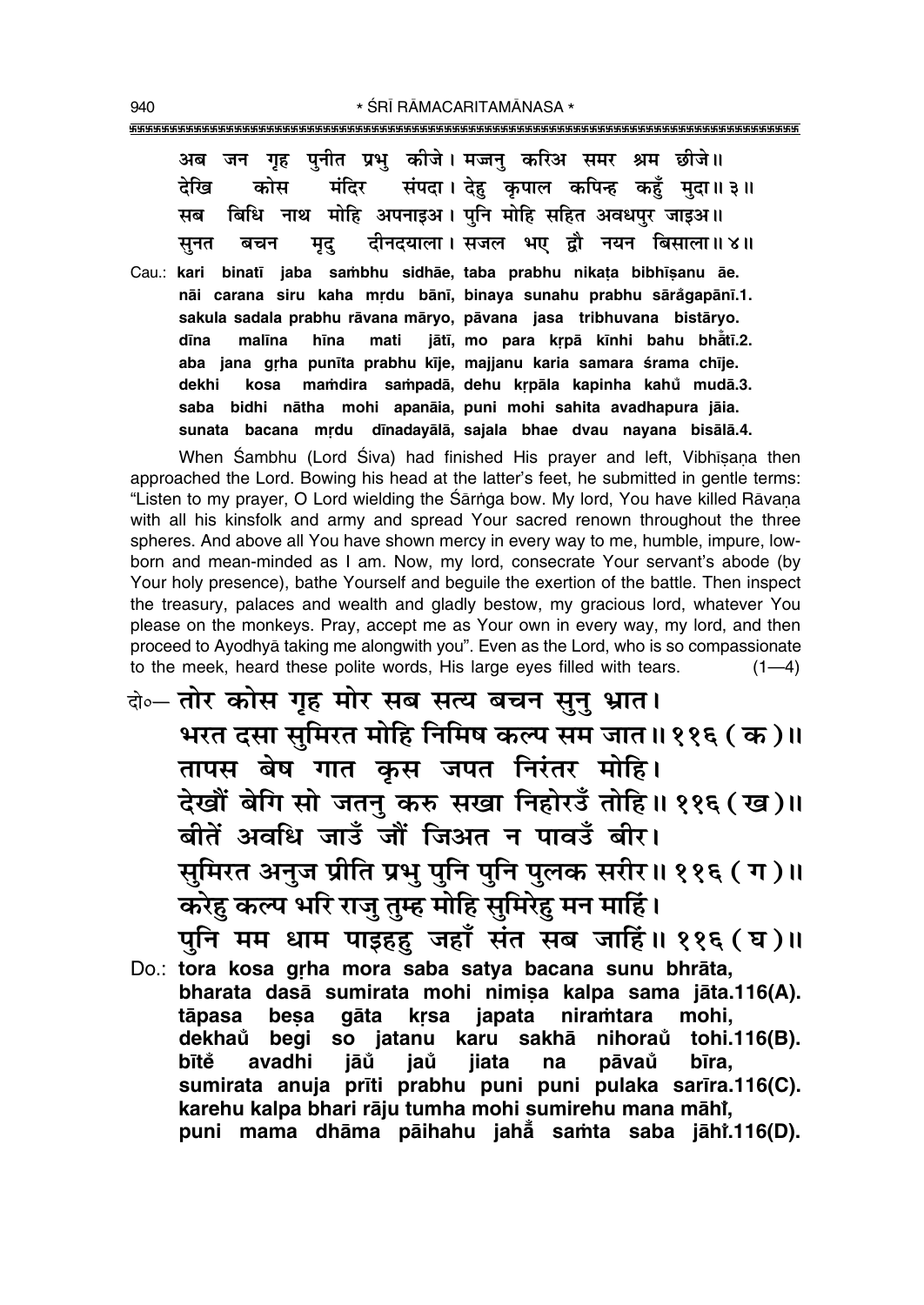"Listen, brother: what you say is quite true: your treasury and palaces are all My own. But, when I recollect Bharata's condition, every moment that passes seems an age to Me. Clad in the robes of a hermit, with wasted body he constantly repeats My name. Therefore, take steps, My friend, I beseech you, that I may soon be able to see him again. If, on the other hand, I reach there on the expiry of the term of My exile, I do not expect to find My brother alive." And even as the Lord recalled His brother's affection He felt a thrill all over His body again and again. "As for yourself, you shall enjoy sovereignty till the end of creation, inwardly thinking of Me all the time; and then you shall ascend to My abode, the destination of all holy men."  $(116 A-D)$ 

- राम के।हरषि गहे पद कृपाधाम के॥ चौ०— सनत बिभीषन बचन हरषाने। गहि प्रभु पद गुन बिमल बखाने॥ १॥ बानर भाल् सकल सिधायो। मनि गन बसन बिमान भरायो॥ बिभीषन भवन बहरि आगें राखा। हँसि करि कृपासिंधु तब भाषा॥२॥ पष्पक लै प्रभ बिमान सुनु सखा बिभीषन। गगन जाइ बरषह पट भूषन॥ चढि बिभीषन तबही। बरषि दिए मनि अंबर सबही॥३॥ नभ पर जाड जोइ जोइ मन भावइ सोइ लेहीं। मनि मुख मेलि डारि कपि देहीं॥ कौतकी समेता । परम हँसे श्री अनुज कृपा निकेता॥४॥ राम्
- Cau.: sunata bibhīșana bacana rāma ke, harași gahe pada krpādhāma ke. sakala haraşāne, gahi prabhu pada guna bimala bakhāne.1. bānara bhālu bahuri bibhīṣana bhavana sidhāyo, mani gana basana bimāna bharāyo. puspaka prabhu āge rākhā, hasi kari krpāsimdhu taba bhāsā.2. lai caRhi bimāna sunu sakhā bibhīṣana, gagana jāi baraṣahu paṭa bhūṣana. nabha para jāi bibhīṣana tabahī, baraṣi die mani ambara sabahī.3. joi mana bhāvai soi lehi, mani mukha meli dāri kapi dehi. ioi anuja sametā, parama håse rāmu śrī kautukī krpā niketā.4.

Delighted to hear Srī Rāma's words, Vibhīsaṇa clasped the feet of the All-merciful. The monkeys and bears too all rejoiced and, clasping the Lord's feet, began to recount His sacred virtues. Then Vibhisana withdrew to his palace and had his celebrated aerial car loaded with precious stones and articles of dress. He then brought the aerial car, Puspaka as it was called, and set it before the Lord; and the All-merciful thereupon smilingly said, "Listen, my friend, Vibhisana; step into the aerial car and rising into the air, scramble the clothes and ornaments." Vibhisana immediately rose into the air and dropped down all the jewels and raiment. The monkeys picked up whatever each took a fancy to; they put precious stones into their mouth (thinking them to be some edible substance) but would throw them away (the moment they realized their mistake). Sri Rāma as well as Śrī (Sītā) and His younger brother (Lakṣmaṇa) felt amused at the sight, exceedingly playful as the All-merciful is.  $(1-4)$ 

बे॰- मुनि जेहि ध्यान न पावहिं नेति नेति कह बेद। कुपासिंधु सोइ कपिन्ह सन करत अनेक बिनोद॥ ११७ ( क )॥ उमा जोग जप दान तप नाना मख ब्रत नेम। राम कृपा नहिं करहिं तसि जसि निष्केवल प्रेम॥ ११७ (ख)॥

941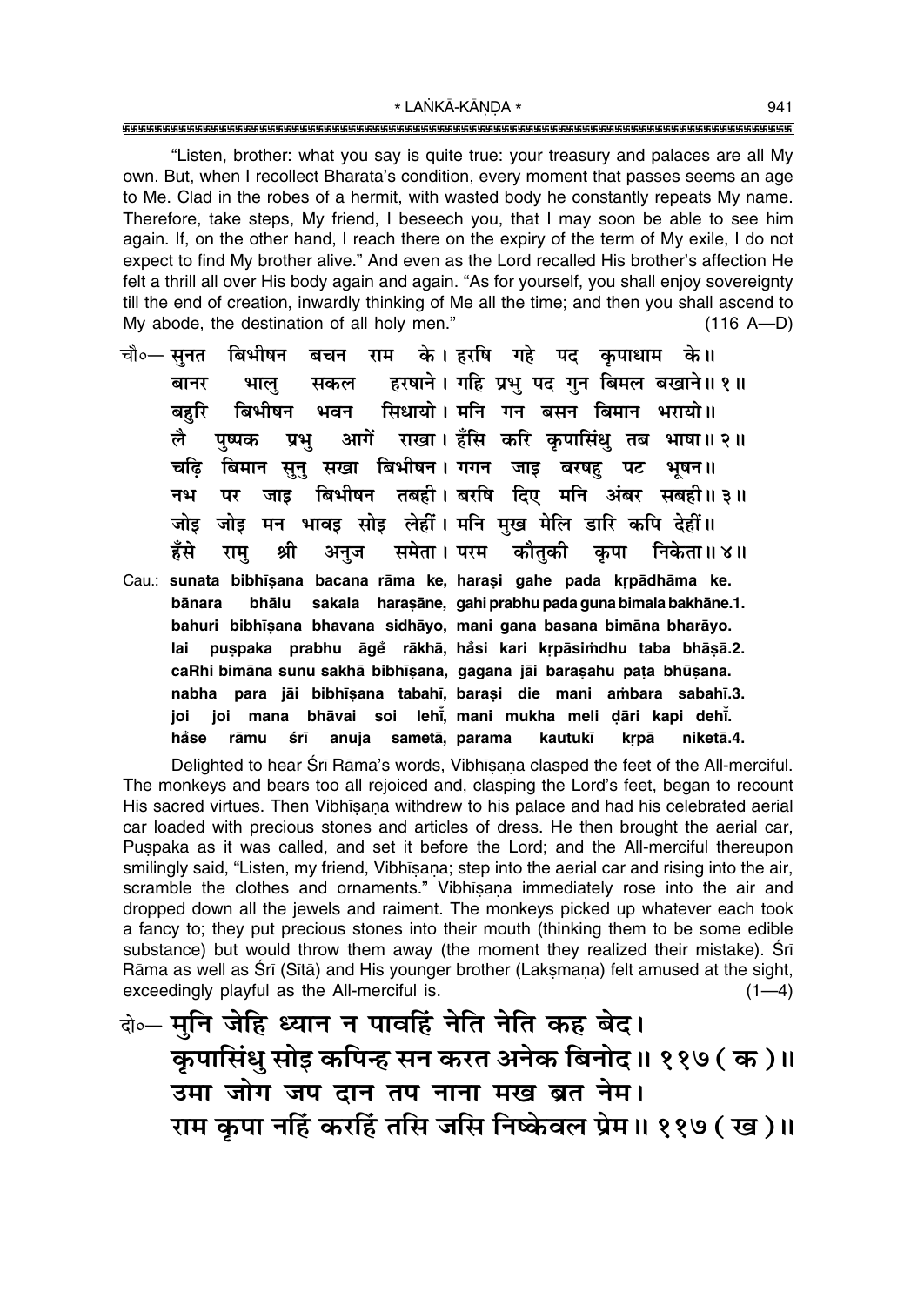## Do.: muni jehi dhyāna na pāvahi neti neti kaha beda, krpāsimdhu soi kapinha sana karata aneka binoda.117(A). umā joga japa dāna tapa nānā makha brata nema, rāma krpā nahi karahi tasi jasi niskevala prema.117(B).

That Ocean of compassion, whom sages are unable to catch even in meditation and whom the Vedas describe only in negative terms such as "Not that, not that," amused himself with the monkeys in diverse ways. Uma, (continues Lord Śiya.) practice of Yoga (concentration of mind), Japa (muttering of prayers), charity and penance, performance of sacrifices, fasting and other religious observances fail to evoke Sri Rāma's compassion to the same degree as unalloyed devotion does.  $(117 A-B)$ 

- पाए। पहिरि पहिरि रघुपति पहिं आए॥ चौ०— भाल कपिन्ह भषन पट जिनस देखि सब कीसा। पुनि पुनि हँसत कोसलाधीसा॥१॥ नाना चितड सबन्धि पर कीन्ही दाया। बोले मदल बचन रघराया ॥ मैं रावन माखो। तिलक बिभीषन कहँ पनि साखो॥२॥ तम्हरें बल निज निज गृह अब तुम्ह सब जाहू। सुमिरेहु मोहि डरपहु जनि काहू॥ बानर। जोरि पानि बोले सब सादर॥३॥ सनत प्रेमाकल बचन प्रभ जोड कहह तम्हहि सब सोहा। हमरें होत बचन सनि मोहा॥ जानि कपि किए सनाथा।तम्ह टीन त्रैलोक ईस रघनाथा॥४॥ सुनि प्रभु बचन लाज हम मरहीं। मसक कहूँ खगपति हित करहीं॥ बानर रीछा। प्रेम मगन नहिं गृह कै ईछा॥५॥ देखि राम रुख
- Cau.: bhālu kapinha pata bhūṣana pāe, pahiri pahiri raghupati pahr āe. dekhi saba kīsā, puni puni håsata kosalādhīsā.1. nānā jinasa sabanhi para kinhi dāyā, bole citai mrdula bacana raghurāyā. tumharė bala mai rāvanu māryo, tilaka bibhīṣana kahǎ puni sāryo.2. nija nija grha aba tumha saba jāhū, sumirehu mohi darapahu jani kāhū. sunata bacana premākula bānara, jori pāni bole saba sādara.3. prabhu joi kahahu tumhahi saba sohā, hamare hota bacana suni mohā. sanāthā, tumha trailoka īsa dīna jāni kapi kie raghunāthā.4. suni prabhu bacana lāja hama marahi, masaka kahū khagapati hita karahi. dekhi rāma rukha bānara rīchā, prema magana nahi grha kai īchā.5.

Having thus secured raiment and jewels, the bears and monkeys adorned their person with the same and appeared before the Lord of the Raghus. The Lord of Kosala laughed again and again to see all the monkeys, a motley host indeed. The Lord of the Raghus showered His grace on all by casting a look at them, and spoke to them in endearing terms: "It was through your might that I succeeded first in killing Rāvana and then in crowning Vibhisana. Now return all of you to your several homes; keep your thought fixed on Me and fear none." The monkeys were all overcome with affection to hear these words and reverently replied with joined palms: O Lord, whatever You say well becomes of You. But we get mystified on hearing Your words. You are the Sovereign of all the three spheres, O Lord of the Raghus; knowing our humble state You took us under Your protection. But we are overwhelmed with shame to hear such words from the lips of our Master (Yourself). Can a swarm of mosquitoes ever help Garuda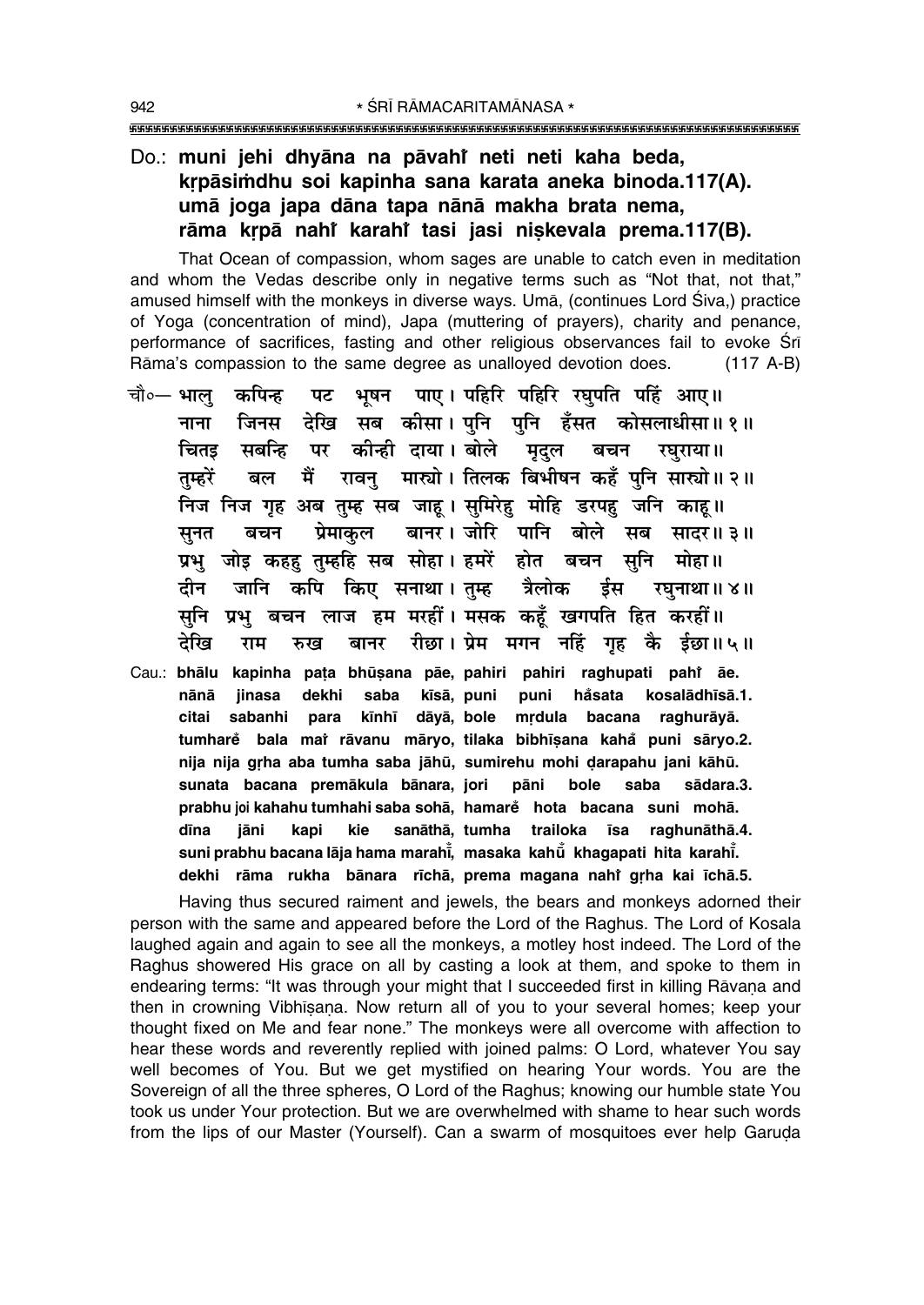(the king of the birds)?" The bears and monkeys were overpowered with emotion when they saw what was in the mind of the Lord, (viz., His reluctance to take them to Ayodhya); they had no inclination to return home.  $(1 - 5)$ 

- के-प्रभु प्रेरित कपि भालु सब राम रूप उर राखि। हरष बिषाद सहित चले बिनय बिबिध बिधि भाषि॥ ११८ (क)॥ कपिपति नील रीछपति अंगद नल हनुमान। सहित बिभीषन अपर जे जूथप कपि बलवान॥११८ (ख)॥ कहि न सकहिं कछ प्रेम बस भरि भरि लोचन बारि। सन्मुख चितवहिं राम तन नयन निमेष निवारि॥ ११८ (ग)॥
- Do.: prabhu prerita kapi bhālu saba rāma rūpa ura rākhi, harașa bișāda sahita cale binaya bibidha bidhi bhāși.118(A). kapipati nīla rīchapati amgada nala hanumāna, sahita bibhīsana apara je jūthapa kapi balavāna.118(B). kahi na sakahi kachu prema basa bhari bhari locana bāri, sanmukha citavahi rāma tana nayana nimesa nivāri.118(C).

But in obedience to the Lord's command the monkeys and bears all dispersed with a mixed feeling of joy and sorrow and with many a humble submission, enshrining Sri Rāma's image in their heart. The monkey-king (Sugrīva), Nīla, Jāmbavān (the lord of the bears), Angada, Nala, Hanumān and all the other mighty generals of the monkey host, together with Vibhisana, were too overwhelmed with emotion to utter a word. With eves full of tears they stood facing Srī Rāma and gazing intently on Him.  $(118 A - C)$ 

- रघुराई। लीन्हे सकल बिमान चढ़ाई॥ चौ०— अतिसय प्रीति देखि बिप्र चरन सिरु नायो। उत्तर दिसिहि बिमान चलायो॥१॥ मन महँ होई। जय रघुबीर कहड़ सबु कोई॥ बिमान कोलाहल चलत मनोहर। श्री समेत प्रभु बैठे ता पर॥ २॥ अति सिंहासन उच्च भामिनी। मेरु सुंग जनु घन दामिनी॥ राम् सहित राजत **्बिमान चलेउ अति आतुर। कीन्ही सुमन बृष्टि** हरषे रुचिर सर॥३॥ परम सुखद चलि त्रिबिध बयारी।सागर सर सरि निर्मल बारी॥ होहिं संदर चहुँ पासा। मन प्रसन्न निर्मल नभ आसा॥४॥ सगुन रघबीर देख रन सीता। लछिमन इहाँ हत्यो डँद्रजीता॥ कह के हनूमान अंगद मारे । रन महि परे निसाचर भारे॥५॥ भाई। इहाँ द्रौ मनि दखदाई॥ ६ ॥ हते सूर कंभकरन रावन bimāna Cau.: atisava prīti dekhi raghurāī, līnhe sakala caRhāī. mana mahů bipra carana siru nāyo, uttara disihi bimāna calāvo.1.
- calata bimāna kolāhala hoi, jaya raghubira kahai sabu koi. manohara, śrī sameta prabhu baițhe tā para.2. simhāsana ati ucca sahita bhāminī, meru srmga janu ghana dāminī. rājata rāmu bimāna caleu ati ātura, kīnhī sumana brsti harase sura.3. rucira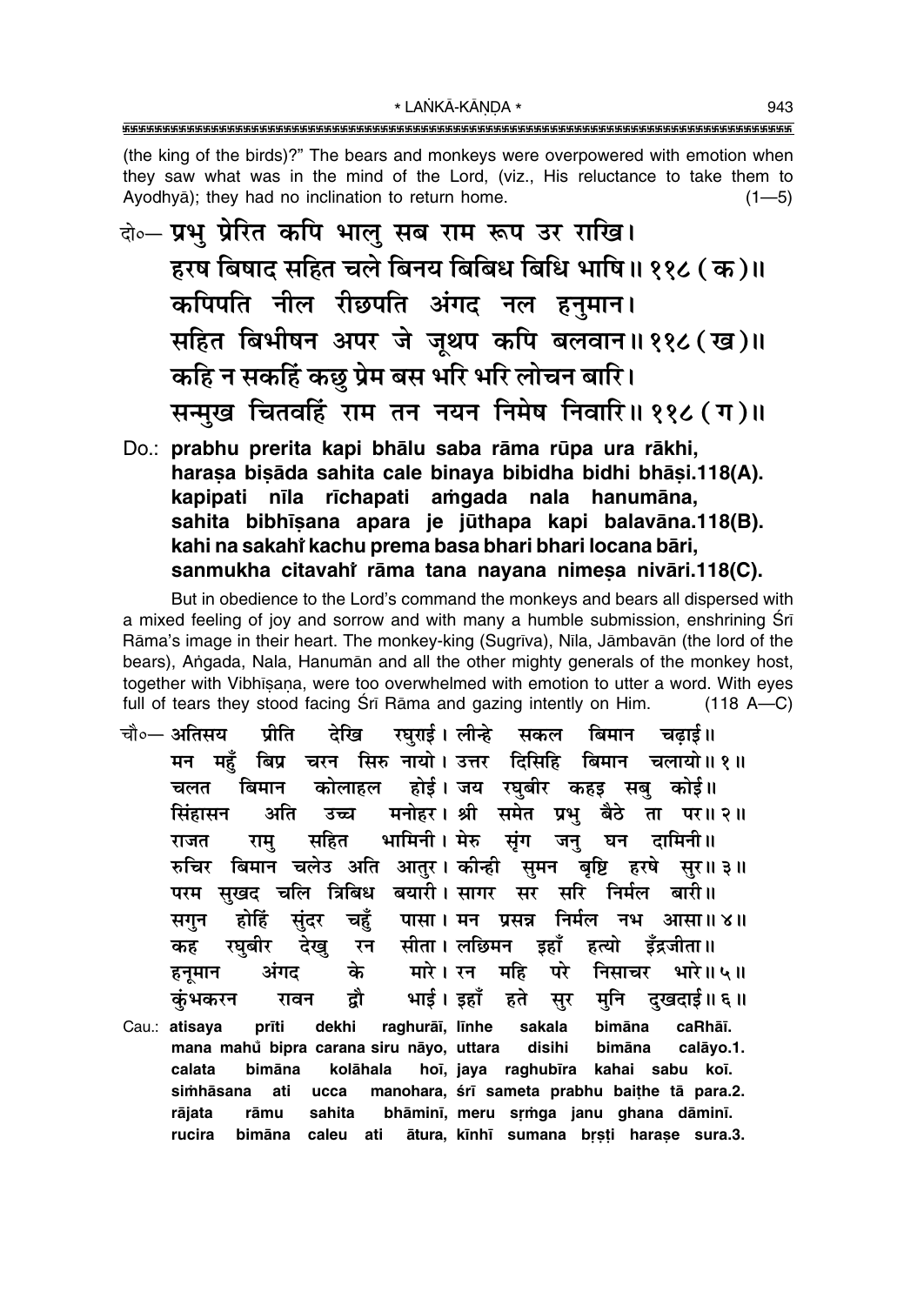#### 

parama sukhada cali tribidha bayārī, sāgara sara sari nirmala bārī. saguna hohi sumdara cahů pāsā, mana prasanna nirmala nabha āsā.4. kaha raghubīra dekhu rana sītā lachimana ihẳ hatvo idraiītā. hanūmāna amqada ke māre. rana mahi nisācara bhāre.5. pare muni dukhadāī.6. kumbhakarana rāvana dvau bhāī, ihā hate sura

Perceiving their excessive love the Lord of the Raghus (mounted the aerial car alongwith Sita and Laksmana and) took them all up into the car. He mentally bowed His head at the feet of the Brāhmanas and directed the car to move towards the north. An uproarious noise burst forth as the car took off, all shouting "Glory to the Hero of Raghu's line !" The car was provided with a lofty and charming throne; the Lord took His seat on it alongwith Srī (Sītā). Accompanied by His Spouse, Srī Rāma shone forth like a cloud with lightning on a peak of Mount Meru. The splendid car moved with all speed on its way, to the joy of the gods, who rained down flowers on it. A most delightful cool breeze breathed soft and fragrant; the water of the ocean, lakes and streams became transparent and auspicious omens occurred on all sides. Nay, everyone felt cheerful at heart; the whole expanse of the sky including the four quarters was clear. Said the Hero of Raghu's line: "Mark, Sita: it was on this spot that Laksmana slew Meghanāda (the Crown Prince of Lanka). Here lie on the battlefield mighty demons killed by Hanuman and Angada. And here fell the two brothers, Kumbhakarna and Rāvana, the torment of gods and sages."  $(1-6)$ 

- वे॰– इहाँ सेतु बाँध्यों अरु थापेउँ सिव सुख धाम। सीता सहित कृपानिधि संभुहि कीन्ह प्रनाम॥११९ ( क )॥ जहँ जहँ कृपासिंधु बन कीन्ह बास बिश्राम। सकल देखाए जानकिहि कहे सबन्हि के नाम॥ ११९ ( ख )॥
- Do.: iha setu badhyo aru thāpeu siva sukha dhāma, sītā sahita krpānidhi sambhuhi kīnha pranāma.119(A). jahå jahå krpāsimdhu bana kīnha bāsa biśrāma, sakala dekhāe jānakihi kahe sabanhi ke nāma.119(B).

"It was here that I had a bridge constructed and also installed a symbol of the blissful Lord Śiva." So saying, the All-merciful Śrī Rāma and Sītā both made obeisance to Sambhu. Every spot in the woods, where the Ocean of compassion had either taken up His abode or rested awhile, was then pointed out by the Lord to Janaka's Daughter and mentioned by name.  $(119 A-B)$ 

बिमान तहाँ चलि आवा। दंडक बन जहँ परम सहावा॥ चौ०— तुरत कें मनिनायक नाना। गए रामु सब कंभजादि अस्थाना॥ १॥ रिषिन्ह सन पाइ असीसा। चित्रकूट जगदीसा॥ सकल आए केर संतोषा। चला बिमान तहाँ ते चोखा॥२॥ तहँ करि मनिन्ह जानकिहि देखाई। जमना कलि मल हरनि सहाई॥ बहरि राम सुरसरी पुनीता। राम कहा प्रनाम करु सीता॥३॥ पनि देखी प्रयागा। निरखत जन्म कोटि अघ भागा॥ तीरथपति देख पनि परम पावनि पनि बेनी।इरनि सोक हरि लोक निसेनी॥४॥ देख देख अवधपरी अति पावनि। त्रिबिध ताप भव रोग नसावनि॥५॥ पनि

944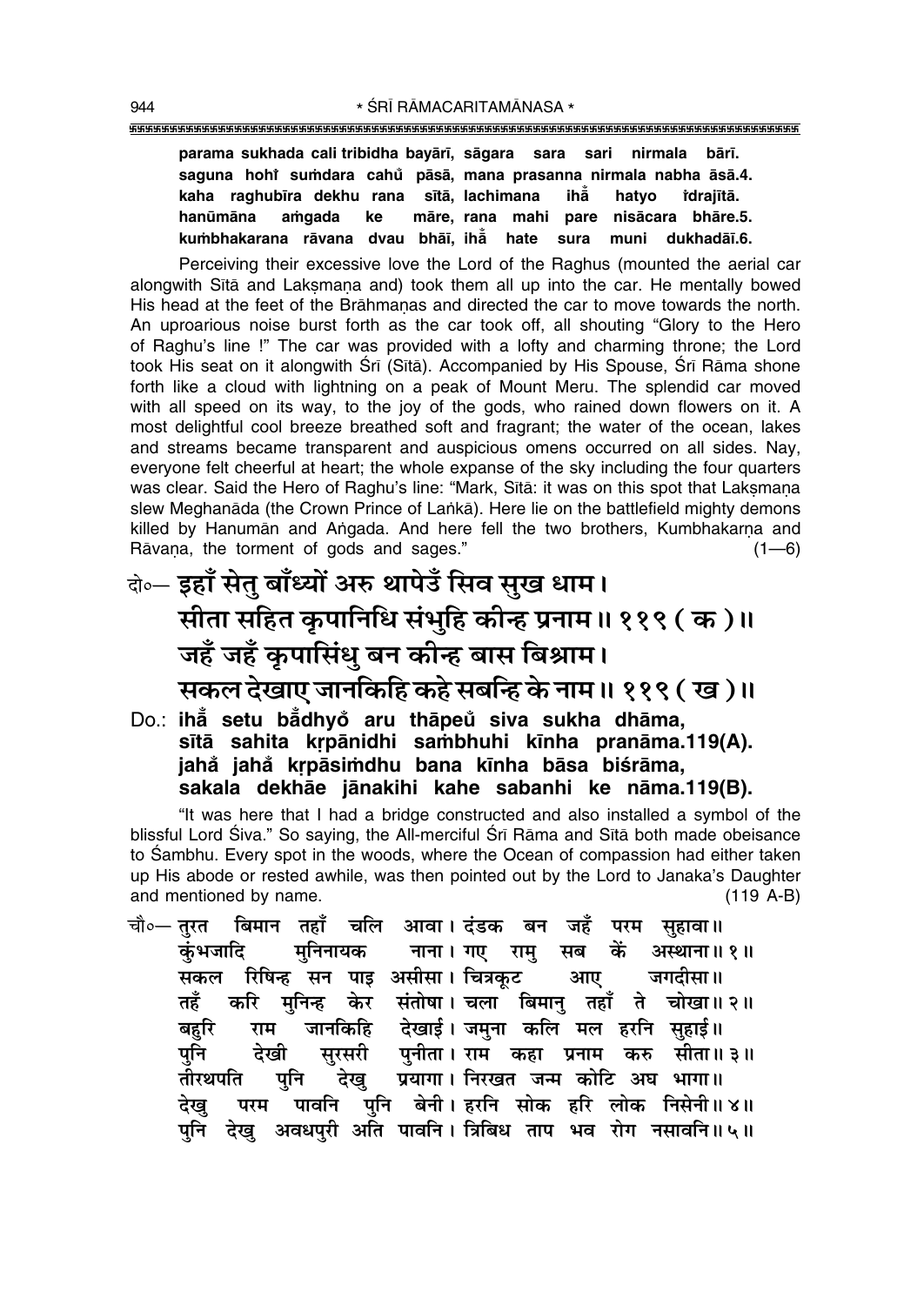tahẵ cali Cau.: turata bimāna āvā, damdaka bana jahå parama suhāvā. kumbhajādi munināvaka nānā, gae rāmu saba kě asthānā.1. asīsā, citrakūta āe sakala risinha sana pāi iagadīsā. tahẵ cokhā.2. tahå kari muninha kera samtosā, calā bimānu te bahuri rāma iānakihi dekhāī, jamunā kali mala harani suhāī. puni dekhī surasarī punītā, rāma kahā pranāma karu sītā.3. tīrathapati puni dekhu prayāgā, nirakhata janma koți agha bhāgā. dekhu parama pāvani puni benī, harani soka hari loka nisenī.4. puni dekhu avadhapurī ati pāvani, tribidha tāpa bhava roga nasāvani.5.

Forthwith the aerial car reached the most charming Dandaka forest, the abode of many a great sage like Kumbhaja (the jar-born Agastya) and others: Srī Rāma visited the hermitages of all. After receiving the blessings of all these sages the Lord of the universe arrived at Citrakūta; and, having gratified the sages there, the aerial car departed thence with all speed. Srī Rāma next pointed out to Janaka's Daughter the beautiful Yamunā, that washes away the impurities of the Kali age. Thereafter they espied the holy Ganga (the celestial stream) and Srī Rāma said, "Sītā, make obeisance. Now have a look at Prayāga, the king of all sacred places, whose very sight drives away sins committed through a myriad lives. Again look at the most holy Triveni (the confluence of the Ganga, Yamuna and the subterranean Sarasvati), the dispeller of grief and a ladder to Sri Hari's Abode. Now see the most sacred city of Ayodhya, that relieves the threefold agony and uproots the malady of transmigration."  $(1 - 5)$ 

- केन् सीता सहित अवध कहँ कीन्ह कृपाल प्रनाम। सजल नयन तन पुलकित पुनि पुनि हरषित राम॥१२०( क )॥ पुनि प्रभु आइ त्रिबेनीं हरषित मज्जनु कीन्ह। कपिन्ह सहित बिप्रन्ह कहुँ दान बिबिध बिधि दीन्ह।। १२० (ख)॥
- avadha kahů kīnha krpāla pranāma, Do.: sītā sahita sajala nayana tana pulakita puni puni harasita rāma.120(A). tribenĭ harasita puni prabhu āi majjanu kīnha. kapinha sahita bipranha kahů dāna bibidha bidhi dīnha.120(B).

The gracious Rama and Sita both made obeisance to Ayodhya. Tears rushed to His eyes, every hair on His body stood erect and the Lord felt delighted again and again. The Lord then landed at the Triveni and with much joy bathed in the confluence. He bestowed a variety of gifts on the Brāhmanas and the monkeys too joined Him.  $(120 A-B)$ 

|     | चौ०— प्रभु     हनुमंतहि     कहा      बुझाई । धरि  बटु   रूप   अवधपुर   जाई॥ |  |  |  |  |
|-----|-----------------------------------------------------------------------------|--|--|--|--|
|     | भरतहि कुसल हमारि सुनाएहु। समाचार लै तुम्ह चलि आएहु॥१॥                       |  |  |  |  |
| तरत | पवनसुत गवनत भयऊ।तब प्रभु भरद्वाज पहिं गयऊ॥                                  |  |  |  |  |
|     | नाना   बिधि   मुनि   पूजा   कीन्ही । अस्तुति  करि  पुनि  आसिष  दीन्ही ॥ २ ॥ |  |  |  |  |
|     | मुनि पद बंदि जुगल कर जोरी। चढ़ि बिमान प्रभु चले बहोरी॥                      |  |  |  |  |
|     | इहाँ निषाद सुना प्रभु आए। नाव नाव कहँ लोग बोलाए॥ ३॥                         |  |  |  |  |
|     | सुरसरि नाघि जान तब आयो। उतरेउ तट प्रभु आयसु पायो॥                           |  |  |  |  |
| तब  | सीताँ पूजी सुरसरी।बहु प्रकार पुनि चरनन्हि परी॥४॥                            |  |  |  |  |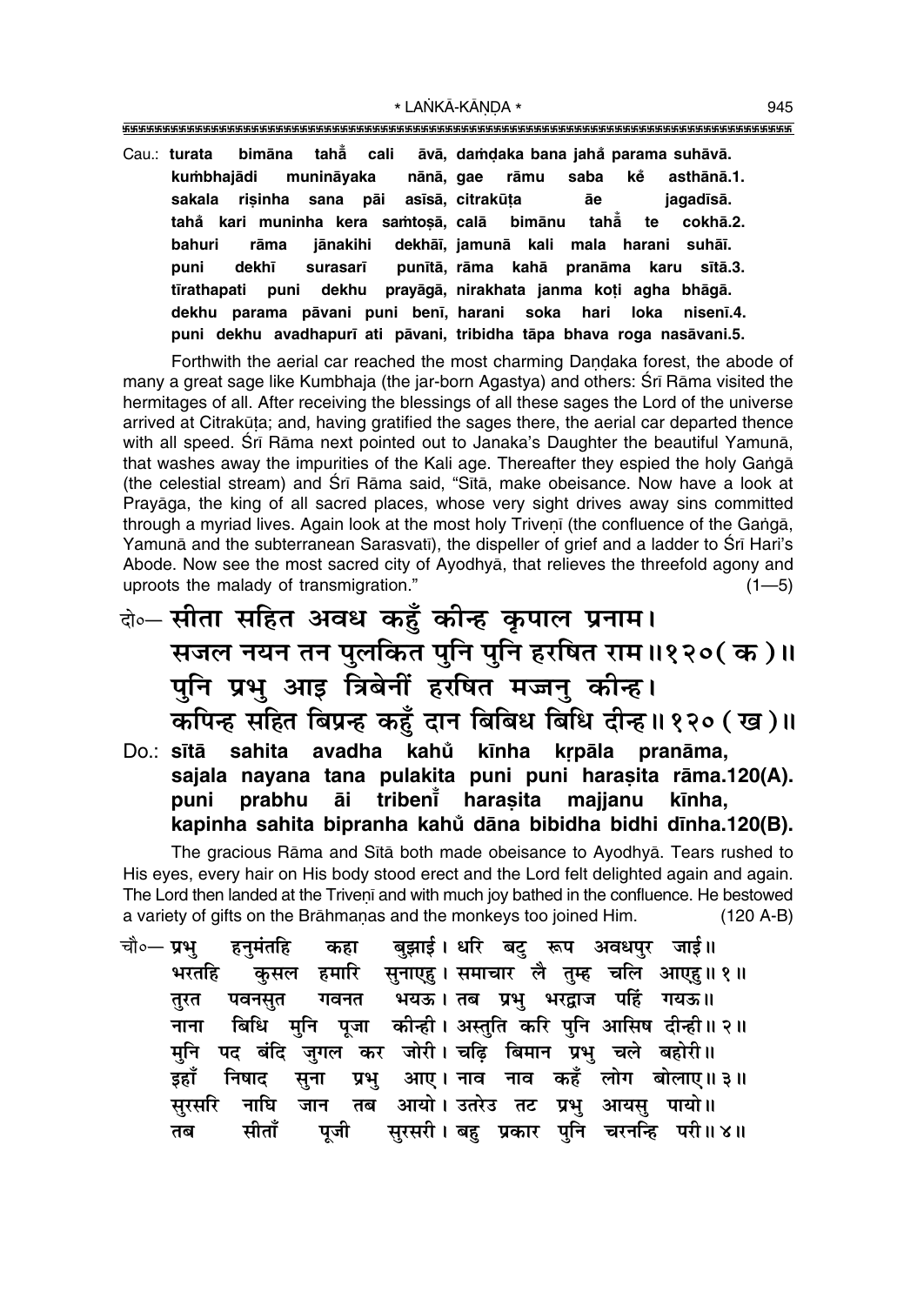|  | दीन्हि असीस हरषि मन गंगा।संदरि तव अहिवात अभंगा॥          |  |  |
|--|----------------------------------------------------------|--|--|
|  | सूनत गुहा धायउ प्रेमाकुल। आयउ निकट परम सुख संकुल॥५॥      |  |  |
|  | प्रभुहि सहित बिलोकि बैदेही। परेउ अवनि तन सुधि नहिं तेही॥ |  |  |
|  | प्रीति परम बिलोकि रघुराई। हरषि उठाइ लियो उर लाई॥ ६॥      |  |  |

Cau.: prabhu hanumamtahi kahā bujhāī, dhari batu rūpa avadhapura jāī. bharatahi kusala hamāri sunāehu, samācāra lai tumha cali āehu.1. turata pavanasuta gavanata bhayaū, taba prabhu bharadvāja pahi gayaū. muni pūjā kīnhī, astuti nānā bidhi kari puni āsisa dīnhī.2. muni pada bamdi jugala kara jori, caRhi bimāna prabhu cale bahorī. ihă nisāda sunā prabhu āe. nāva nāva kahå loga bolāe.3. nāghi jāna taba āvo, utareu tata prabhu surasari āvasu pāvo. sītằ surasarī, bahu prakāra puni carananhi parī.4. taba pūjī dīnhi asīsa harași mana gamgā, sumdari tava ahivāta abhamgā. premākula, āyau nikata parama sukha samkula.5. sunata guhā dhāyau prabhuhi sahita biloki baidehī, pareu avani tana sudhi nahi tehī. prīti parama biloki raghurāī, harasi uthāi liyo ura lāī.6.

The Lord instructed Hanuman as follows:-"Go ahead of us to the city of Ayodhya in the quise of a religious student, tell Bharata the news of our welfare and then come back with all the news about him." The son of the wind-god immediately left and the Lord then called on Bharadvaja. The sage offered Him all kinds of worship and after hymning His praises further gave Him his blessing. The Lord in His turn adored the sage's feet with joined palms, mounted the car and went on His journey. At this end the Niṣāda chief heard that the Lord had come and exclaiming "The boat, where is the boat?" summoned his people. Meanwhile the aerial car flew across the celestial stream and landed on the bank (adjoining Srngaverapura) in obedience to the Lord's command. Then Sita offered all kinds of worship to the celestial stream and threw Herself at the feet of the Goddess presiding over the stream. In gladness of soul Ganga pronounced Her blessing. "May You enjoy a happy married life without a break, O fair lady." Overwhelmed with love, Guha ran to meet the Lord as soon as he heard of His landing and approached his Master, full of ecstatic joy. Perceiving the Lord accompanied by Videha's Daughter, he fell flat on the ground oblivious of his own existence. The Lord of the Raghus felt overjoved to see his excessive fondness; He took and clasped him to His bosom.  $(1-6)$ 

छं… लियो हृदयँ लाइ कृपा निधान सुजान रायँ रमापती। बैठारि परम समीप बूझी कुसल सो कर बीनती ।। अब कुसल पद पंकज बिलोकि बिरंचि संकर सेब्य जे। सुख धाम पूरनकाम राम नमामि राम नमामि ते॥१॥ सब भाँति अधम निषाद सो हरि भरत ज्यों उर लाइयो। मतिमंद तुलसीदास सो प्रभु मोह बस बिसराइयो।। यह रावनारि चरित्र पावन राम पद रतिप्रद सदा। कामादिहर बिग्यानकर सुर सिद्ध मुनि गावहिं मुदा॥ २॥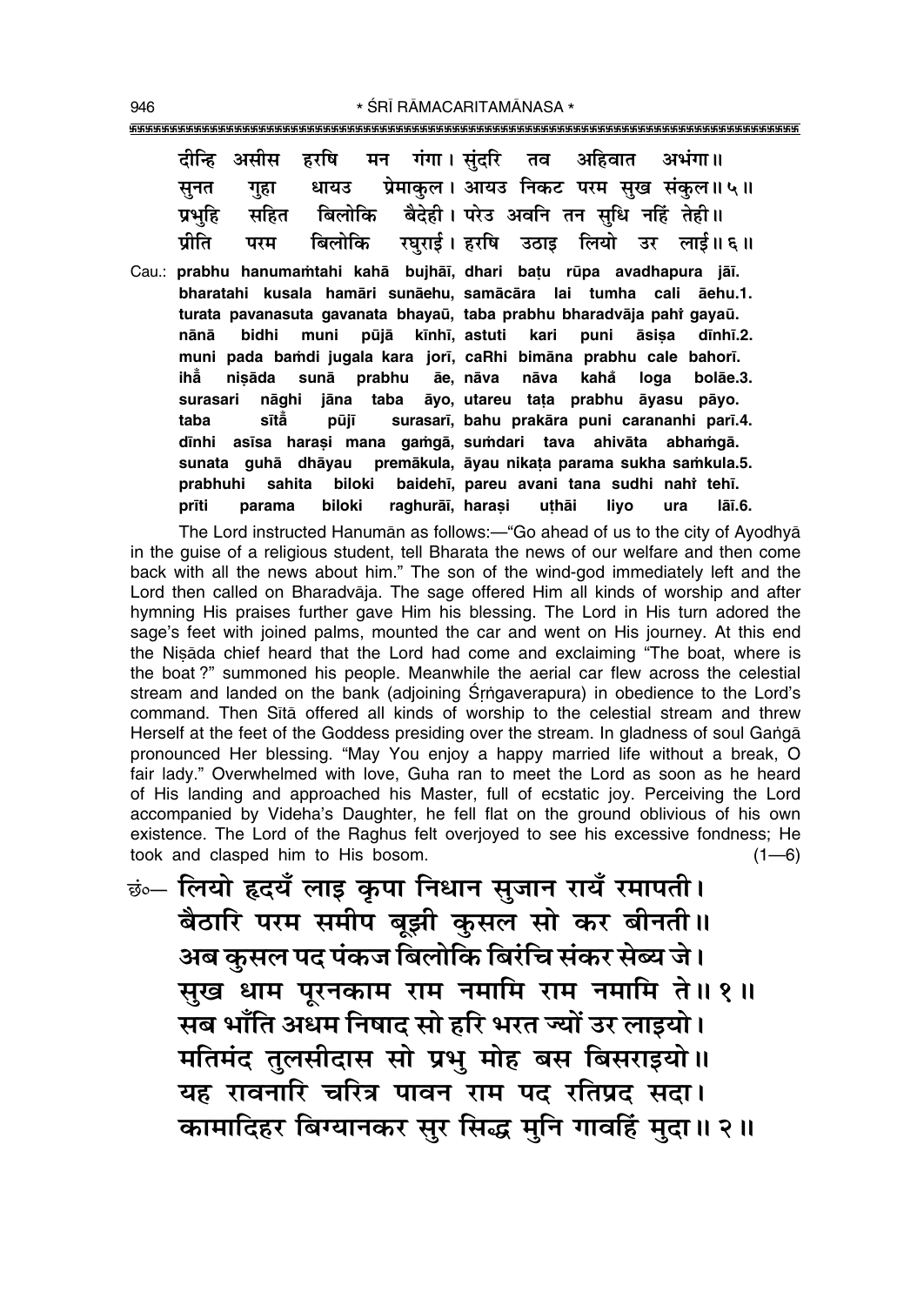## Cham.: liyo hrdayå lāi krpā nidhāna sujāna rāyå ramāpatī, baithāri parama samīpa būjhī kusala so kara bīnatī. aba kusala pada pamkaja biloki biramci samkara sebya je, sukha dhāma pūranakāma rāma namāmi rāma namāmi te.1. saba bhāti adhama nisāda so hari bharata jyo ura lāiyo, matimamda tulasīdāsa so prabhu moha basa bisarāiyo. vaha rāvanāri caritra pāvana rāma pada ratiprada sadā, kāmādihara bigvānakara sura siddha muni gāvahi mudā.2.

The All-merciful Lord of Ramā (Sītā or Laksmī), the wisest among the wise, took and clasped him to His bosom and, seating him very close to Him, enguired after his welfare. Guha submitted in reply: "Now all is well with me; for I have beheld Your lotus-feet, worthy of adoration even to Virañci (Brahmā) and Lord Śankara. O blissful Rāma, self-sufficient as You are, I simply adore You; O Rāma, I adore You." That Nisāda, who was low in every respect, Srī Hari clasped to His bosom as though he were Bharata himself! A victim of infatuation, this dull-witted Tulasidasa, however, has cast out of his mind even such a benign lord. This story of the Slayer of Rāvana, is not only sanctifying but vouchsafes loving and perpetual devotion to Śrī Rāma's feet. Nay, it uproots lust and other evil passions and begets true wisdom and is gladly sung by gods, the Siddhas and sages.  $(1-2)$ 

## वे∘— समर बिजय रघुबीर के चरित जे सुनहिं सुजान। बिजय बिबेक बिभुति नित तिन्हहि देहिं भगवान॥ १२१ ( क )॥ यह कलिकाल मलायतन मन करि देखु बिचार। श्रीरघुनाथ नाम तजि नाहिन आन अधार॥१२१ (ख)॥ Do.: samara bijaya raghubīra ke carita je sunahi sujāna, bijava bibeka bibhūti nita tinhahi dehi bhaqavāna.121(A).

yaha kalikāla malāyatana mana kari dekhu bicāra, śrīraghunātha nāma taji nāhina āna adhāra.122(B).

The Lord rewards with everlasting victory, wisdom and worldly prosperity those men of good understanding who listen to the stories relating to the victory of Srī Rāma (the Hero of Raghu's line) in battle. Ponder well and see for yourself, O my mind: this age of Kali is the very home of impurities. There is nothing to fall back upon in this age, other than the name of the illustrious Lord of the Raghus.  $(121 A-B)$ 

#### [PAUSE 27 FOR A THIRTY-DAY RECITATION]

#### इति श्रीमद्रामचरितमानसे सकलकलिकलषविध्वंसने षष्ठः सोपानः समाप्तः ।

iti śrīmadrāmacaritamānase sakalakalikalusavidhvamsane sasthah sopānah samāptah.

Thus ends the sixth descent into the Mānasa lake of Śrī Rāma's exploits, that eradicates all the impurities of the Kali age.

**൞**Ŵ▒≈∾